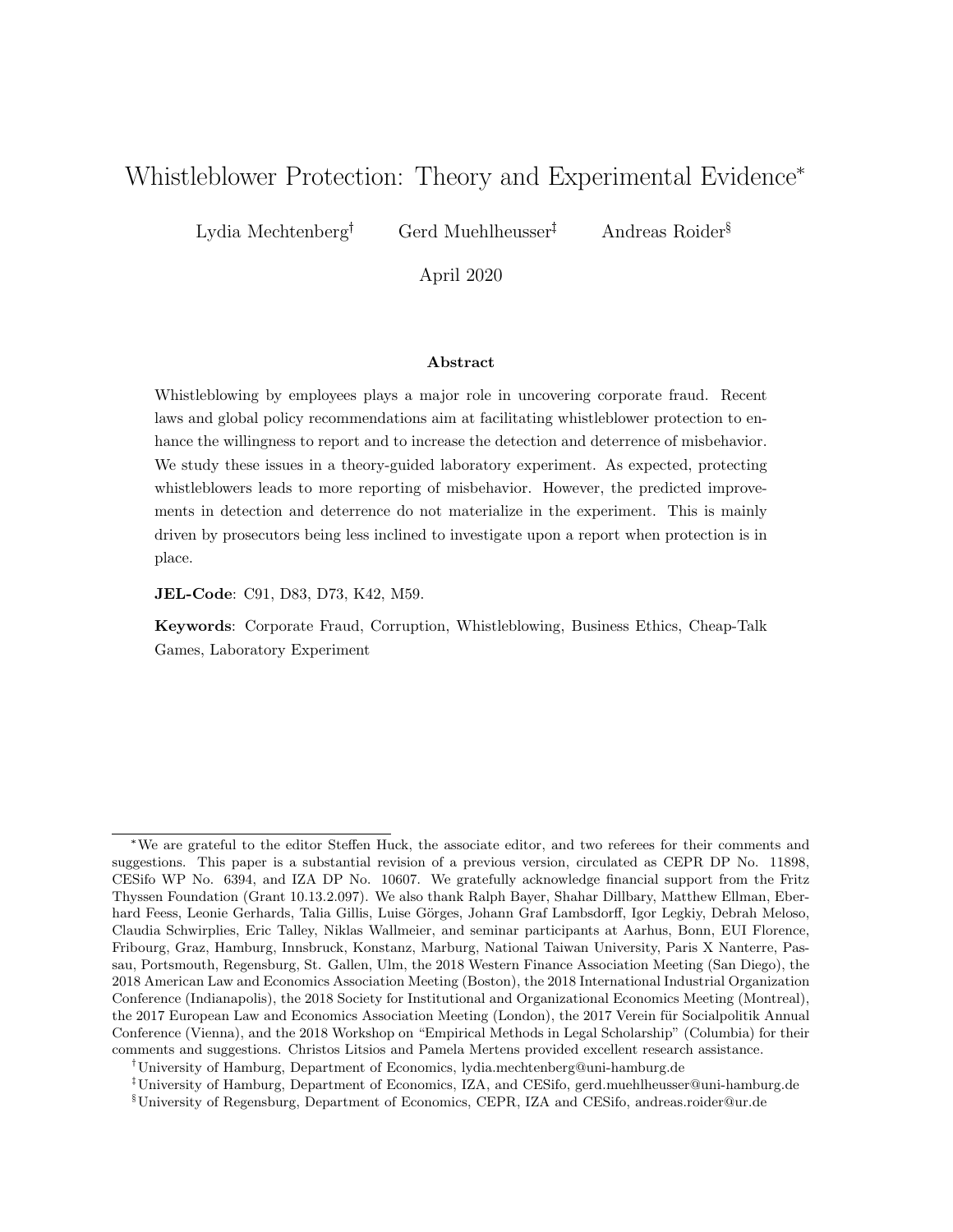## 1 Introduction

## 1.1 Motivation

Corporate fraud is a major challenge in both developing and advanced economies, and employee whistleblowers play an important role in uncovering it. Indeed, the issue of protecting employee whistleblowers looms high on the international anti-corruption agenda of the G20 group, the Council of Europe, and the OECD, and some form of whistleblower protection legislation is already in existence in countries such as the U.S. or the UK. To the best of our knowledge, this is the first paper to study whistleblower protection in a theory-guided laboratory experiment, where the decisions to commit fraud, to blow the whistle, to investigate reports, and to retaliate against whistleblowers are endogenous. Our results suggest that whistleblower protection indeed fosters the reporting of misbehavior, but that its effects on the detection and deterrence of misbehavior are more intricate.

The topicality of corporate fraud is exemplified by high-profile scandals at Volkswagen, Enron, or Worldcom. More systematic evidence is, for example, presented by [Dyck, Morse,](#page-30-0) [and Zingales](#page-30-0) [\(2014\)](#page-30-0). Using a natural experiment, they estimate the average cost of both detected and undetected fraud in large U.S. corporations in the period 1996-2004 to be \$360 billion per year.<sup>[1](#page-1-0)</sup> This evidence suggests that uncovering existing fraud and deterring potential fraud should indeed be a high priority for legislators and policy makers.

In fact, in recent years, the importance of employee whistleblowers (who are not participating in the misbehavior) for uncovering fraud has become evident, primarily because of their access to crucial information (in particular, with respect to fraud involving company insiders).[2](#page-1-1) For example, [Dyck, Morse, and Zingales](#page-30-1) [\(2010\)](#page-30-1) consider all reported cases of fraud in large U.S. corporations between 1996 and 2004. They find that in 17% of the cases they study, the fraud was uncovered by employee whistleblowers, thereby outnumbering other players such as the SEC, auditors, non-financial market regulators, or the media.<sup>[3](#page-1-2)</sup> The importance of employee

<span id="page-1-0"></span><sup>1</sup>According to the [Association of Certified Fraud Examiners](#page-28-0) [\(2014\)](#page-28-0), the average loss of organizations due to fraud (which includes financial statement fraud, asset misappropriation, and corruption) is estimated to be 5% of annual revenues. Taken at face value, this number would extrapolate into a worldwide loss from fraud of up to \$3.7 trillion. Furthermore, in the latest "Global Fraud Report" [\(Kroll, 2016\)](#page-32-0), 75% of surveyed senior executives stated that their company had become a fraud victim in the previous year.

<span id="page-1-1"></span><sup>2</sup>[Kroll](#page-32-0) [\(2016\)](#page-32-0) finds that in 81% of all fraud cases where perpetrators were known at least one company insider was involved, and a substantial share of 36% of these perpetrators came from senior or middle management.

<span id="page-1-2"></span><sup>&</sup>lt;sup>3</sup>In the notorious corporate fraud scandals of Enron and Worldcom, the misbehavior was uncovered by employee whistleblowers (see, e.g., [Healy and Palepu, 2003\)](#page-31-0). [Miceli, Near, and Dworkin](#page-32-1) [\(2009\)](#page-32-1) survey fraud cases unveiled by whistleblowers in more than 20 countries.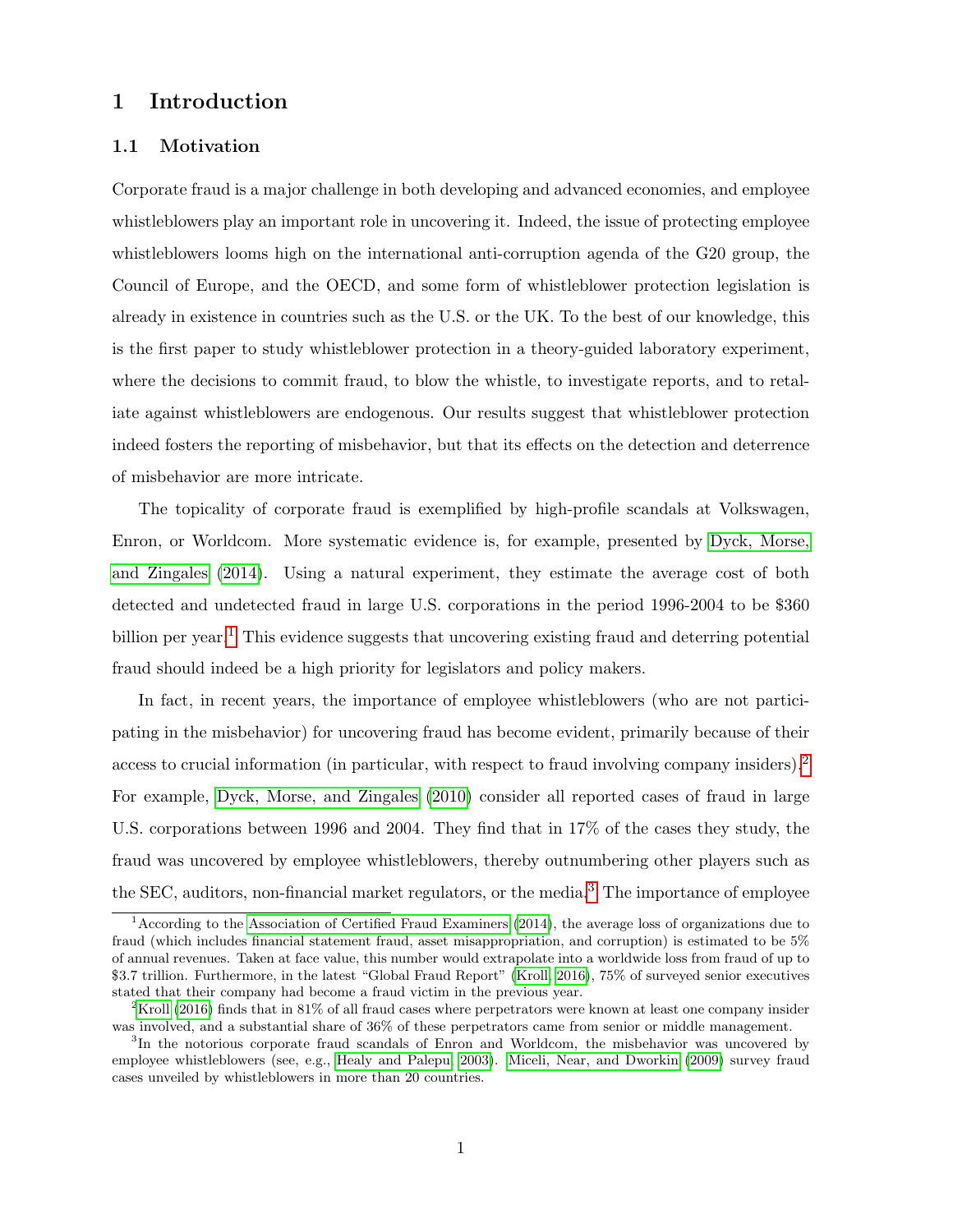whistleblowers has lead to a broad consensus among scholars and practitioners alike that, in order to uncover and deter corporate fraud, more employee whistleblowing would be very desirable. While employees who do report fraud often feel a moral obligation to do so, the fear of retaliation from co-workers or management is often a strong countervailing factor.<sup>[4](#page-2-0)</sup> As a result, the overall willingness of employees to report misbehavior is often perceived as low. For example, [Dyck, Morse, and Zingales](#page-30-1) [\(2010,](#page-30-1) p.2245) argue that "the surprising part is not that most employees do not talk, but that some talk at all."

As a consequence, the best-practice recommendations of international bodies, such as the G20 group, the Council of Europe, and the OECD (Council of Europe, 2014; OECD 2011, 2016), urge for comprehensive legal protection from retaliation for whistleblowers. Such legislation is already in place in the U.S., the UK, and a number of other countries, where examples include the Sarbanes-Oxley Act (SOX), the Dodd-Frank Act, and the Public Interest Disclosure Act (see, e.g., Thüsing and Forst, 2016). For instance, U.S. law aims to shield whistleblowers from tangible employment actions (such as dismissal or demotion) and other forms of retaliation.

There is no doubt that employee whistleblowers deserve strong protection. A number of scholars, practitioners, and enforcement agencies have at the same time voiced the concern that current whistleblower-protection policies might also lead to dysfunctional responses in the form of non-meritorious claims. In particular, it has been argued that low-performing employees might have an incentive to lodge claims to seek shelter from unfavorable actions such as dismissal. For example, in their study of the New York City adminstration, [Anechiarico and](#page-28-1) [Jacobs](#page-28-1) [\(1996,](#page-28-1) p.69) state that "some disgruntled, incompetent, or otherwise poorly performing employees will file whistleblower claims in order to keep their jobs as long as possible or simply to harass their supervisors."<sup>[5](#page-2-1)</sup> If such non-meritorious claims were indeed successful, the employee would either be retained, or would settle to the effect of receiving a severance payment in exchange for termination.<sup>[6](#page-2-2)</sup>

<span id="page-2-0"></span><sup>4</sup>See e.g., [Near and Miceli](#page-32-2) [\(1986\)](#page-32-2) and [Alford](#page-28-2) [\(2001\)](#page-28-2). [Gobert and Punch](#page-31-1) [\(2000,](#page-31-1) pp.33ff) provide a number of striking examples of whistleblowers suffering from various forms retaliation after coming forward.

<span id="page-2-1"></span><sup>&</sup>lt;sup>5</sup>See also [Gobert and Punch](#page-31-1) [\(2000,](#page-31-1) pp.32ff), [Schmidt](#page-33-0) [\(2005,](#page-33-0) p.158), [Bowen, Call, and Rajgopal](#page-29-0) [\(2010,](#page-29-0) p.1240), or [Blount and Markel](#page-29-1) [\(2012,](#page-29-1) p.1042), who reiterate the arguments and cases of [Anechiarico and Jacobs](#page-28-1) [\(1996,](#page-28-1) pp.67ff). Furthermore, a USA Today (2004) article on the practical consequences of SOX quotes practitioner statements such as "some of the more difficult problems I've had is whistleblowers who will raise issues in which we find some merit, but where they will raise them to gain personal protection for marginal performance".

<span id="page-2-2"></span><sup>&</sup>lt;sup>6</sup>In a similar vein, it has been argued that monetary rewards for whistleblowers, as for example provided for in the Dodd-Frank Act, might also generate incentives to file non-meritorious claims, see e.g., [Hartmann](#page-31-2) [\(2011,](#page-31-2) p.1303), [Ebersole](#page-30-2) [\(2011,](#page-30-2) p.135), [Blount and Markel](#page-29-1) [\(2012,](#page-29-1) p.1041), [Hansberry](#page-31-3) [\(2012,](#page-31-3) p.196), or [Rose](#page-33-1) [\(2014,](#page-33-1) p.1283).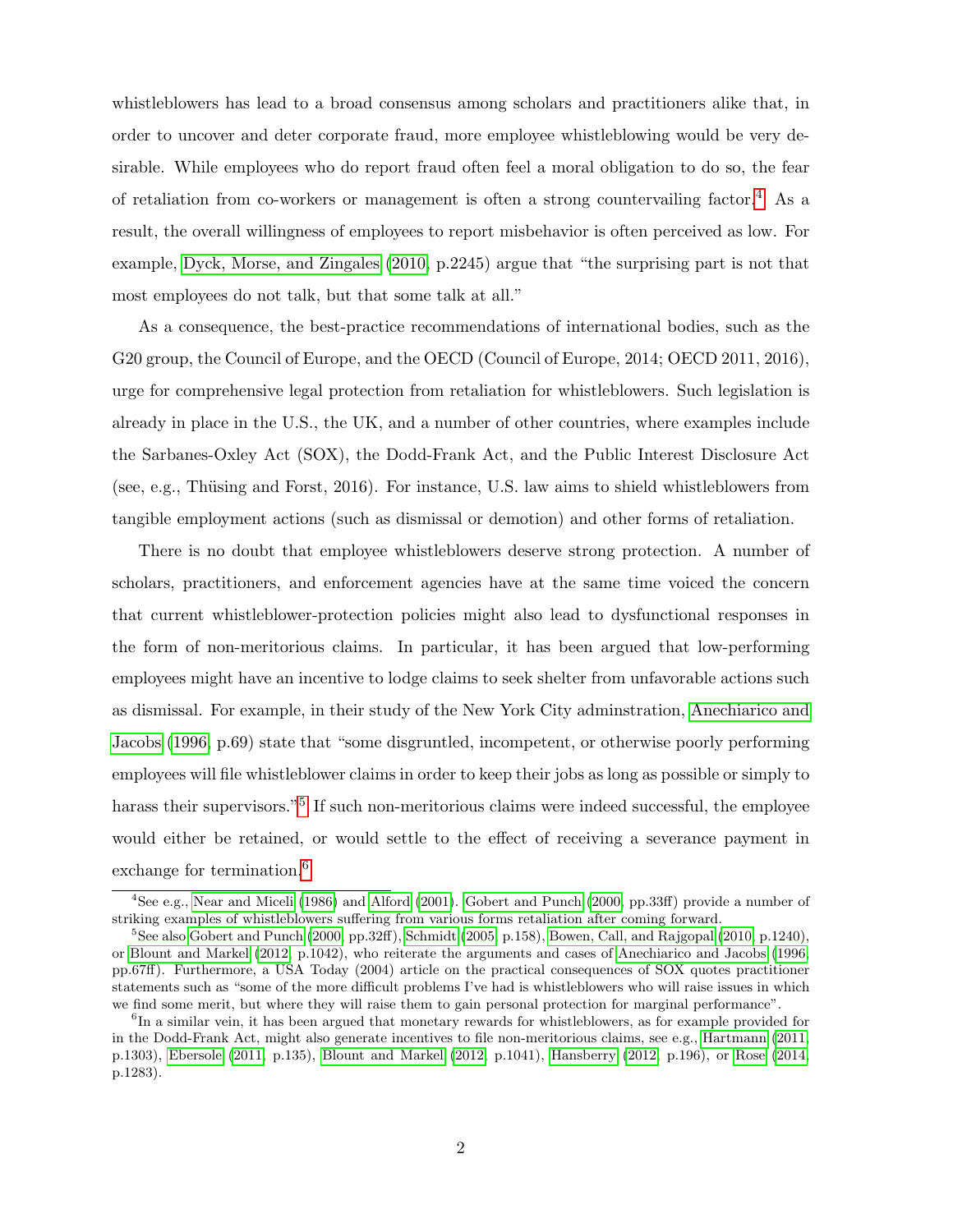Since such non-meritorious claims would be an unintended by-product in the quest for improving the protection of whistleblowers, this raises the question of their empirical relevance. In this respect, many of these policies (such as SOX and Dodd-Frank) and the abovementioned best practice recommendations do not seem to provide strong safeguards against non-meritorious claims. In particular, whistleblowers are often deliberately not required to provide conclusive proof of their allegations. Instead, they need to demonstrate a reasonable belief with respect to the presence of fraud. The rationale behind the use of this judicial standard is to set the bar for protection not too high in order to encourage whistleblowers to come forward (for a discussion, see e.g., Kohn, Kohn and Colapinto, 2004, pp.92ff). However, since claims often involve complex inside information, a claim's real merit is often hard and costly to assess for a judge from an ex ante perspective, and even allegations without merit might appear reasonable (see e.g., Schmidt, 2005, p.158, Ebersole, 2011, p.135). Therefore, while the reasonable belief standard will certainly prevent obviously unsubstantiated claims, it potentially leaves scope for (ex post) non-meritorious claims to result in protection.[7](#page-3-0) Moreover, existing policies do usually not sanction whistleblowers whose claims pass the reasonable belief threshold ex ante, but then turn out to be non-meritorious ex post (again motivated by the desire not to deter whistleblowers from coming forward).[8](#page-3-1)

From the viewpoint of the responsible authorities, if non-meritorious claims are indeed an empirically relevant issue, reports might in general be perceived to be less informative about underlying misbehavior. As it is costly to "separate the wheat from the chaff" (Fleischer and Schmolke, 2012, p.254), this might reduce the authorities' responsiveness to reports (see e.g., Ebersole, 2011, p.135 and Rose, 2014, p.1283).<sup>[9](#page-3-2)</sup> In turn, this could hamper the detection and deterrence of misbehavior (see e.g., Casey and Niblett, 2014, pp.1208ff).

<span id="page-3-0"></span><sup>7</sup>See e.g., [Rose](#page-33-1) [\(2014,](#page-33-1) p.1283), who also argues that unwarranted protection might in addition be aided by the vagueness of many legal provisions (see also Ebersole, 2001, p.135, Hansberry, 2012, pp.211ff, or Blount and Markel, 2012, p.1041). Claims that are easily recognizable as fraudulent could for example be punished with sufficiently high fines, and hence be deterred in the first place.

<span id="page-3-1"></span> ${}^{8}$ For example, Thüsing and Forst (2016) compare whistleblower legislation in 23 countries and find that, once obtained, protection often remains intact even if, in the end, it turns out that there was no misbehavior. Two such cases are discussed in [Anechiarico and Jacobs](#page-28-1) [\(1996,](#page-28-1) pp.67ff). Furthermore, sanctions for claims that turn out to be unsubstantiated are in general either mild or ruled out altogether, as is for example the case for all claims administered by the U.S. Department of Labor (see e.g., Kohn, Kohn and Colapinto, 2004, p.34).

<span id="page-3-2"></span><sup>&</sup>lt;sup>9</sup>For example, out of the 27,921 cases determined by the U.S. Department of Labor's Occupational Safety and Health Administration (OSHA) over the time period 2006-2016, 56% were dismissed (see [https://www.](https://www.whistleblowers.gov/factsheets_page/statistics) [whistleblowers.gov/factsheets\\_page/statistics](https://www.whistleblowers.gov/factsheets_page/statistics)).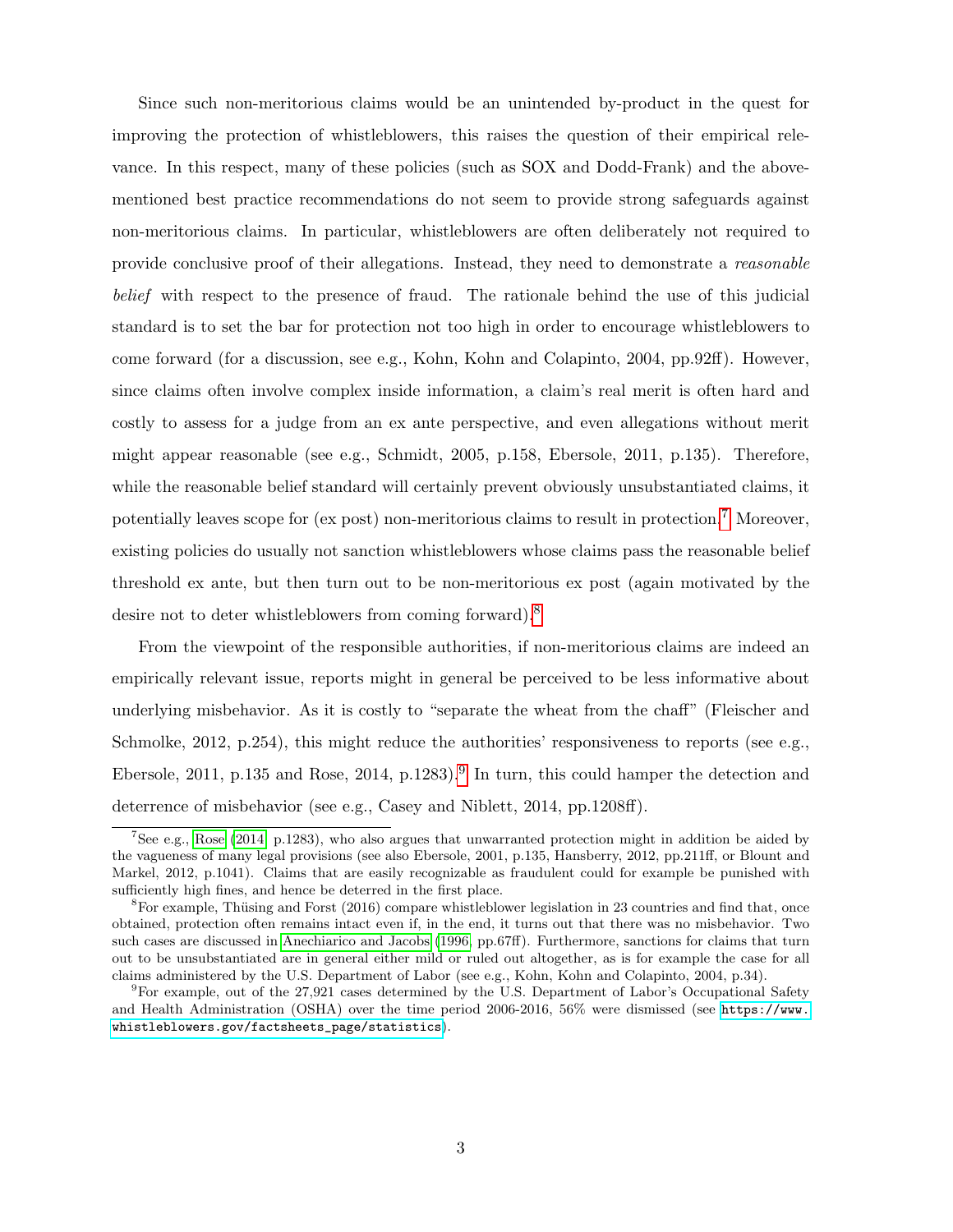#### 1.2 Research Question, Framework, and Results

Given the global scale of corporate fraud and the importance of employees in uncovering it, whistleblower protection plays an instrumental role. To achieve the aims of improved reporting, detection, and deterrence of misbehavior, the effects of legal whistleblower-protection policies need to be well understood. To this end, we conduct a theory-guided experiment where predictions are derived from a cheap-talk model in the spirit of [Crawford and Sobel](#page-30-3) [\(1982\)](#page-30-3). Our framework considers the interaction between an employer (who may misbehave), an employee (who may blow the whistle), and a prosecutor (who may act upon the employee's report). Moreover, the employer might retaliate against a non-protected whistleblower in the form of dismissal. We focus on whistleblower protection in the form of employment protection (i.e., a protected employee cannot be dismissed), which is consistent with common legal practice as discussed above.[10](#page-4-0) We allow employees to be heterogenous with respect to their productivity. In the main part of the paper, the monetary incentive structure is such that the employer prefers to dismiss low-productivity employees, but to retain high-productivity employees. When protection is available, this might give low-productivity employees an incentive to file non-meritorious claims in order to be shielded from dismissal.

In our baseline setting, we compare two treatments: In NoP, whistleblower protection (i.e., employment protection) is not available. In  $P-R$ , protection is obtained by filing a report. This treatment is meant to capture in a stylized way real-world legal regimes (such as U.S. and UK law, and the G20 group's policy recommendation), where protection is granted when the employee can demonstrate a reasonable belief with respect to the presence of fraud. Throughout we focus on the case where all whistleblower claims satisfy this reasonable-belief criterion, i.e., from the prosecutor's perspective they are not obviously unsubstantiated ex ante.

Theoretical predictions for the baseline treatments are derived in the Appendix. The underlying model incorporates three behavioral motives that are not incentivized in the experiment: First, employees suffer a disutility from undetected misbehavior, which provides an incentive to report. Second, employers face a disutility when retaining a whistleblower, which provides an incentive to retaliate in the form of dismissal. Third, employers differ with respect to their net benefit from misbehavior. Apart from these three behavioral motives, we assume that

<span id="page-4-0"></span><sup>&</sup>lt;sup>10</sup>Employment protection is the most common remedy in whistleblower cases (see, e.g., Kohn, Kohn and Colapinto, 2004, pp.97ff). Thereby, the stated aim is to make whole the whistleblower, i.e., to re-establish the attained employment status before becoming a whistleblower (see, e.g., Kohn, Kohn and Colapinto, 2004, pp.102ff).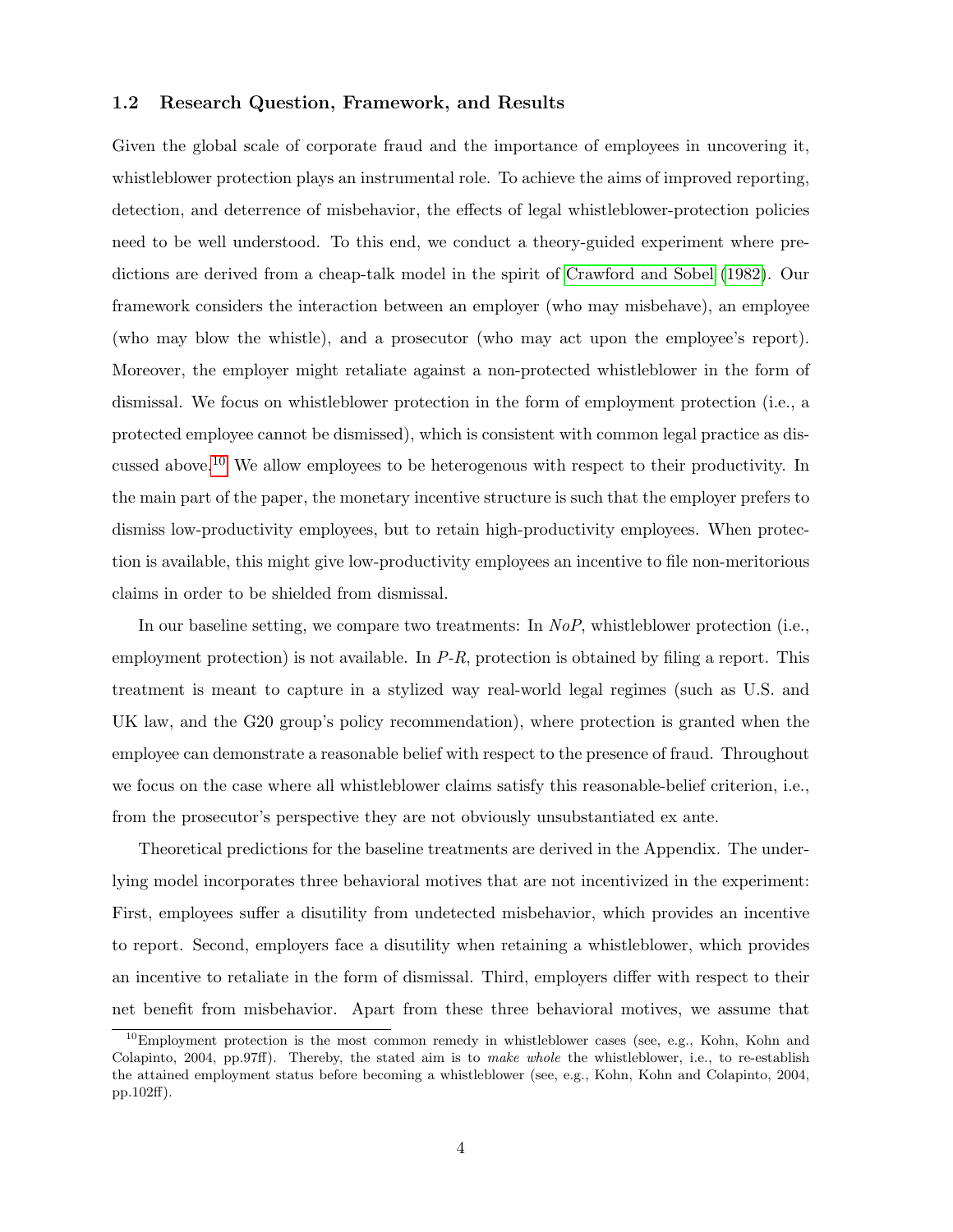players have standard preferences.<sup>[11](#page-5-0)</sup> We consider equilibria in which the prosecutor investigates if and only if the employee sends a report. The model makes the intuitive predictions that whistleblower protection leads to more reporting, improves the detection and deterrence of misbehavior, but also leads to non-meritorious claims by low-productivity employees.

Many of the theoretical predictions are supported in the experiment. For example, misbehavior is more likely to be reported under protection. Moreover, absent protection, sending a report makes it more likely for employees to face retaliation in the form of dismissal. But there are also interesting deviations relative to the theoretical predictions. In particular, prosecutors exhibit a lower responsiveness to reports when protection is available, resulting in more undetected misbehavior. This might also contribute to explaining why the predicted positive effect of whistleblower protection on deterrence only rarely materializes in the experiment. In additional treatments, (i) we analyze in more detail the lower responsiveness of prosecutors to reports under whistleblower protection, where we find that non-meritorious claims cannot fully explain this phenomenon, and (ii) we show that our main findings are robust when removing productivity-based incentives for dismissal.

Overall, our findings suggest that whistleblower protection indeed fosters the reporting of misbehavior. However, the aims of increasing the detection and deterrence of misbehavior seem more intricate to achieve. Hence, one implication of our analysis is that these two issues should be carefully taken into account when designing whistleblower-protection policies.

The remainder of the paper is structured as follows. Section [2](#page-6-0) discusses the related literature. Section [3](#page-8-0) introduces the experimental setup. Section [4](#page-12-0) summarizes the theoretical predictions, provides the underlying intuition, and presents the experimental results for our baseline treatments NoP and P-R. The results for the additional treatments are presented in Sections [5](#page-20-0) and [6.](#page-23-0) Section [7](#page-26-0) concludes. Appendix [A](#page-34-0) contains the theoretical analysis. Appendix [B](#page-44-0) provides translations of the experimental instructions. Appendices [C–](#page-53-0)[E](#page-63-0) contain supplementary material for the empirical analysis.

<span id="page-5-0"></span> $11$ Of course, in the general context of whistleblowing also other behavioral motives might be relevant. Examples include crowding-out of intrinsic motivation through financial incentives [\(Butler, Serra, and Spagnolo, 2019;](#page-29-2) [Benabou and Tirole, 2003;](#page-29-3) [Gneezy, Meier, and Rey-Biel, 2011\)](#page-31-4), social judgment and image concerns [\(Butler,](#page-29-2) [Serra, and Spagnolo, 2019;](#page-29-2) Bénabou and Tirole, 2006), or lying aversion (see e.g., [Abeler, Nosenzo, and Raymond,](#page-28-3) [2019\)](#page-28-3). For the sake of tractability these motives are not incorporated in the model.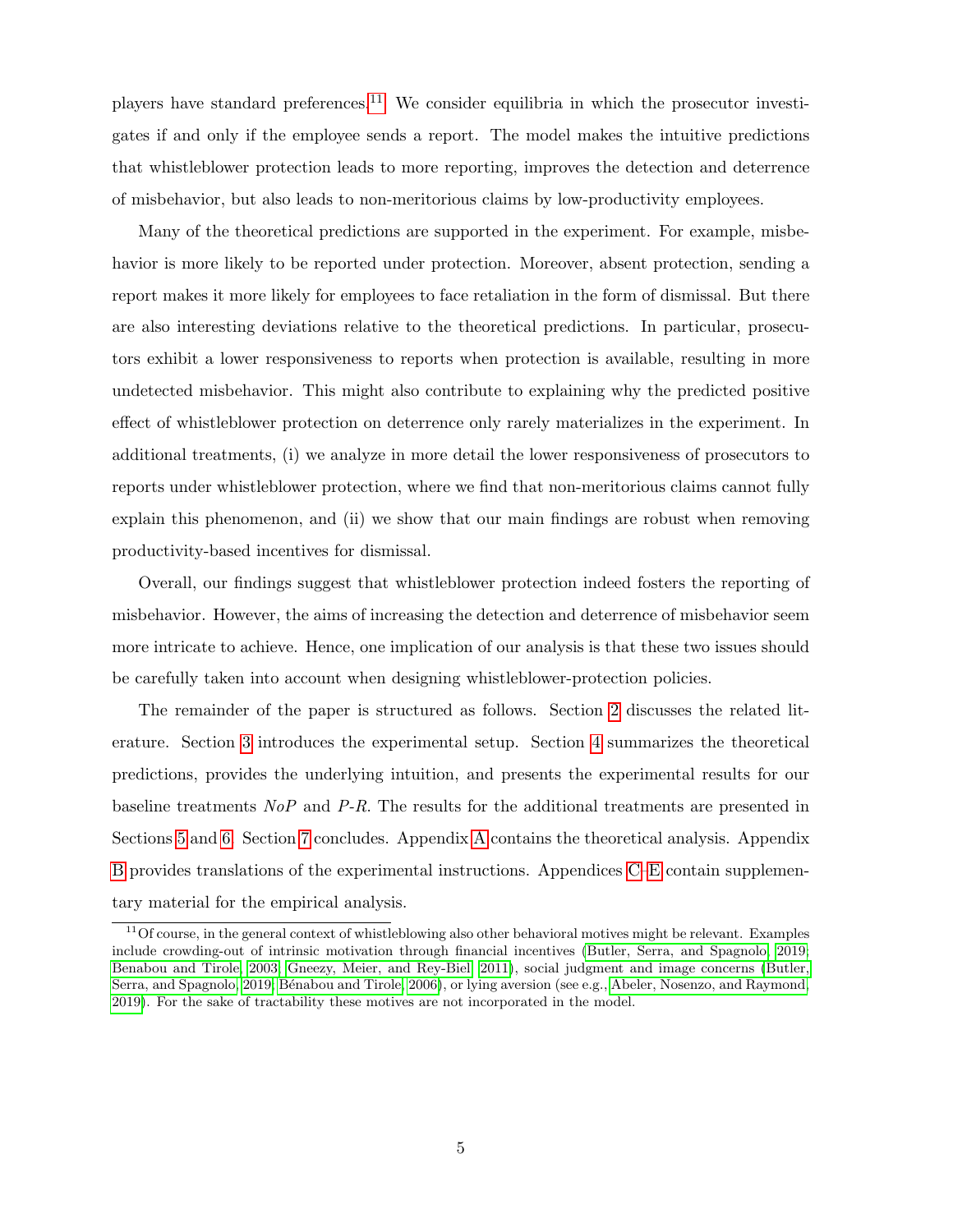## <span id="page-6-0"></span>2 Related Literature

Our paper contributes to four strands of literature: First, it complements empirical research on employee whistleblowing using field data.<sup>[12](#page-6-1)</sup> For example, [Dyck, Morse, and Zingales](#page-30-1)  $(2010)$ document that employee whistleblowers play an important role in uncovering corporate fraud. However, with field data, some important variables, such as the level of undetected misbehavior, are typically not observed.[13](#page-6-2) This makes it difficult to evaluate a whistleblower-protection policy's effect on the detection and deterrence of (total) misbehavior. Such limitations are alleviated in an experimental setup, where these variables are observed by the experimenter. Moreover, in the laboratory one can also vary the institutional setting, thereby studying various features of whistleblower-protection policies, which is typically difficult in the field. Our experimental setup builds on these advantages to analyze how whistleblower protection affects the reporting, detection, and deterrence of misbehavior.<sup>[14](#page-6-3)</sup> Thereby, we complement other recent experimental studies on misbehavior and whistleblowing which differ in focus and are discussed in more detail below.

Second, there is a theoretical literature on whistleblowing that analyzes the optimal re-sponsiveness of prosecutors to reports. In particular, in Chassang and Padró i Miquel [\(2019\)](#page-29-5) whistleblowing is fostered through investigation policies that generate "garbled" information. They show that, to shield a whistleblower from retaliation by his employer, the optimal investigation policy (to which the prosecutor can commit ex ante) must not be too well aligned with reporting behavior. The reason is that such a policy would reveal that whistleblowing has in fact occurred, which would then trigger retaliation. In turn, this would undermine the incentive to report in the first place.<sup>[15](#page-6-4)</sup> Like the present paper, Chassang and Padró i Miquel [\(2019\)](#page-29-5) analyze a cheap-talk game in which the decisions to misbehave, to report, and to investigate are endogenous. Hence, from a theoretical perspective, their setup is the one most closely related to ours, but there are a number of important differences: We compare equilibrium behavior under different schemes with and without protection, and we allow for heterogeneity

<span id="page-6-1"></span> $12$ There also exists a large body of research in disciplines such as psychology, sociology, organizational behavior, and business ethics that studies the motives for whistleblowers to come forward (see e.g., the overviews by [Miceli](#page-32-3) [and Near, 1992;](#page-32-3) [Miceli, Dworkin, and Near, 2008;](#page-32-4) [Mesmer-Magnus and Viswesvaran, 2005;](#page-32-5) [Vadera, Aguilera,](#page-33-2) [and Caza, 2009\)](#page-33-2). For a recent incentivized laboratory experiment, see [Bartuli, Djawadi, and Fahr](#page-28-4) [\(2016\)](#page-28-4).

<span id="page-6-3"></span><span id="page-6-2"></span><sup>13</sup>An exception is the natural experiment exploited by [Dyck, Morse, and Zingales](#page-30-0) [\(2014\)](#page-30-0).

<sup>&</sup>lt;sup>14</sup>In a related setup, [Wallmeier](#page-33-3) [\(2019\)](#page-33-3) experimentally analyzes the effect of whistleblower protection on the level of trust among the members of an organization.

<span id="page-6-4"></span> $15$ Benoît and Dubra [\(2004\)](#page-29-6) and [Muehlheusser and Roider](#page-32-6) [\(2008\)](#page-32-6) show that, even in the absence of a threat of direct retaliation, reporting might not occur due to the fear of enforcement errors or future non-cooperation.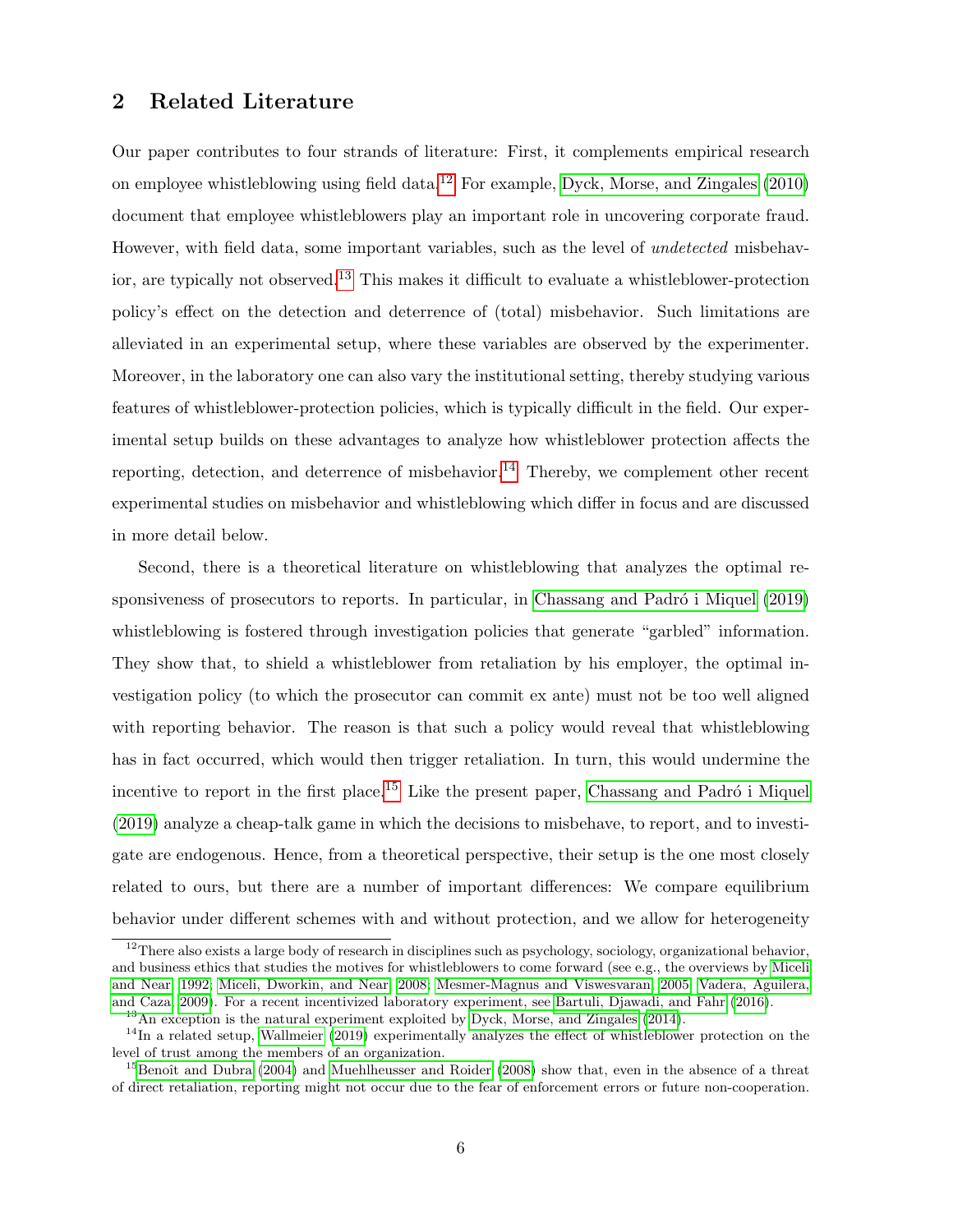of workers with respect to productivity. Moreover, we focus on pure-strategy equilibria where the prosecutor has no commitment power (and hence decides on whether or not to investigate only after a report has arrived). Finally, we also empirically test our model predictions in a laboratory experiment. Using a different modeling approach, [Heyes and Kapur](#page-31-5) [\(2009\)](#page-31-5) analyze how the optimal responsiveness of investigations depends on different behavioral motives for whistleblowing such as conscience cleansing, social welfare considerations, or disgruntlement. Our model captures the first of these motives by assuming that potential whistleblowers suffer a disutility from undetected misbehavior.

Third, there is a literature that analyzes the role of monetary rewards in fostering whistleblowing, as for example implemented in the False Claims Act and the Dodd-Frank Act. [Dyck,](#page-30-1) [Morse, and Zingales](#page-30-1) [\(2010\)](#page-30-1) and [Zingales](#page-33-4) [\(2004\)](#page-33-4) discuss the beneficial role of such rewards in uncovering fraud, while others point to potentially adverse effects such as fostering nonmeritorious claims.[16](#page-7-0) In recent laboratory experiments, [Butler, Serra, and Spagnolo](#page-29-2) [\(2019\)](#page-29-2) and [Schmolke and Utikal](#page-33-5) [\(2016\)](#page-33-5) find that financial rewards indeed lead to more whistleblowing. In our paper, we do not consider direct financial rewards. Rather, an employee's reporting decision might increase or decrease the likelihood of retention (through employment protection and retaliation, respectively). In this sense, the reporting decision may also affect a subject's monetary payoff (i.e., the wage payment received), and we find that a positive (negative) monetary incentive leads to more (less) reporting. [Butler, Serra, and Spagnolo](#page-29-2) [\(2019\)](#page-29-2) also consider the interaction of financial incentives with social judgement, crowding-out of intrinsic motiva-tion, and the type of misbehavior.<sup>[17](#page-7-1)</sup> However, they do not allow for non-meritorious claims, retaliation by the employer, and endogenous prosecutor behavior, which are key elements of our analysis.

Finally, there is a literature that considers settings where also the whistleblowers themselves might have participated in the misbehavior, which is not the case in our setup. For example, recent experimental work on leniency programs in anti-trust has analyzed the self-reporting of cartel members and how to foster the reporting of illegal activities (see, e.g., Apesteguia, Dufwenberg, and Selten, 2007, Hinloopen and Soetevent, 2008, and Feltovich and Hamaguchi,

<span id="page-7-0"></span> $^{16}$ See e.g., [Givati](#page-31-6) [\(2016\)](#page-31-6), [Howse and Daniels](#page-31-7) [\(1995\)](#page-31-7), [Callahan and Dworkin](#page-29-7) [\(1992\)](#page-29-7) and the references given in Footnote [6.](#page-2-2) Of the 27 countries surveyed in [OECD](#page-33-6) [\(2016\)](#page-33-6), 30% have incentives for whistleblowers in place (e.g., financial rewards, expediency of the process, or follow-up mechanisms). In a world-wide survey, the [Association](#page-28-0) [of Certified Fraud Examiners](#page-28-0) [\(2014\)](#page-28-0) finds that 11% of organizations had a reward scheme in place.

<span id="page-7-1"></span><sup>&</sup>lt;sup>17</sup>Potential crowding-out effects of financial rewards on intrinsic motivation to report are also studied by [Fiorin](#page-30-4) [\(2019\)](#page-30-4) and [Farrar, Hausserman, and Rennie](#page-30-5) [\(2019\)](#page-30-5) in a field experiment and in a vignette study, respectively.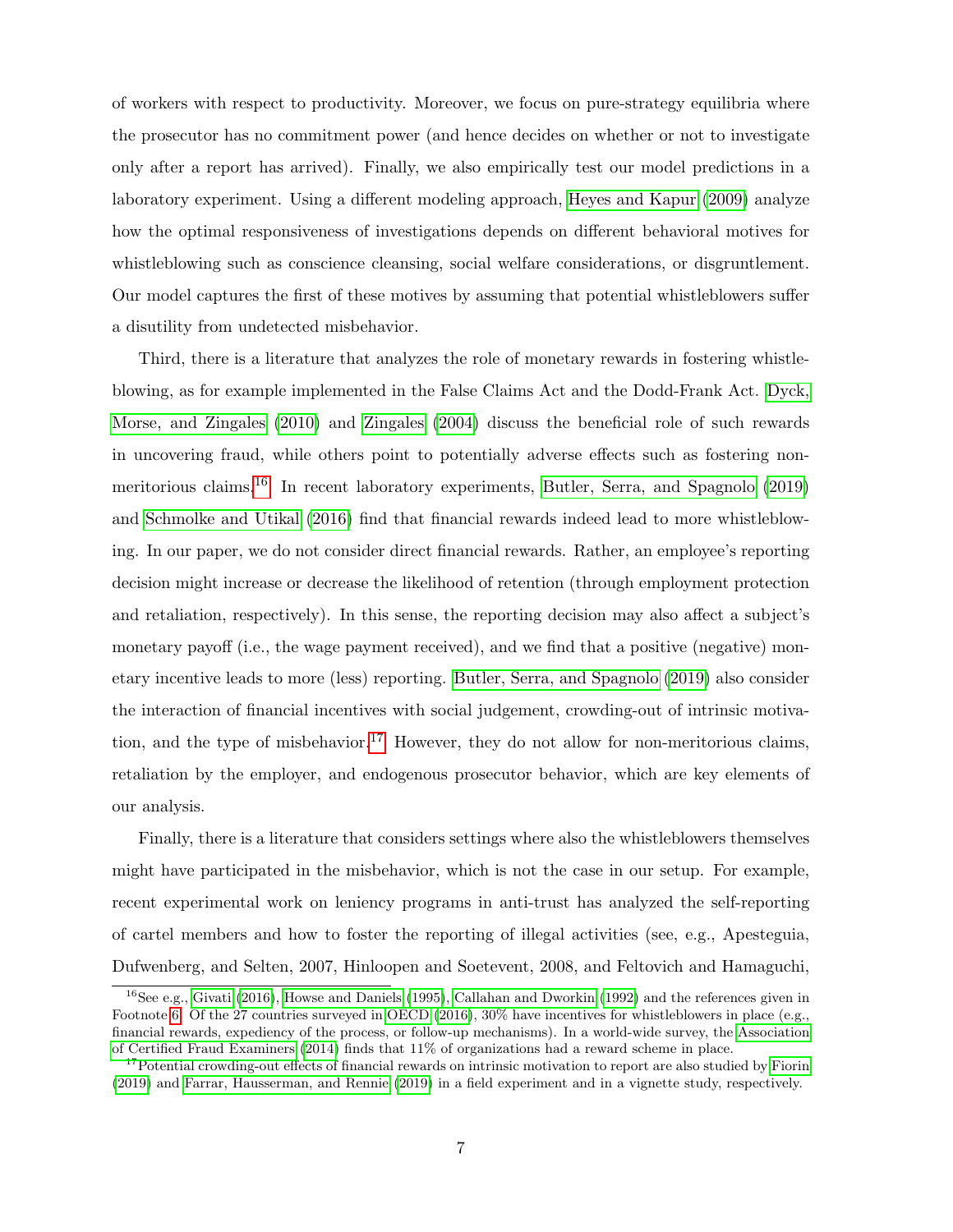2018). Furthermore, [Reuben and Stephenson](#page-33-7) [\(2013\)](#page-33-7) conduct an experiment comparing groups that are either exogenously or endogenously formed. They study the level of misbehavior and its reporting and find that misbehavior is less frequently reported in endogenously formed groups. Also in an experimental setting, [Cotten and Santore](#page-30-6) [\(2016\)](#page-30-6) analyze the impact of transparency and amnesty rules in the context of corporate fraud by criminal teams.

## <span id="page-8-0"></span>3 Experimental Setup

In this section, we explain the design of the experiment, the monetary inventive structure, the treatments, and provide details concerning the implementation, respectively.

### <span id="page-8-2"></span>3.1 The Game Played in Each Period

Basic Setup In each of 30 periods per session, subjects were randomly (re-)matched into groups of four (stranger-design). They were assigned a role as either employer, employee, prosecutor, or third party, where the role assignments across periods are explained in more detail below. Employees are heterogenous with respect to their (exogenously given) productivity, which is either high ("H-employee") or low ("L-employee"), drawn randomly anew with equal probability at the beginning of each period. The third party is a purely passive player without any decisions to make, who suffers a loss from employer misbehavior. The third party is included in the experiment to make it more salient that misbehavior causes harm to others.

The remaining three players played the game illustrated in Figure [1:](#page-9-0) At date 1, the employer observes the productivity of her employee, and then chooses whether or not to misbehave. Misbehavior entails a gain, which is independent of her employee's productivity type. At date 2, we use the strategy method to elicit the employee's binary reporting decision in the case with and without employer misbehavior. Then, the employee observes the actual misbehavior decision of the employer. At date 3, the prosecutor observes whether or not a report is sent by the employee; but the prosecutor observes neither the underlying misbehavior decision of the employer nor the employee's productivity type.<sup>[18](#page-8-1)</sup> The prosecutor then decides on triggering an investigation. An investigation implies a private cost for the prosecutor and perfectly reveals whether or not the employer has misbehaved. The assumption that the prosecutor

<span id="page-8-1"></span><sup>&</sup>lt;sup>18</sup>Hence, we consider reports that are external in the sense of being directed towards the (outside) prosecutor. Some whistleblower laws stipulate that firms must establish internal reporting systems, and that whistleblowers must use these internal channels first, before resorting to outsiders. Incorporating this issue would require a richer framework, which might be an interesting topic for future research.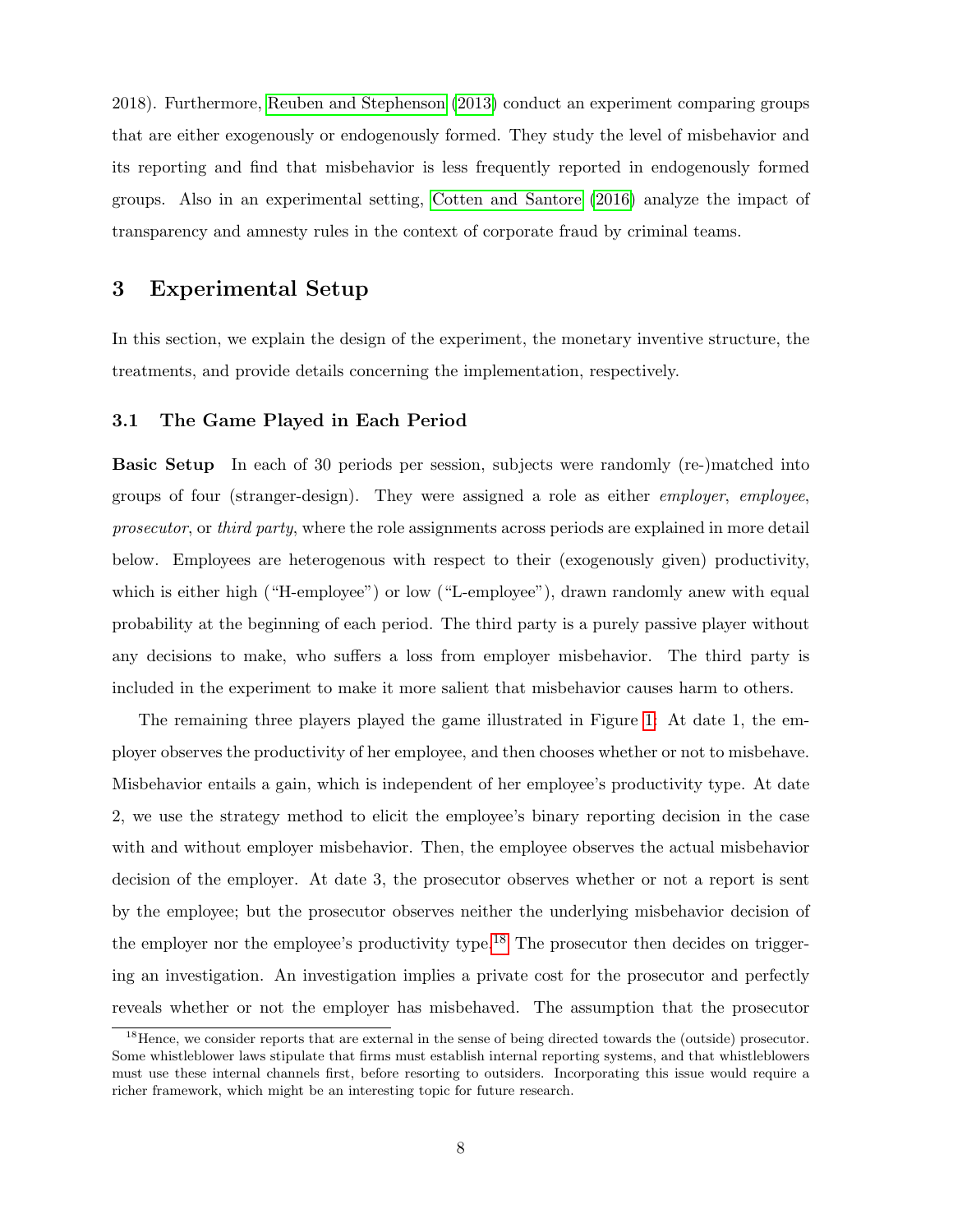Figure 1: The Sequence of Events in Each Period

<span id="page-9-0"></span>

has discretion whether to initiate an investigation is in line with both the related literature (see, e.g., Chassang and Padró i Miquel, 2019; [Givati, 2016;](#page-31-6) [Heyes and Kapur, 2009\)](#page-31-5) and legal practice (e.g., under SOX). If misbehavior is uncovered this benefits both the prosecutor and the third party, while the employer must pay an exogenously given fine. Finally, at date 4, the employer decides whether or not to dismiss the employee. If dismissed, the employee receives a payoff of zero and is replaced by a computerized outsider, who is more (less) productive than an L-employee (H-employee). However, dismissal is only feasible as long as the employee is not shielded by whistleblower protection. The observability of the employee's reporting decision to the employer is discussed below when we introduce the various treatments. At the end of each period, subjects learn their individual payoffs from the current period, and the decisions leading to these payoffs.

Monetary Incentives and Parameter Values In the experiment, the players' monetary payoff components, which were common knowledge ex ante, had the following properties: Unless detected, an employer's monetary payoff is higher upon misbehavior. Moreover, the difference between the productivity and the wage of the L-employee (H-employee) is smaller (larger) compared to employing the replacement outsider. Hence, the employer's monetary payoff is higher when dismissing (retaining) the L-employee (H-employee). By contrast, the monetary payoff of each employee type is always higher when retained. The monetary payoff of the third party is highest under no misbehavior, followed by detected, and then undetected misbehavior. The motivation for this payoff ranking is that detecting misbehavior might allow to (at least partly) curb the associated harm. Finally, despite the investigation costs, when there actually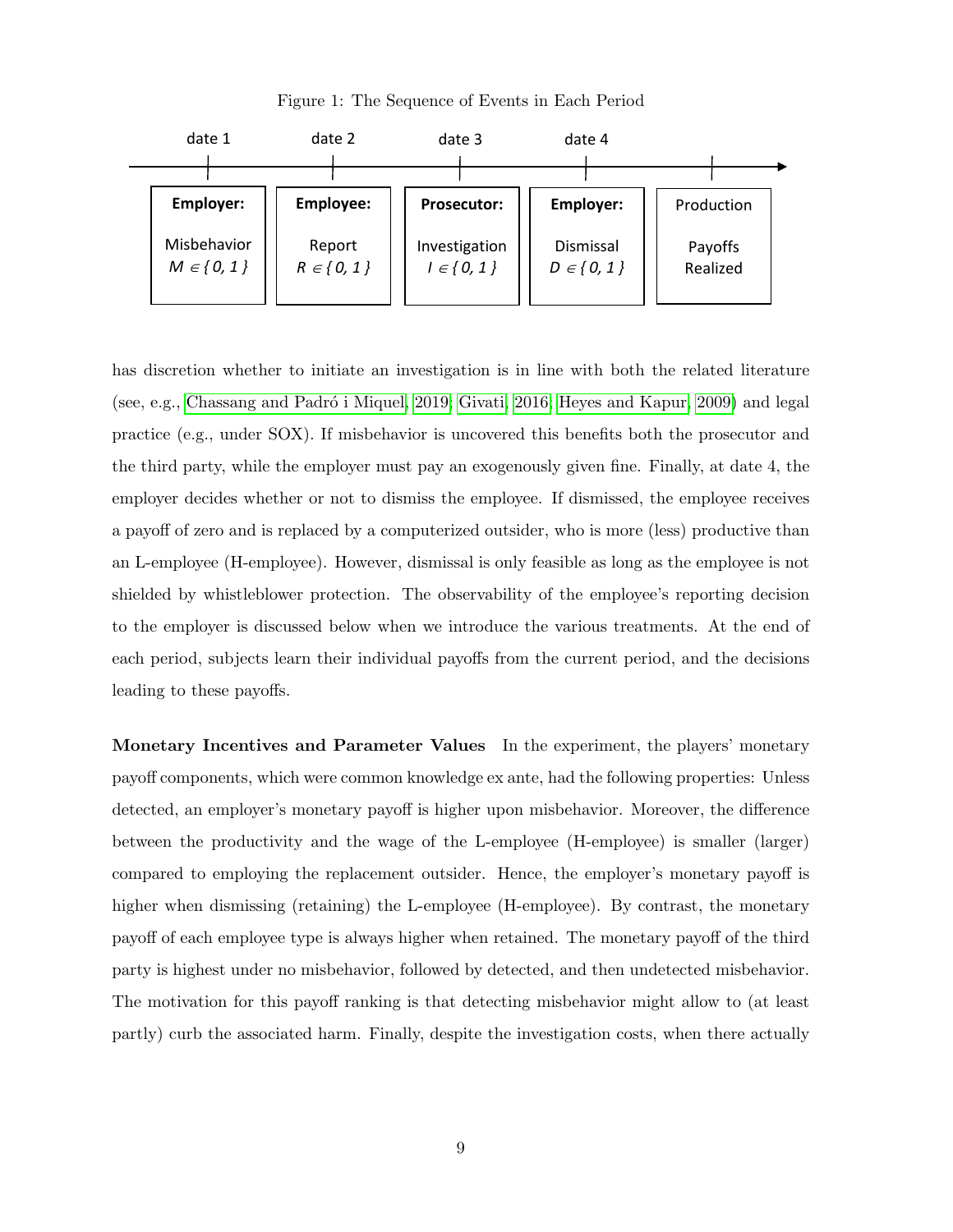is misbehavior, the prosecutor's monetary payoff is higher when he investigates.<sup>[19](#page-10-0)</sup> In contrast, without misbehavior, the prosecutor's monetary payoff is higher when he does not investigate.

We used the following parameter values, where the numbers indicate experimental points: The productivities of H-employees, L-employees, and the outside replacement are given by 80, 30, and 70, respectively.<sup>[20](#page-10-1)</sup> Employees who are not dismissed receive a fixed wage of 40. The employer's payoff from misbehavior is 50, and, in case of detection, she faces a fine of 60. When there is no misbehavior, the prosecutor's payoff is  $-20$  (0) if he investigates (does not investigate). When there is misbehavior, his payoff is  $-10$  ( $-20$ ) if he investigates (does not investigate). The fine does not accrue to the prosecutor. Finally, the third party suffers a loss of 50 (70) from detected (undetected) misbehavior. In order to avoid negative payoffs at the end of the experiment, only prosecutors and third parties (who otherwise would face only negative payoff consequences) received per-period endowments of 60 and 40, respectively.

### <span id="page-10-3"></span>3.2 Treatments

We consider a total of six treatments. Treatments  $NoP$  and  $P-R$  form our baseline comparison of settings without and with whistleblower protection, respectively. Protection means that a whistleblower cannot be dismissed at date 4, which is the only difference between  $N \circ P$  and P-R. In both treatments, each role – employer, employee, prosecutor, and third party – is played by a real subject. Treatment  $NoP$  corresponds to a benchmark setting in which employment protection is not available. In treatment  $P-R$ , protection is obtained by sending a report (i.e., when  $R = 1$ ). As discussed above, this treatment is meant to capture real-world legal regimes, where protection is granted when the employee can demonstrate a reasonable belief with respect to the presence of misbehavior. Reports are assumed to satisfy this reasonable-belief criterion, i.e., from the perspective of the prosecutor, reports are not obviously unsubstantiated. Moreover, because of the binary reporting decision, by design any report  $R = 1$  looks the same to the prosecutor, independent of underlying misbehavior. In treatments  $NoP$  and  $P-R$ , both the prosecutor and the employer learn the reporting decision. This design choice was motivated by the fact that we wanted to rule out the possibility of erroneous updating by the employer as a potential driver for dismissal decisions.<sup>[21](#page-10-2)</sup> Details about the additional treatments will be

<span id="page-10-0"></span><sup>&</sup>lt;sup>19</sup>Hence, given that there is misbehavior, an investigation is not only beneficial to the third party, but also to the prosecutor (which, in practice, might for example come in the form of a reputation gain).

<span id="page-10-2"></span><span id="page-10-1"></span> ${}^{20}$ In Section [6,](#page-23-0) we discuss treatments where these payoffs are modified.

<sup>&</sup>lt;sup>21</sup>While many whistleblower protection laws require firms to establish anonymous reporting channels, [Chassang](#page-29-5) and Padró i Miquel [\(2019\)](#page-29-5) argue that the protection offered by a formal requirement of anonymity might be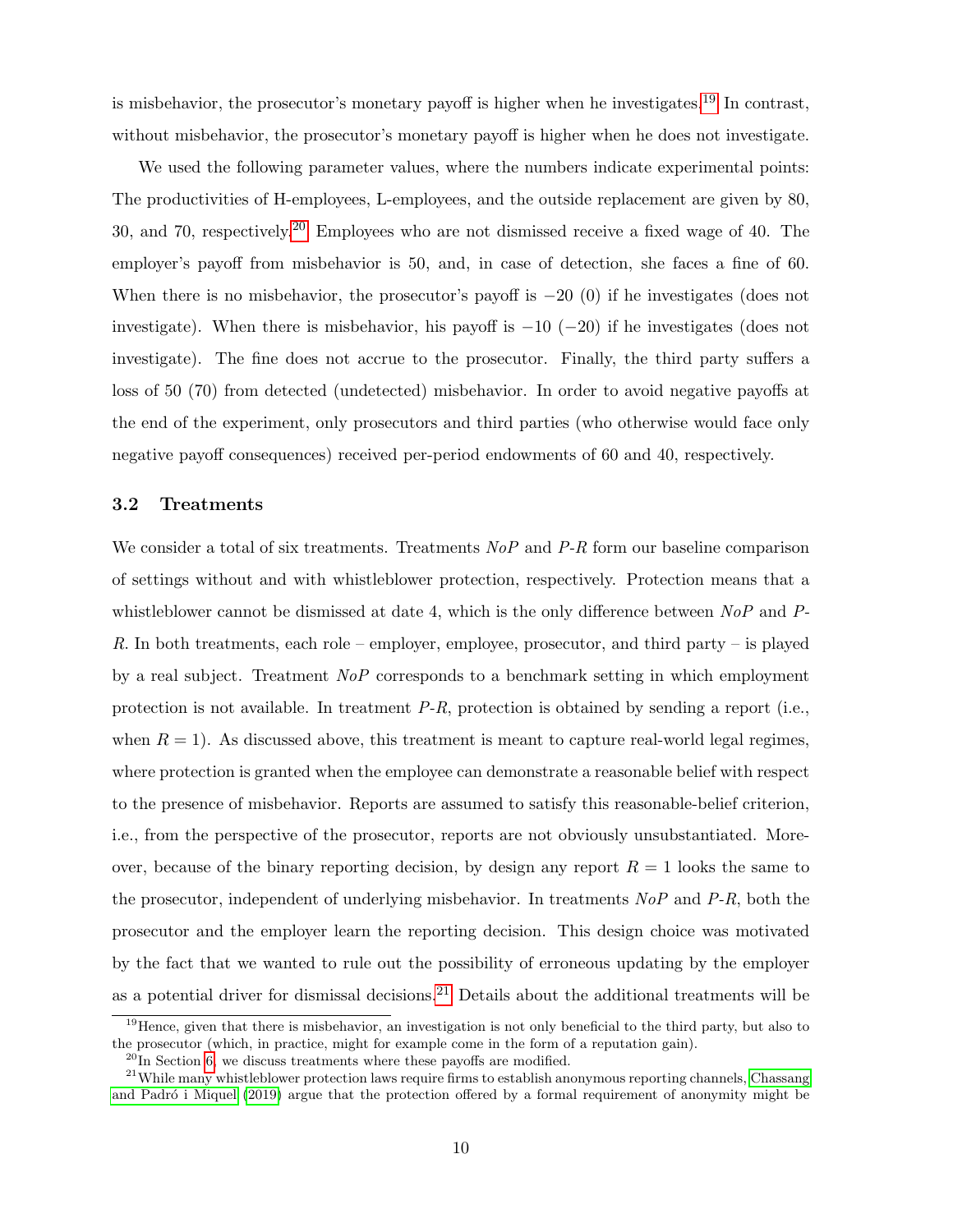introduced in Sections [5](#page-20-0) ( $P-RI$  and  $P-RIM$ ) and [6](#page-23-0) ( $NoP-Low$  and  $P-R-Low$ ).

### 3.3 Implementation of the Experiment

Summary Information The experiment was conducted in the experimental laboratory of the University of Hamburg and programmed in z-Tree (Fischbacher, 2007). We employed a between-subjects design, so that each subject participated in one treatment only. Sessions lasted for approximately 140 minutes, and participants earned 21 Euro on average (including a show-up fee of 12 Euro). For the recruitment of a total of 648 subjects, we used the software tool hroot (Bock, Baetge, and Nicklisch, 2014). The number of sessions and subjects per treatment is as follows: NoP  $(5,120)$ , P-R  $(5,120)$ , P-RI  $(4,88)$ , P-RIM  $(4,96)$ , NoP-Low  $(5,112)$ , and P- $R\text{-}Low (6;120)$ . Virtually all subjects were undergraduate or master students at the University of Hamburg from a variety of fields (40% majors or minors in economics, business, or a related field), and 51% were female.

Session Design, Instructions, and Payments In each session, the design of the experiment was common knowledge, and all subjects received the same instructions (a translation is provided in Appendix [B\)](#page-44-0). Sessions consisted of 30 periods. In addition to the random rematching of groups in each period, also the role assignments varied across periods as follows: Each subject who was assigned the role of employer in the first period retained this role throughout all 30 periods. All other subjects randomly switched roles across periods, either between employees and third parties or between prosecutors and third parties. This was communicated in the instructions, where we also stated that role assignments were independent of subjects' behavior. The aim of this re-shuffling was to make the negative consequences of misbehavior more salient; in particular to the employee and the prosecutor, whose decisions might curb the harm inflicted by the employer on the third party. In addition, in order to ensure that subjects indeed understood the game, after going through the instructions, subjects had to answer a series of control questions, and we discussed any wrong answers with them in private before launching the experiment. At the end of the experiment we asked subjects to complete a postexperimental questionnaire. Finally, to determine each subject's payment, three periods were randomly selected, and the subject's total points earned in these periods were converted at the rate of 1 Euro per 15 points. Together with the show-up fee, this was paid out (in private) in

limited in practice as in many cases the set of people informed about misbehavior will be small to begin with (and hence, the identity of the whistleblower can be conjectured).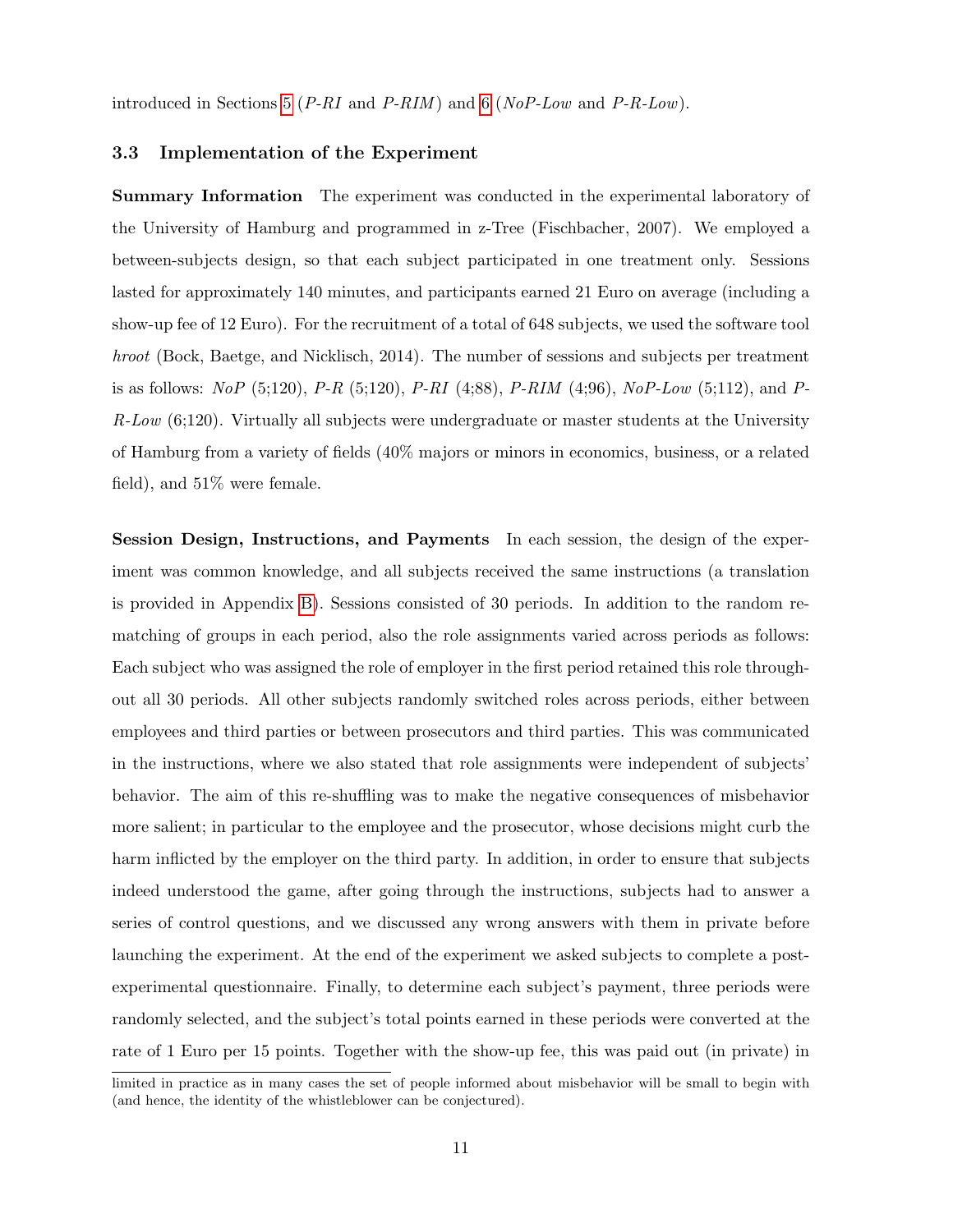cash at the end of the session.

Framing In the experiment, we framed the game as an employer-employee relationship, where the employee could file a report to a prosecutor.<sup>[22](#page-12-1)</sup> However, in the instructions (see Appendix [B\)](#page-44-0), we avoided the use of strongly judgemental terms such as "misbehavior", "illegal" or "whistleblowing". For example, in the experiment, we referred to an employer's misbehavior decision as a choice between two alternatives labelled "circle" (i.e., no misbehavior) and "triangle" (i.e., misbehavior). However, all subjects were informed that a (fictitious) law for the protection of the third party says that "triangle" should not be chosen as it harms the third party. Moreover, the employee's reporting decision was not referred to as whistleblowing, but as "asking the prosecutor to trigger an investigation".

## <span id="page-12-0"></span>4 Basic Comparisons: Treatments NoP and P-R

We start with the basic comparison between treatment  $P-R$ , where protection is granted for all whistleblowers who send a report, and the benchmark NoP, where protection is not available. We first present theoretical predictions and then discuss the experimental results.

#### <span id="page-12-4"></span>4.1 Theoretical Predictions

In this section, we present theoretical predictions for treatments  $N \circ P$  and  $P-R$ . The underlying model is formally spelled out and analyzed in Appendix [A.](#page-34-0) The structure of the game and the monetary payoffs of the players have already been described in Section [3.1](#page-8-2) above. In addition, our model incorporates three behavioral motives, that are relevant in the context of whistleblowing, but which are not incentivized in the experiment.<sup>[23](#page-12-2)</sup> First, with respect to whistleblowers, "conscience cleansing" has been shown to be an important driver of their reporting behavior.<sup>[24](#page-12-3)</sup> Consequently, in our model employees suffer an idiosyncratic disutility from undetected misbehavior, which they can potentially avoid by sending a report. Second,

<span id="page-12-1"></span><sup>&</sup>lt;sup>22</sup>In experimental economics, there is a discussion about the conditions under which a neutral or a loaded framing is more appropriate, see e.g., [Eckel and Grossman](#page-30-7) [\(1996\)](#page-30-7) and [Alekseev, Charness, and Gneezy](#page-28-5) [\(2017\)](#page-28-5). Framing is also discussed in other contexts involving misbehavior, e.g., in experiments on corruption [\(Abbink](#page-28-6) [and Hennig-Schmidt, 2006;](#page-28-6) [Barr and Serra, 2009\)](#page-28-7) and tort litigation [\(Loewenstein, Issacharoff, Camerer, and](#page-32-7) [Babcock, 1993;](#page-32-7) [Babcock, Loewenstein, Issacharoff, and Camerer, 1995\)](#page-28-8).

<span id="page-12-2"></span><sup>&</sup>lt;sup>23</sup>Otherwise, players are assumed to have standard preferences. For a summary of the payoff functions of the players, see Table [2](#page-36-0) in Appendix [A.](#page-34-0)

<span id="page-12-3"></span> $^{24}$ For example, see [Jos, Tompkins, and Hays](#page-32-8) [\(1989\)](#page-32-8), [Miceli and Near](#page-32-3) [\(1992\)](#page-32-3) and [Alford](#page-28-2) [\(2001\)](#page-28-2). Conscience cleansing is also a crucial motivation of whistleblowers in the model of [Heyes and Kapur](#page-31-5) [\(2009\)](#page-31-5).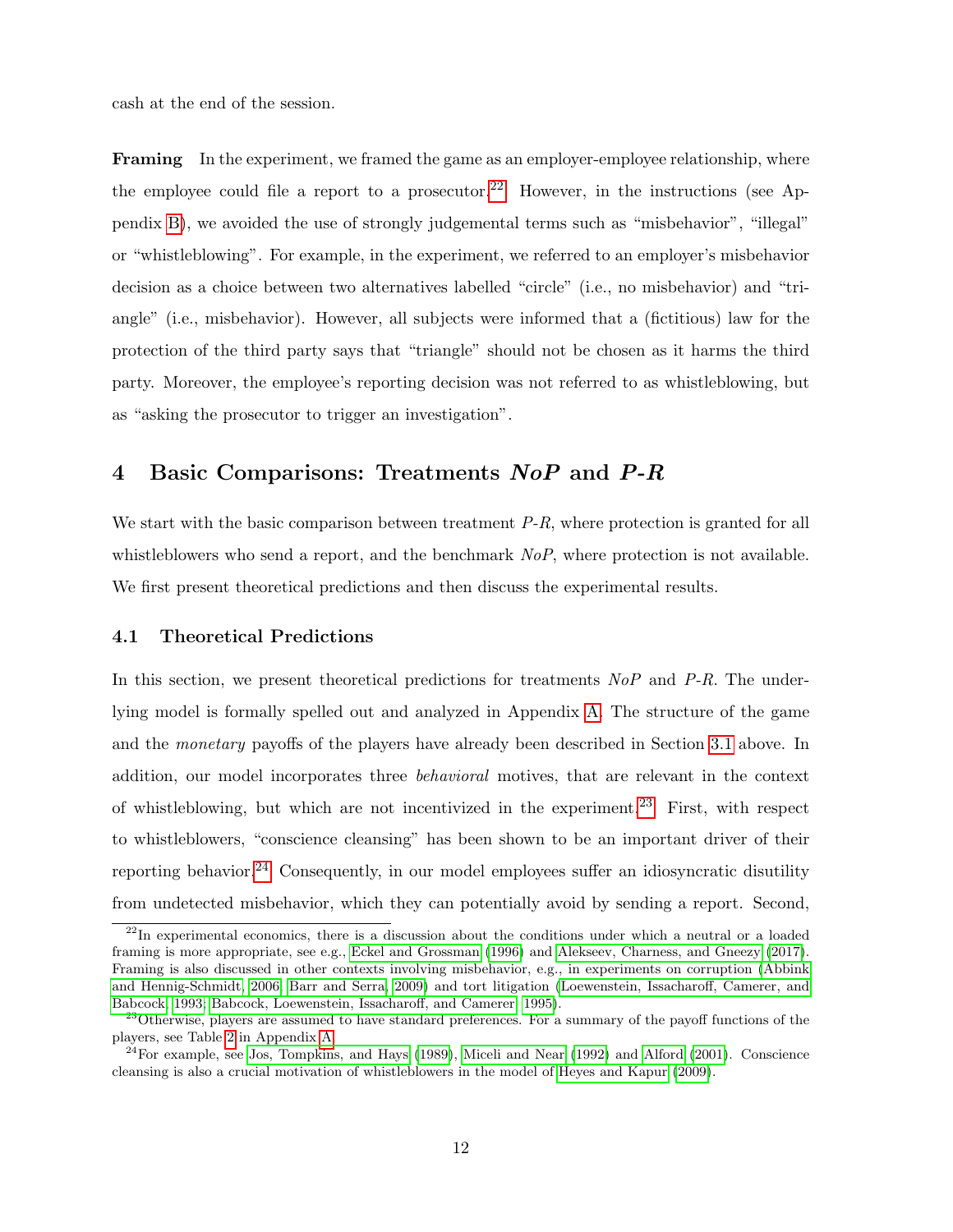as discussed in the Introduction, there is ample evidence that employers retaliate against unprotected whistleblowers. We incorporate this in the model by introducing an idiosyncratic disutility for employers that they incur when retaining a known whistleblower.<sup>[25](#page-13-0)</sup> As a result, employers might want to retaliate against whistleblowers by dismissing them. Third, while misbehavior yields a fixed monetary gain to employers, we assume that they differ with respect to their "net benefit" from misbehavior. This allows us to capture moral concerns on the side of employers, and it gives rise to a distribution of net benefits from misbehavior as in the theoretical literature on law enforcement in the tradition of [Becker](#page-28-9) [\(1968\)](#page-28-9).

The theoretical predictions for treatments  $N \circ P$  and  $P-R$  are derived from the pure-strategy Perfect Bayesian Equilibria of the model (see Appendix [A,](#page-34-0) in particular Propositions [1](#page-40-0) and [2\)](#page-43-0). We focus on *informative equilibria* where the prosecutor triggers an investigation if and only if the employee sends a report. This directly leads to

**Prediction I (Investigation):** In both treatments, prosecutors trigger (do not trigger) an investigation upon receiving (not receiving) a report by the employee.

Hence, every misbehavior that is reported is detected in the subsequent investigation. Turning to dismissals, the employer prefers to dismiss an L-employee whenever this is feasible, because the productivity of the outside replacement is higher. By contrast, an H-employee will only be dismissed upon reporting, and only if the employer's dislike of employing a whistle-blower exceeds the H-employee's productivity advantage.<sup>[26](#page-13-1)</sup> This leads to:

**Prediction D (Dismissal):** In both treatments: (i) L-employees are dismissed, unless they are protected. (ii) H-employees are retained when sending no report, while they are dismissed with positive probability when sending a report and absent protection.

We now turn to the reporting decision: As employees are assumed to suffer a disutility from undetected misbehavior, either productivity type is more willing to report when misbehavior actually has occurred. However, in anticipation of the subsequent investigation and dismissal

<span id="page-13-0"></span><sup>&</sup>lt;sup>25</sup>Such heterogeneity is consistent with empirical findings. For example, [Near and Miceli](#page-32-9) [\(1996,](#page-32-9) pp.517ff) find retaliation rates ranging from 6% to 38%, suggesting that employers do differ with respect to their attitude towards whistleblowing (see also the National Business Ethics Survey of 2013 available at https://www.ibe.org.uk/userassets/surveys/nbes2013.pdf).

<span id="page-13-1"></span> $^{26}$ As can be shown, for none of the treatments the theoretical predictions depend on whether the reporting decision of the employee is observed by the prosecutor only or by both the prosecutor and the employer. Intuitively, this is driven by the fact that the employer can observe the investigation decision and by our focus on informative equilibria where the prosecutor investigates if and only if a report occurs.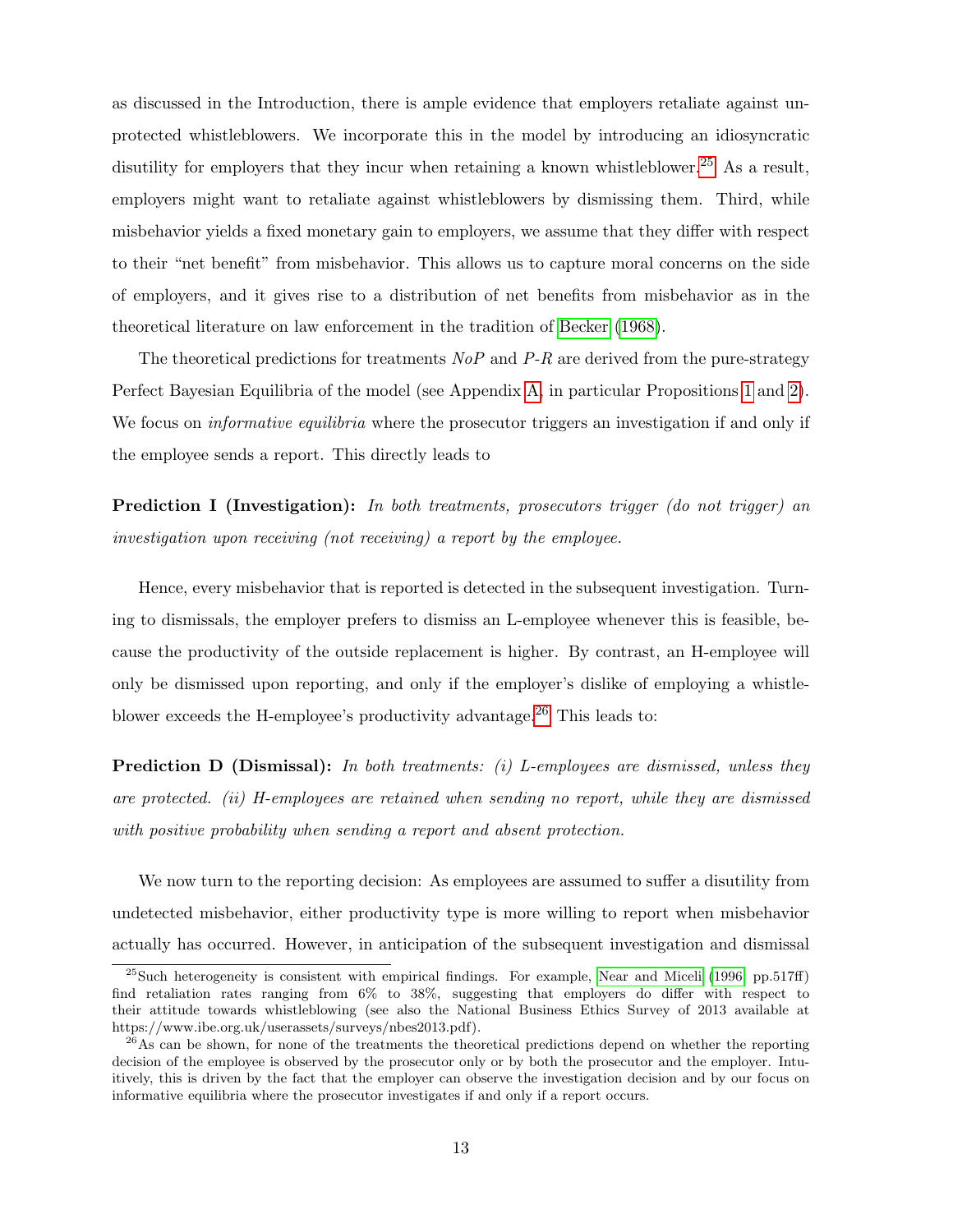decisions, the reporting behavior differs across types. The reason is that L-employees expect to be dismissed whenever feasible, while H-employees are less vulnerable due to their higher productivity. This gives L-employees a higher incentive to report irrespective of the underlying misbehavior decision. In fact, in treatment  $P-R$ , L-employees always have an incentive to report even when there is no misbehavior, as this protects them from dismissal. By contrast, H-employees whose employer misbehaves face a trade-off between the disutility from undetected misbehavior when not sending a report and the higher risk of dismissal when sending a report. This leads to:

**Prediction R (Reporting):** Reporting behavior is summarized in the following table, where the entries indicate the fraction of reports in the respective condition, and where  $[0, 1]$  indicates some value within this interval:

| Treatment            |    | $N \alpha P$    | $P - R$ |  |  |
|----------------------|----|-----------------|---------|--|--|
| <b>Employee Type</b> | Ι, | -н              | Н.      |  |  |
| <b>Mishehavior</b>   |    | $1 \quad [0,1]$ |         |  |  |
| No Misbehavior       |    |                 |         |  |  |

In particular: (i) Reports are triggered by misbehavior, but there are also non-meritorious claims by L-employees in treatment  $P-R$  (i.e., a report is sent although there is no misbehavior). (ii) L-employees exhibit a (weakly) higher willingness to report than H-employees. (iii) In P-R, both employee types exhibit a (weakly) higher willingness to report relative to NoP.

Finally, we turn to the employer's misbehavior decision. When the employer faces an Lemployee, the incentive to misbehave is identical in both treatments. The reason is twofold: First, in both treatments the L-employee would report any misbehavior (see *Prediction R*). Second, in neither of the two treatments the misbehavior decision affects the subsequent dismissal decision: The L-employee is always dismissed in treatment NoP, while she is always shielded from dismissal in treatment  $P-R$  (because she always sends a report). When the employer faces an H-employee, the incentive to misbehave is lower (and hence deterrence is higher) in treatment  $P-R$  than in NoP. This treatment difference is driven by the H-employee's higher willingness to report misbehavior in  $P-R$  (see again Prediction R).

Prediction M (Misbehavior): Relative to NoP, there is less misbehavior in treatment P-R. This is driven by employers matched with H-employees, while there is no treatment difference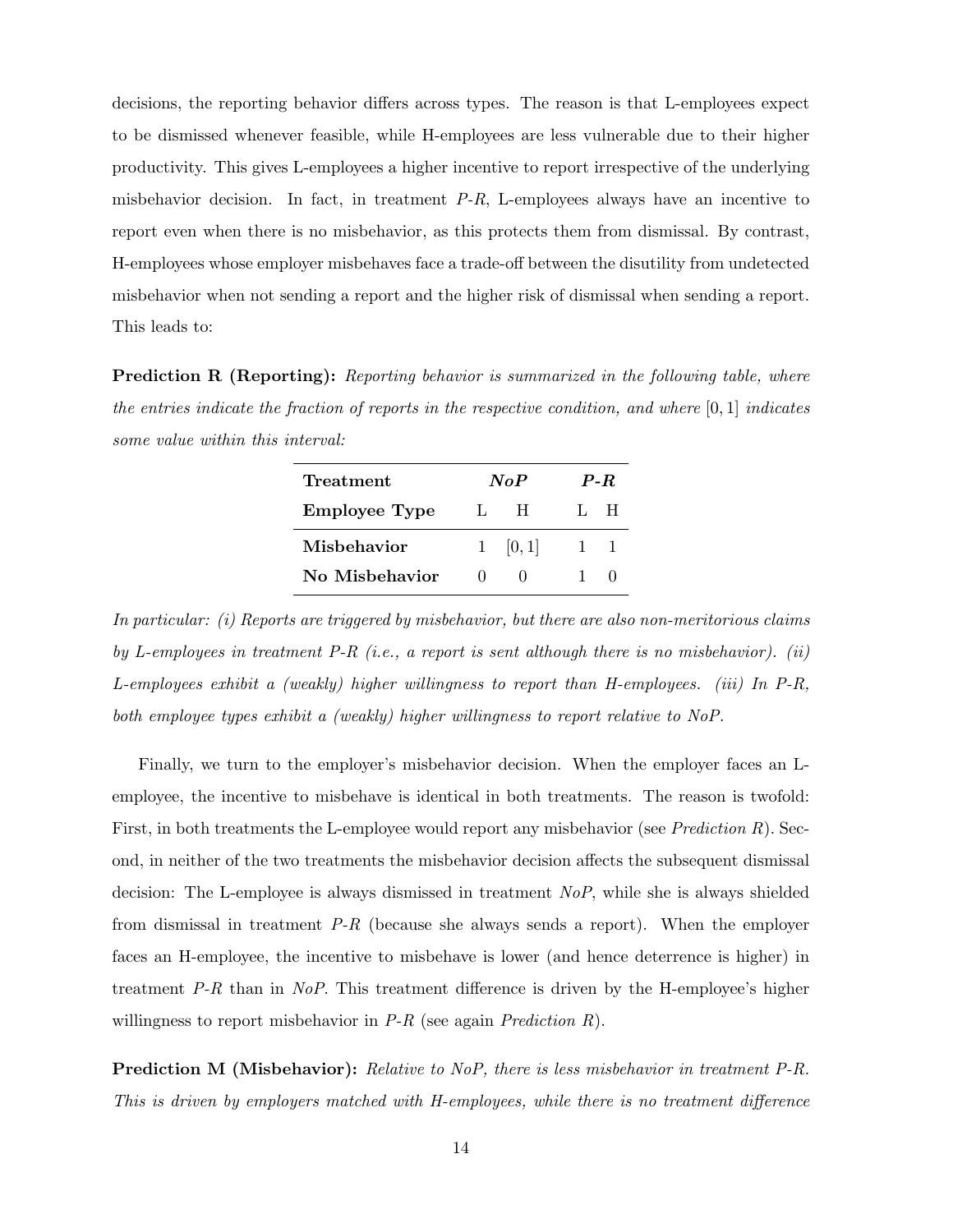#### for employers matched with L-employees.

To summarize, our model predicts that the introduction of whistleblower protection increases the willingness to report (both truthfully and non-meritoriously), and leads to more detection and deterrence of misbehavior.

### 4.2 Experimental Results for Treatments NoP and P-R

Based on the predictions, our experimental findings are illustrated in Figure [2.](#page-16-0) Systematic statistical testing is done using regression analysis, and the results are reported in Table [1.](#page-17-0) There, we estimate linear probability models with the respective underlying decision as the dependent variable. The unit of observation are individual decisions with standard errors clustered at the session level. For the sake of comparability, all subsequent regression tables have the same basic structure. In Table [1,](#page-17-0) we test all within- and between-treatment predictions of Section [4.1,](#page-12-4) but in the following discussion we focus on the key insights.<sup>[27](#page-15-0)</sup> In a nutshell, we find that whistleblower protection indeed increases the willingness to report, but that the predicted beneficial effects on detection and deterrence do not materialize.

Employers' Dismissal Decisions: Testing Prediction D According to Prediction D, the dismissal decision depends on the respective employee's productivity type and reporting decision. The results are depicted in panels (a) and (b) of Figure [2,](#page-16-0) and the regression results are shown in columns  $(1)-(3)$  of Table [1.](#page-17-0)

All findings are fully supportive of *Prediction D.* First, in both treatments L-employees are virtually always dismissed when feasible. Second, also in both treatments, H-employees who do not report are almost always retained. Third,  $30\%$  of H-employee whistleblowers are indeed dismissed in treatment  $NoP$ , which is significantly more compared to the dismissal of non-reporting H-employees, and significantly less compared to the dismissal of L-employees who do report. The dismissal of H-employee whistleblowers supports our (behavioral) model feature that some employers retaliate even if this is costly to them due to a productivity loss.

<span id="page-15-0"></span><sup>&</sup>lt;sup>27</sup>As illustrated in Figure [2,](#page-16-0) *Prediction I* leads to a total of four hypotheses (two within- and between-treatment comparisons, respectively). Prediction D leads to seven hypotheses (four within-treatment comparisons in NoP, one in P-R, and two between-treatment comparisons). Prediction R leads to 12 hypotheses (four within-treatment comparisons in each of  $NoP$  and  $P-R$ , and four between-treatment comparisons). Finally, Prediction M leads to two between-treatment hypotheses (note that there no within treatment-predictions comparing employee types). This leads a total of 25 hypotheses emerging from our predictions.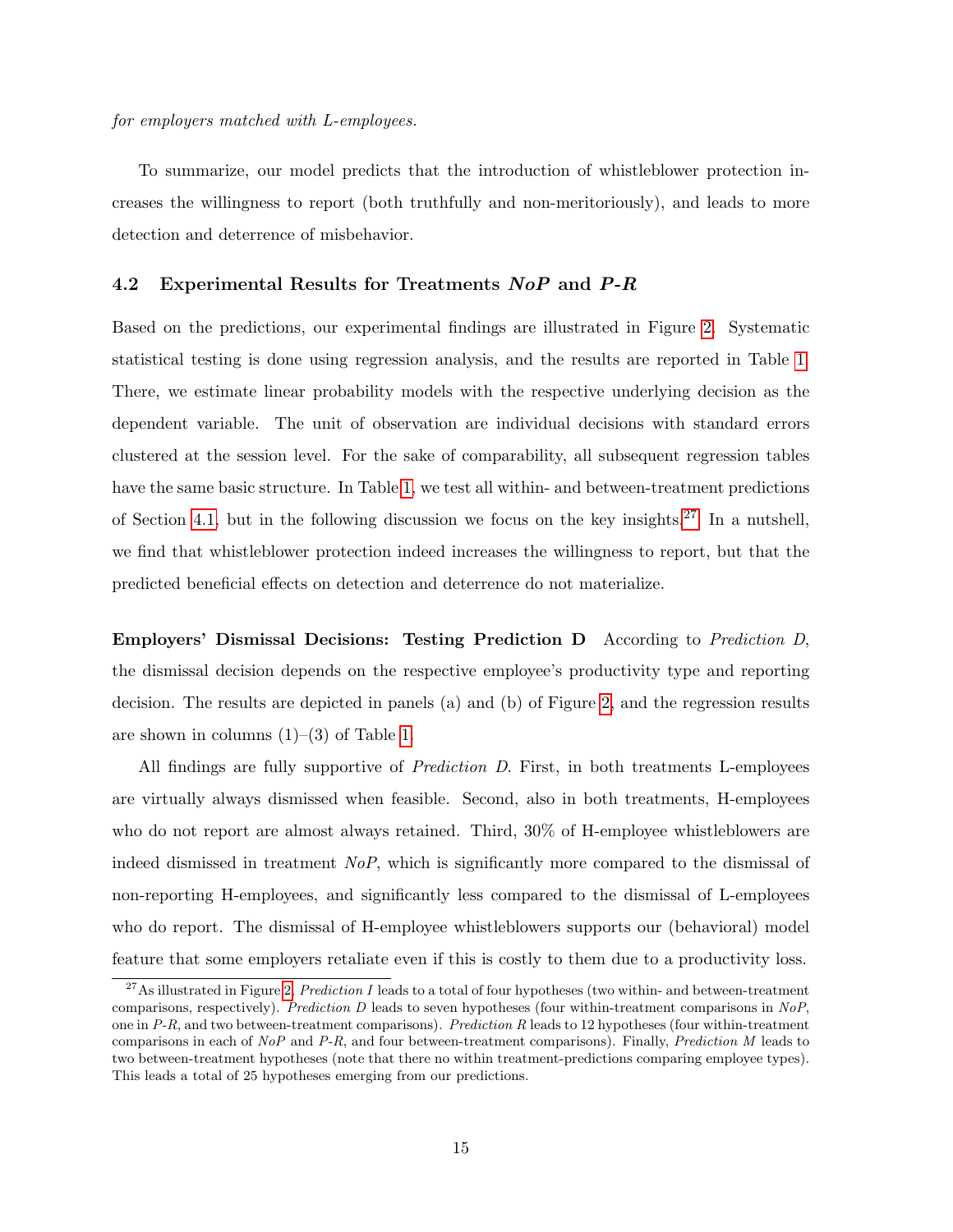<span id="page-16-0"></span>

Figure 2: Experimental Behavior in Treatments NoP and P-R (in Fractions)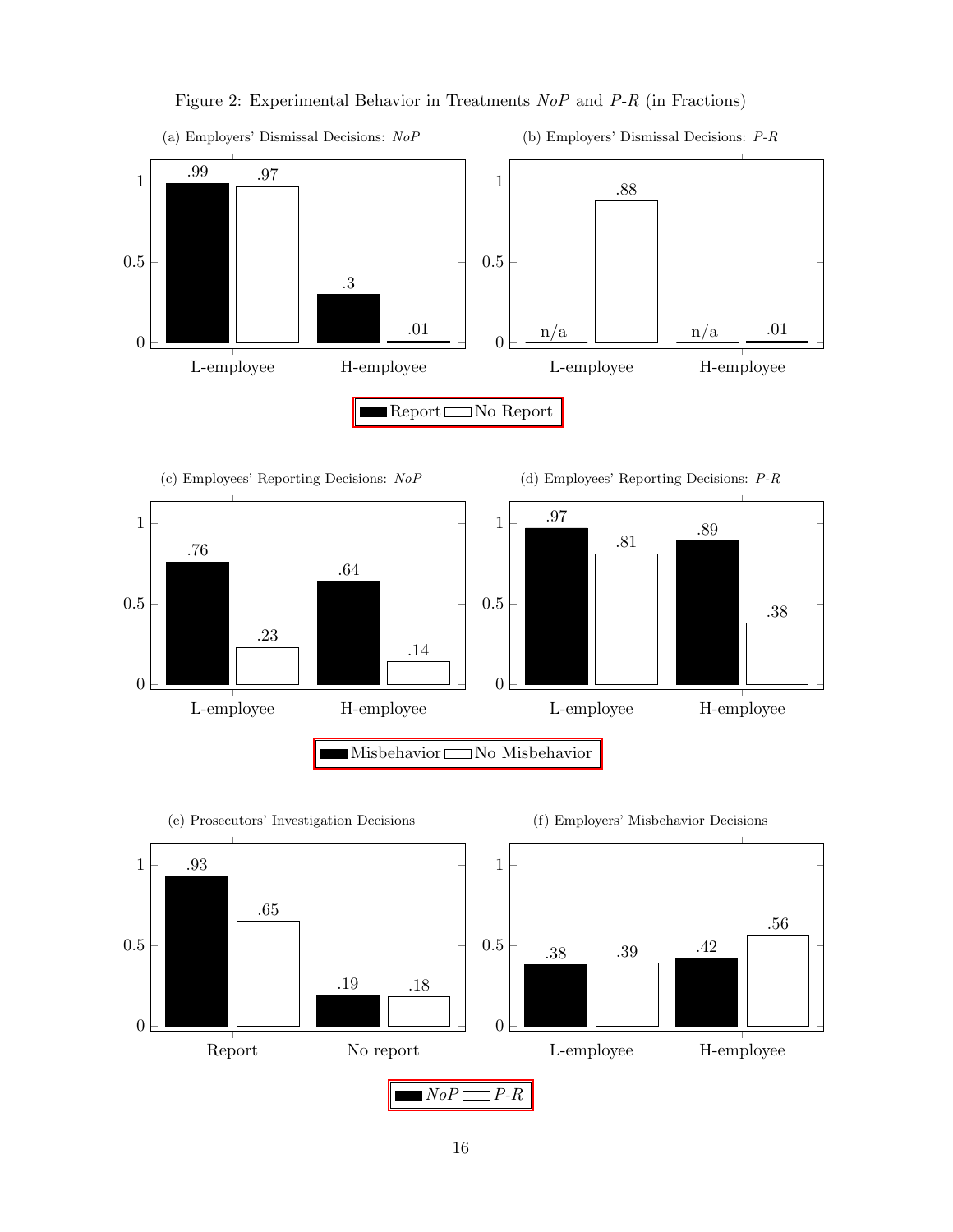|                 | (1)<br>Dismiss         | (2)<br>Dismiss         | (3)<br>Dismiss         | (4)<br>Report         | $\overline{(5)}$<br>Report | (6)<br>Report     | (7)<br>Report          | (8)<br>Investigate    | (9)<br>Misbehave  |
|-----------------|------------------------|------------------------|------------------------|-----------------------|----------------------------|-------------------|------------------------|-----------------------|-------------------|
|                 | (NoP)                  | $(P-R, No Rep.)$       | (No Rep.)              | (NoP)                 | $(P-R)$                    | $(H-emp.)$        | $(L-emp.)$             |                       |                   |
|                 |                        |                        |                        |                       |                            |                   |                        |                       |                   |
| H-employee      | $-0.963***$<br>(0.000) | $-0.871***$<br>(0.000) | $-0.963***$<br>(0.000) | $-0.0953*$<br>(0.097) | $-0.431***$<br>(0.001)     |                   |                        |                       | 0.0406<br>(0.311) |
|                 |                        |                        |                        |                       |                            |                   |                        |                       |                   |
| Report          | 0.0171                 |                        |                        |                       |                            |                   |                        | $0.745***$            |                   |
|                 | (0.257)                |                        |                        |                       |                            |                   |                        | (0.000)               |                   |
| Report x H-emp. | $0.274***$             |                        |                        |                       |                            |                   |                        |                       |                   |
|                 | (0.040)                |                        |                        |                       |                            |                   |                        |                       |                   |
| $P-R$           |                        |                        | $-0.0959$              |                       |                            | $0.248***$        | $0.584***$             | $-0.00403$            | 0.00973           |
|                 |                        |                        | (0.186)                |                       |                            | (0.003)           | (0.000)                | (0.950)               | (0.854)           |
| P-R x H-emp.    |                        |                        | 0.0913                 |                       |                            |                   |                        |                       | 0.126             |
|                 |                        |                        | (0.201)                |                       |                            |                   |                        |                       | (0.167)           |
| Misbehavior     |                        |                        |                        | $0.526***$            | $0.154***$                 | $0.500***$        | $0.526***$             |                       |                   |
|                 |                        |                        |                        | (0.001)               | (0.024)                    | (0.000)           | (0.000)                |                       |                   |
| Misb. x H-emp.  |                        |                        |                        | $-0.0259$             | $0.357***$                 |                   |                        |                       |                   |
|                 |                        |                        |                        | (0.450)               | (0.016)                    |                   |                        |                       |                   |
|                 |                        |                        |                        |                       |                            |                   |                        |                       |                   |
| Misb. x P-R     |                        |                        |                        |                       |                            | 0.0112<br>(0.918) | $-0.372***$<br>(0.000) |                       |                   |
|                 |                        |                        |                        |                       |                            |                   |                        |                       |                   |
| P-R x Report    |                        |                        |                        |                       |                            |                   |                        | $-0.276**$<br>(0.013) |                   |
| Observations    | 900                    | 227                    | 774                    | 1800                  | 1800                       | 1854              | 1746                   | 1800                  | 1800              |
| Adjusted $R^2$  | 0.805                  | 0.819                  | 0.908                  | 0.278                 | 0.290                      | 0.319             | 0.361                  | 0.349                 | 0.020             |
| $F-Test1$       | 0.001                  |                        | 0.000                  | 0.049                 | 0.311                      | 0.004             | 0.007                  | 0.000                 | 0.053             |
| $F-Test2$       | 0.022                  |                        | 0.610                  | 0.000                 | 0.008                      | 0.001             | 0.005                  | 0.001                 | 0.122             |

<span id="page-17-0"></span>Table 1: Regressions Results for Treatments NoP and P-R. Testing Predictions D, R, I, and M

Notes: Each column refers to a linear probability model with the respective underlying decision (dismissal, reporting, investigation, misbehavior) as the dependent variable. All regressions use individual observations with standard errors clustered at the session level, p-values are reported in parentheses, and \*, \*\*, and \*\*\* indicate statistical significance at the 10%, 5%, and 1% level, respectively. When a qualifier is stated in parenthesis in the header of a regression, it refers to the subset of observations used; for example, "H-emp." indicates that only H-employees are considered, and "No Rep." indicates that only observations where no report was sent are considered. When no such qualifier is stated, the regression uses all observations for the respective decision from both treatments. The entries at the bottom of each column show the p-values of the F-tests for the joint significance of the interaction term with the first regressor  $(F-Test1)$  and of the interaction term with the second regressor  $(F-Test2)$ .

Employees' Reporting Decisions: Testing Prediction R According to Prediction R, the reporting decision of employees depends on their productivity type and the misbehavior decision of their employer. Our findings are illustrated in panels (c) and (d) of Figure [2,](#page-16-0) and the regression results are shown in columns  $(4)$ – $(7)$  of Table [1.](#page-17-0) First, in both treatments, the reporting rates are significantly higher when there is misbehavior, which is consistent with the "conscience cleansing" motive as included in our theoretical framework. This motive emerges most cleanly for H-employees in NoP, where sending a report is costly in the sense of significantly increasing the probability of dismissal. Second, L-employees send more reports than H-employees. These findings are broadly in line with *Predictions R(i)* and (ii).<sup>[28](#page-17-1)</sup>

*Prediction R(iii)* captures treatment effects. Comparing the reporting behavior across treatments, we find that reporting is significantly higher in treatment  $P-R$  for all four combinations

<span id="page-17-1"></span><sup>&</sup>lt;sup>28</sup>One exception is the behavior of L-employees in  $P-R$ , which was not predicted to depend on whether or not there is misbehavior. Another exception is the reporting of misbehavior in P-R, where misbehavior is predicted to always be reported by either productivity type.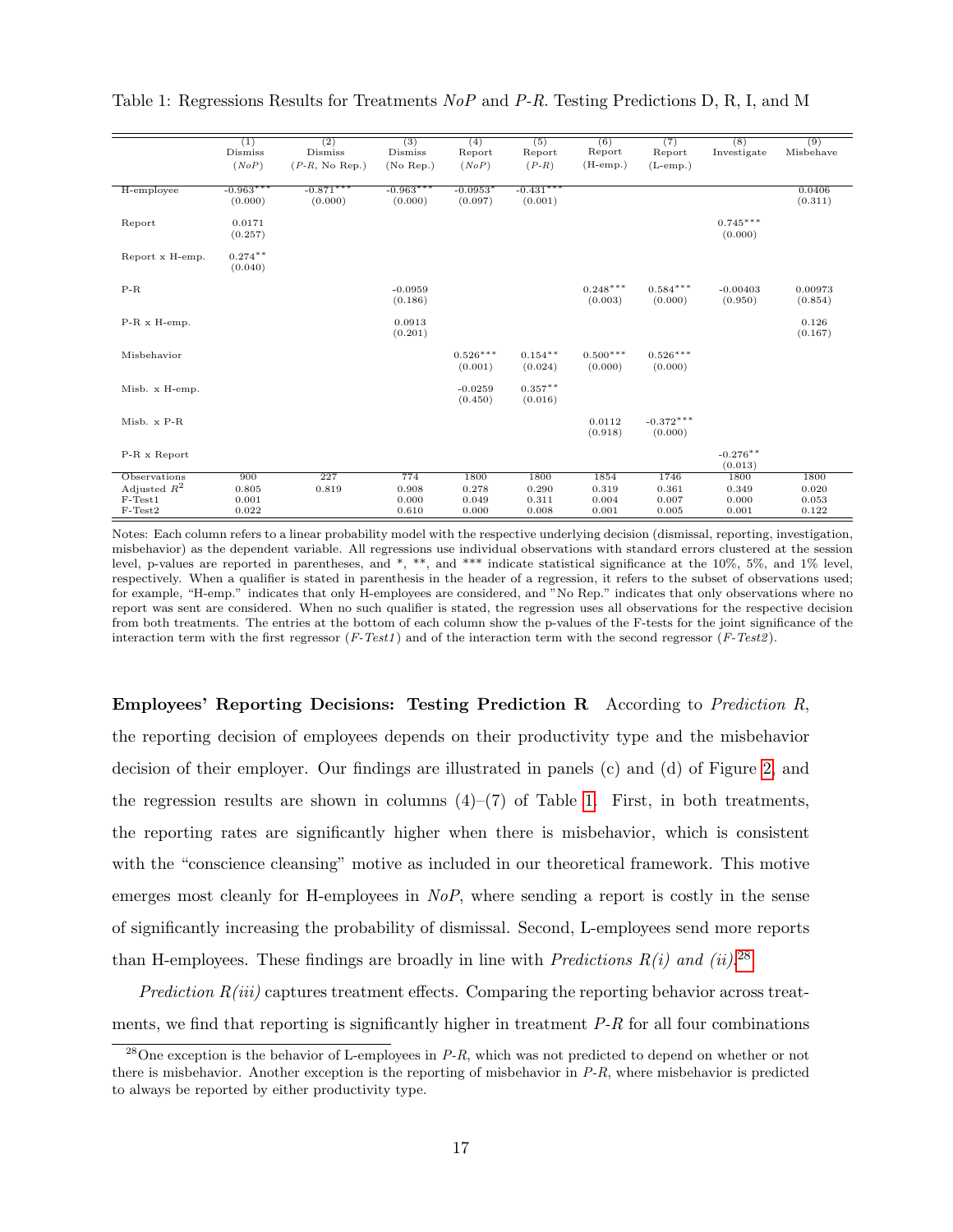of productivity type and employer misbehavior (see columns (6) and (7) of Table [1\)](#page-17-0). This is in line with the predictions for truthful reports of H-employees and non-meritorious reports of L-employees, while for the other two combinations no treatment difference was predicted. Overall, it can be seen that a whistleblower protection scheme such as P-R leads to a pronounced increase of reporting of misbehavior.

The downside is that also the fraction of non-meritorious claims rises in treatment P-R, in particular by L-employees, which is in line with *Prediction R(i)*. We also observe an unpredicted and non-negligible amount of non-meritorious claims by both employee types in  $NoP$ , and by H-employees in  $P-R$ . To investigate this issue further, we consider the subjectspecific fractions of non-meritorious claims: In particular, over the course of a given session, each subject observed in the employee role makes multiple reporting decisions. Consequently, for each subject we determine the fraction of non-meritorious claims. Thereby, a value of 0 (1) indicates a subject who never (always) sends a non-meritorious claim. Figure [3](#page-18-0) shows the histograms of these subject-specific fractions split by treatment and productivity type. As can be seen, the predicted reporting behavior is always the modal behavior in the experiment. In  $NoP$ , this is true by a large margin. However, in  $P-R$ , there is, in addition, a certain number of subjects who always act against the prediction, i.e., in the role of an L-employee (H-employee), they never (always) send a non-meritorious claim.



<span id="page-18-0"></span>

Notes: In a given session, each subject observed in the employee role takes multiple reporting decisions. This leads to subject-specific fractions of non-meritorious claims (i.e., the cases where the given subject sends a report although there is no misbehavior). These subject-specific fractions are shown on the horizontal axis, where a value of 0 (1) indicates subjects who never (always) send a non-meritorious claim.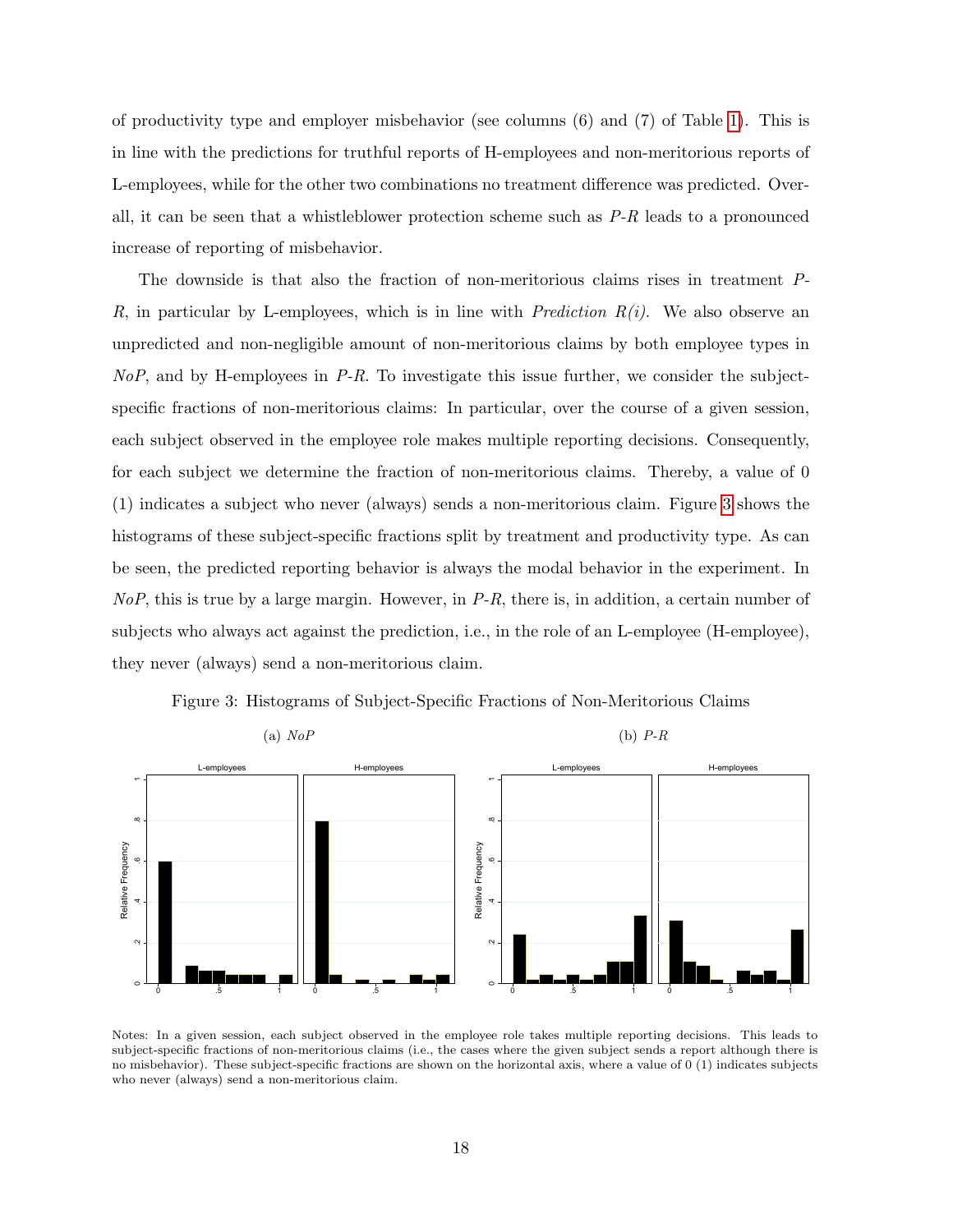Detection of Misbehavior by Prosecutors: Testing Prediction I Recall that when deciding on whether or not to investigate, the prosecutor only observes whether or not a report was sent by the employee, but neither the employee's productivity type nor the underlying misbehavior decision. Figure [2\(](#page-16-0)e) illustrates the experimental findings, and the regression results are shown in Table [1,](#page-17-0) column (8). Overall, prosecutors indeed seem to perceive reports as informative with respect to the presence of misbehavior, since in both treatments the number of investigations is significantly higher when a report occurs. In NoP, Prediction I is broadly confirmed: The fraction of investigations following a report (no report) is 0.93 (0.19), and hence close to the predicted values of 1 (0).

However, in P-R, we observe an interesting deviation in the sense that protection seems to reduce prosecutors' responsiveness to reports. In particular, with a value of 0.65 the fraction of investigations conditional on a report is well below the predicted value of 1, and significantly lower compared to NoP. We will revisit prosecutor behavior in more detail in Section [5](#page-20-0) below.

With respect to the detection of misbehavior, recall that in an informative equilibrium, every report triggers an investigation. Therefore, our theory predicts that whenever misbehavior is more likely to be reported, it is also more likely to be detected in the course of an investigation. However, while protection indeed improves the willingness of employees to report misbehavior in the experiment, the predicted higher detection rate of misbehavior fails to materialize due to the prosecutors' lower responsiveness to reports. In particular, we find that in  $P-R$ , 38 percent of all actual misbehavior remains undetected, as opposed to [29](#page-19-0) percent in  $N_oP^{29}$ 

Employers' Decisions to Misbehave: Testing Prediction M According to Prediction M, protection leads to less misbehavior, and this effect is driven by employers matched with H-employees. Figure [2\(](#page-16-0)f) displays the fractions of employers who chose to misbehave, and the respective regression results are shown in Table [1,](#page-17-0) column (9). The experimental results strongly support the prediction of no treatment effect for employers with L-employees. However, the predicted reduction of misbehavior for employers with H-employees fails to materialize, as there is no significant treatment difference. If anything, there seems to be more (rather than less) misbehavior in P-R.

<span id="page-19-0"></span><sup>&</sup>lt;sup>29</sup>The respective numbers are 18 and 12 percent when relating undetected actual misbehavior to all *potential* cases of misbehavior (i.e., the total number of employer decisions for or against misbehavior).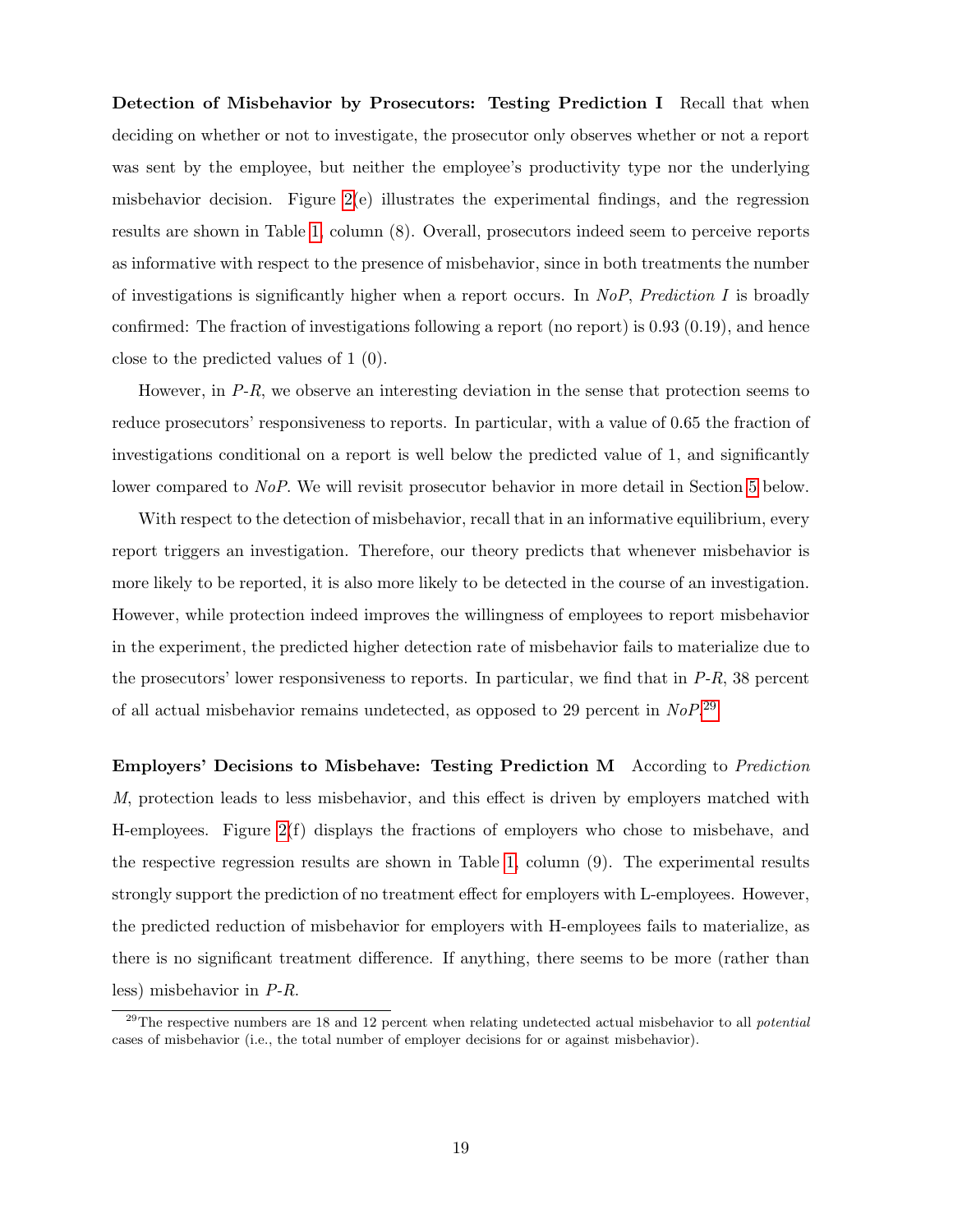Summary and Robustness To summarize our experimental findings for the baseline comparison of treatments NoP and P-R, whistleblower protection indeed achieves the goal of inducing a higher willingness to report misbehavior. However, because of the lower responsiveness of prosecutors to reports, the predicted improvement in terms of detection of misbehavior does not materialize, and there is no effect on deterrence. As shown in Appendix [C,](#page-53-0) these findings are robust (i) under alternative statistical specifications (i.e., alternative unit of observation, non-parametric testing, controlling for multiple-hypothesis testing), (ii) when focussing on the last ten periods of each session, and (iii) when including personal characteristics as additional controls. In Appendix [C,](#page-53-0) we also show that the elicited personal characteristics do not seem to have systematic effects on behavior.

## <span id="page-20-0"></span>5 A Closer Look at Prosecutor Behavior: P-RI and P-RIM

One question arising from the findings of Section [4](#page-12-0) is whether the lower responsiveness of prosecutors to reports in  $P-R$  is solely driven by the presence of non-meritorious claims. Such reports do seem to play a role due to their higher frequency in  $P-R$ , which makes reports less informative about underlying misbehavior compared to  $NoP$ . In fact, if there is a report, the empirical frequency of underlying misbehavior is 0.71 in  $NoP$ , but only 0.58 in  $P-R^{30}$  $P-R^{30}$  $P-R^{30}$  However, this does not seem to be the full explanation for the lower responsiveness of prosecutors, as suggested by comparing two additional treatments, P-RI and P-RIM.

Treatment P-RI builds on P-R, but differs in two ways: First, obtaining protection requires not only a report, but additionally a subsequent investigation by the prosecutor. Second, the employer learns the reporting decision only if there is an investigation. Nevertheless, the theoretical prediction for  $P-RI$  is the same as for  $P-R$ , because in informative equilibrium, every report triggers an investigation.<sup>[31](#page-20-2)</sup>

Treatment  $P-RIM$  is identical to  $P-RI$  except for an additional requirement for protection, namely that the investigation indeed needs to uncover misbehavior. For P-RIM, theory predicts that all misbehavior is truthfully reported (as in  $P-RI$ ), while all incentives for non-meritorious

<span id="page-20-1"></span><sup>&</sup>lt;sup>30</sup>When there is no report, the empirical frequencies of underlying misbehavior are 0.20 (NoP) and 0.19 (P-R), and hence there is no treatment difference.

<span id="page-20-2"></span><sup>&</sup>lt;sup>31</sup>Note that there is only one case in which treatments  $P-R$  and  $P-RI$  would have different implications: the employee sends a report, but the prosecutor does not investigate, which would lead to protection in P-R, but not in P-RI. However, this case does not occur on the equilibrium path. Experimental behavior in these two treatments is indeed very similar (see Table [8](#page-61-0) in Appendix [D\)](#page-61-1): With one exception there are no statistically significant treatment effects. The exception is the frequency of investigations conditional on a report, which is significantly higher in  $P-RI$ , but still well below one (see Figure [4\(](#page-22-0)d)).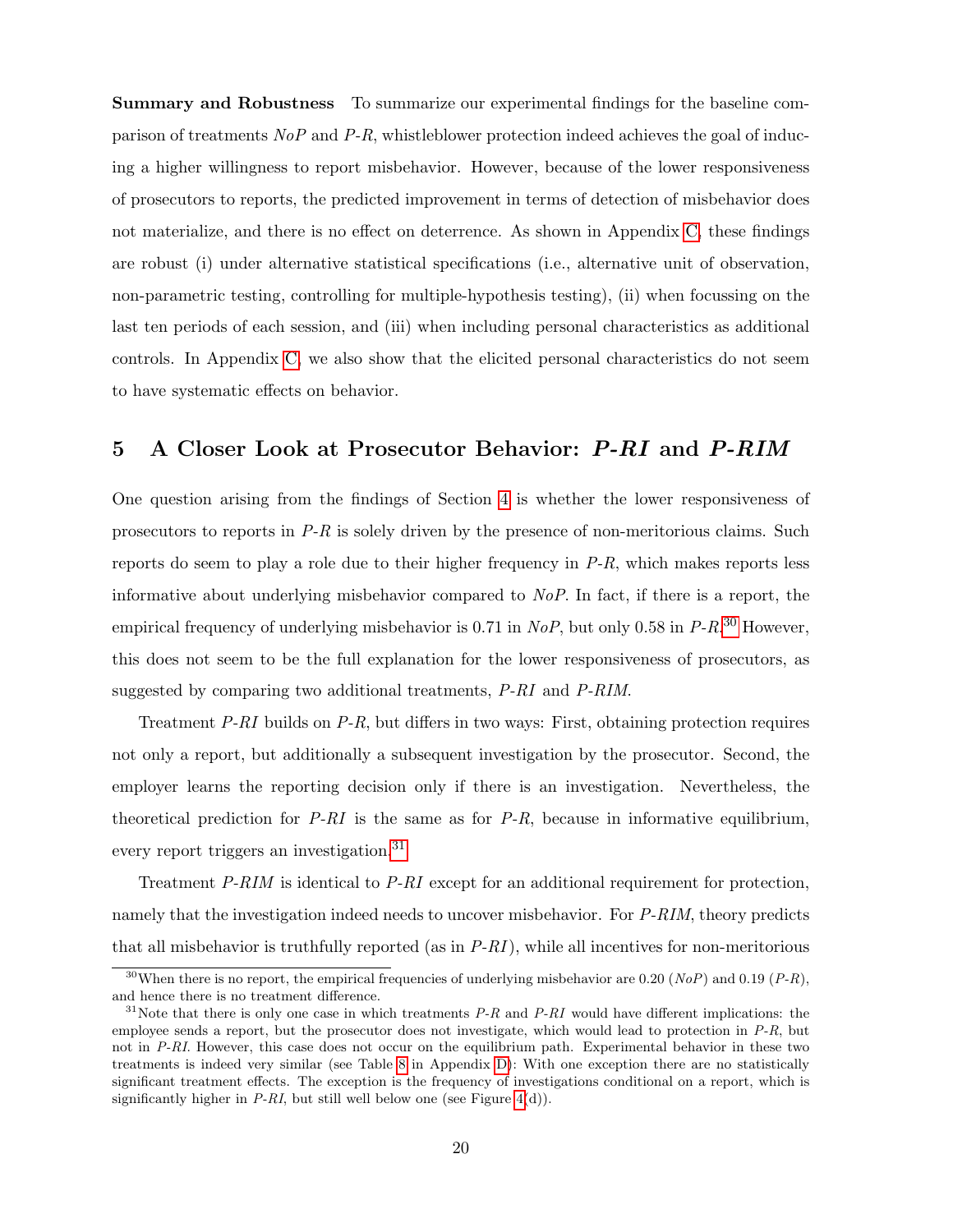claims are removed (which is in contrast to  $P-RI$ ).<sup>[32](#page-21-0)</sup> The reason is that in  $P-RIM$  protection can only be obtained in the presence of misbehavior.

The comparison of P-RIM and P-RI allows to gauge the drivers of prosecutors' lower responsiveness to reports under protection. In particular, if the responsiveness is lower because reports are less informative about underlying misbehavior (due to non-meritorious claims), then this effect should not emerge in  $P-RIM$ .<sup>[33](#page-21-1)</sup>

The experimental results are shown in Figure [4](#page-22-0) below, and in Table [9](#page-62-0) in Appendix [D.](#page-61-1) Comparing panels (a) and (b) of Figure [4](#page-22-0) reveals that the predictions on reporting behavior are borne out in the experiment. There are no treatment differences for truthful reporting which occurs with high frequency in both treatments. However, in P-RIM there are sharp and significant drops in the number of non-meritorious claims. Importantly, as shown in panels (c) and (c) of Figure [4,](#page-22-0) while the lower number of non-meritorious claims strongly improves the informativeness of reports in  $P\text{-}RIM$  relative to  $P\text{-}RI$ , this does not lead to significantly more investigations by prosecutors upon a report.<sup>[34](#page-21-2)</sup> As a result, the detection rate of misbehavior does not improve in  $P\text{-}RIM$ . In fact, while in  $P\text{-}RIM$  the informativeness of reports is even higher than in the no-protection treatment  $NoP$ , the responsiveness of prosecutors to reports is significantly lower.[35](#page-21-3)

To summarize, non-meritorious claims cannot fully explain the lower responsiveness of prosecutors to reports in the presence of whistleblower protection. It could be that prosecutors underestimate the information content of reports when whistleblower protection is in place, even when non-meritorious claims only play a minor role.

Note that treatment P-RIM itself is not meant as a policy recommendation, because it abstracts from a number of important real-world aspects. For example, in this treatment the merit of a claim is revealed immediately in the course of an investigation. In practice, however,

<span id="page-21-0"></span><sup>&</sup>lt;sup>32</sup>The theoretical predictions for P-RIM are derived in a completely analogous way to those for P-R. Details are available upon request.

<span id="page-21-1"></span> $33$ We also ran two additional treatments as variants of P-RI and P-RIM, which introduce a cost for employers whenever an investigation occurs, and investigation errors, respectively. For these two treatments, the interested reader is referred to an earlier version of the paper [\(Mechtenberg, Muehlheusser, and Roider, 2017\)](#page-32-10).

<span id="page-21-2"></span> $34$ Proceeding analogously as outlined in Appendix [C.2,](#page-55-0) we have also checked whether this effect differs between early and late periods. This is not the case.

<span id="page-21-3"></span><sup>&</sup>lt;sup>35</sup>The regression results for the comparison of NoP and P-RIM are shown in Table [10,](#page-62-1) where in column (8) the relevant "F-Test2" reveals significance at the 1%-level. Note that dismissals in P-RIM follow the same pattern as in the other treatments. In particular, unprotected L-employees are virtually always dismissed, while nonreporting H-employees are basically always retained. The incentive to misbehave is smaller in P-RIM compared to P-RI, which is also borne out in the experiment (see Table [9,](#page-62-0) column (9) in the Appendix).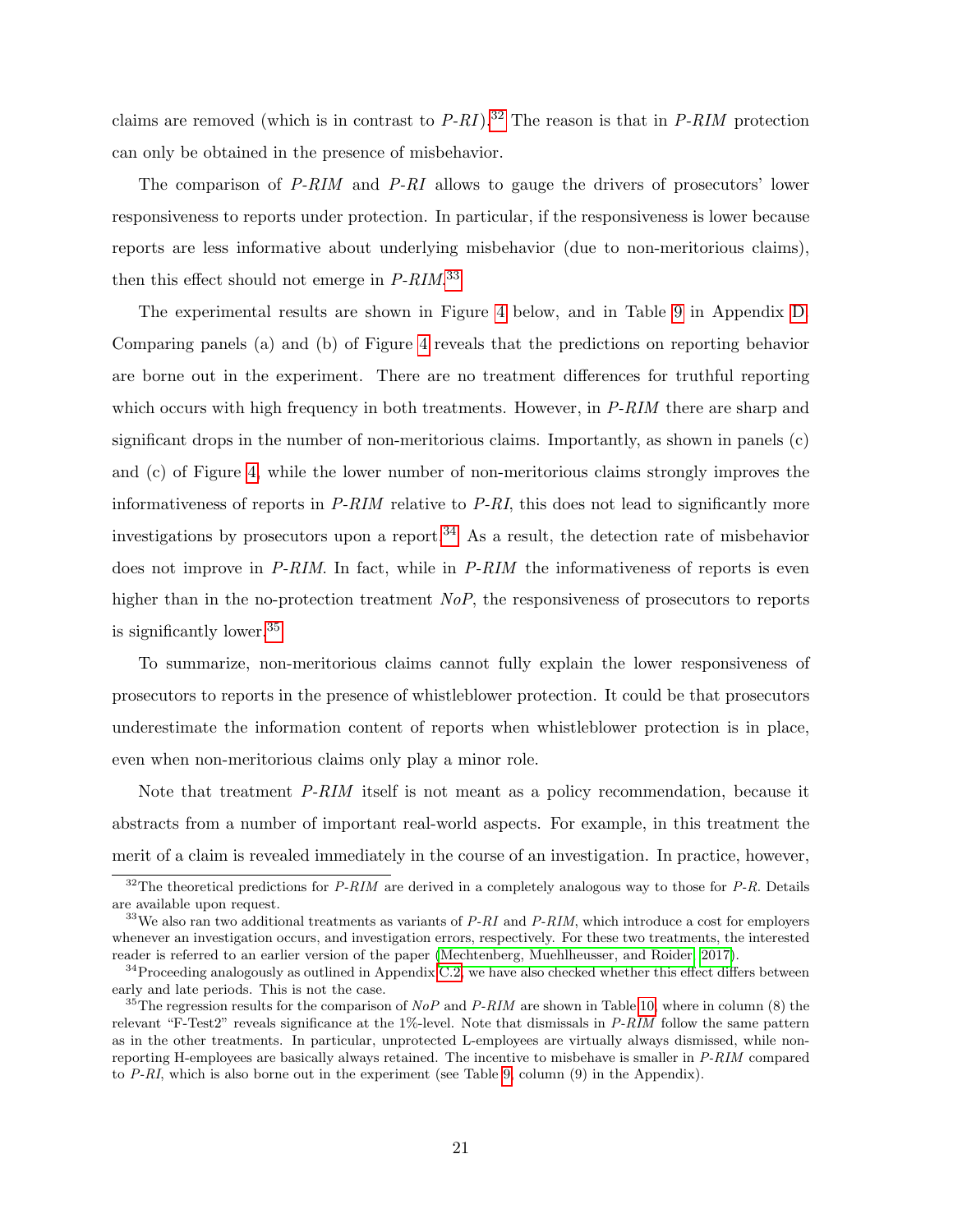

#### <span id="page-22-0"></span>Figure 4: Reporting, Informativeness of Reports About Misbehavior, and Investigations



in constituencies where protection is only granted after the presence of misbehavior has been established in court, this often leads to long waiting times for whistleblowers.<sup>[36](#page-22-1)</sup>

<span id="page-22-1"></span> $36$  For example, this is highlighted by the *Heinisch v. Germany* case, where several German courts had refused to reverse the dismissal of a whistleblower (a geriatric nurse who had truthfully reported misbehavior by her employer) before protection was eventually affirmed by the European Court of Human Rights (see for example the discussion in Thuesing and Forst, 2016, pp. 12).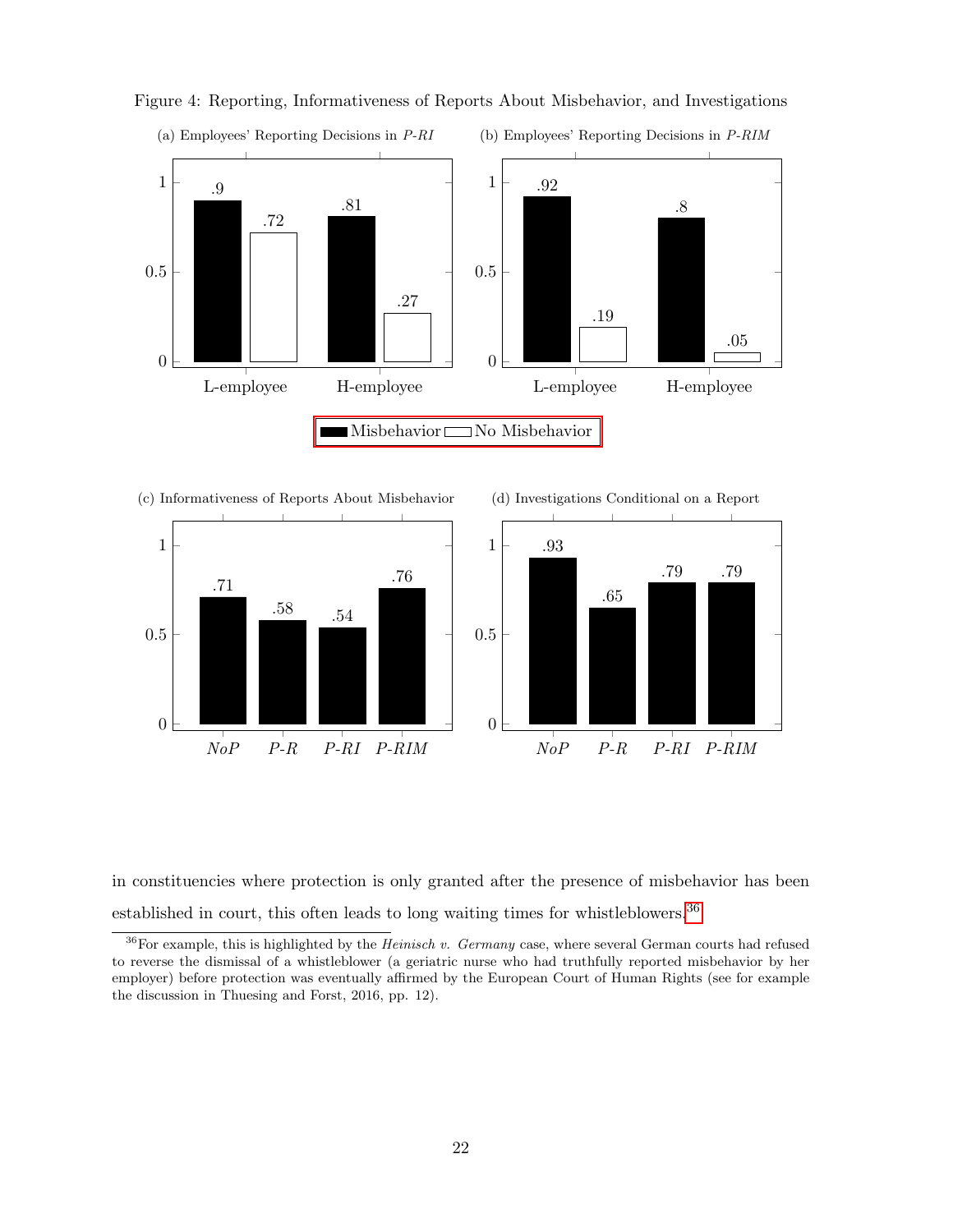## <span id="page-23-0"></span>6 A Richer Incentive Structure: NoP-Low and P-R-Low

In this section, we analyze the robustness of our findings for the basic treatments NoP and P-R as discussed in Section [4.](#page-12-0) Recall that in  $NoP$  and  $P-R$ , employers had a strong incentive to dismiss L-employees, irrespective of whether or not they are whistleblowers, because they are less productive compared to the outside replacement. In treatment P-R, this created a strong incentive for L-employees to seek employment protection by lodging a report, irrespective of whether or not there was actually misbehavior by the employer.

We now remove the productivity-based rationale for the dismissal of L-employees. This leads to a richer incentive structure for the dismissal and reporting decisions. In particular, we have run two additional treatments  $NoP-Low$  and  $P-R-Low$ , in which the productivity of the outside replacement is reduced to match that of the L-employee.<sup>[37](#page-23-1)</sup> Otherwise,  $NoP-Low$ and  $P-R-Low$  are identical to  $NoP$  and  $P-R$ , respectively. In a nutshell, the main effects of whistleblower protection on reporting behavior and the detection and deterrence of misbehavior remain robust, but there are also additional findings.

From a theoretical point of view, the employer still suffers a disutility when retaining a whistleblower. However, an L-employee who does not report now generates exactly the same payoff for the employer as the outside replacement. Ceteris paribus, this should reduce employers' incentive to dismiss L-employees. In turn, this also affects the reporting incentives of L-employees (while the prediction for the H-employee case is unaffected). First, in  $NoP-Low$ , L-employees have a lower incentive to report misbehavior than in  $NoP$  (as remaining silent now increases their chance of retention). Second, in P-R-Low, L-employees have a weaker incentive to lodge a non-meritorious claim than in  $P-R^{38}$  $P-R^{38}$  $P-R^{38}$ 

The experimental results for the additional treatments NoP-Low and P-R-Low are illustrated in Figure [5](#page-24-0) and hence can be compared to those for NoP and P-R (see Figure [2](#page-16-0) above). The full sets of regression results for the three pair-wise treatment comparisons (NoP-Low and  $P-R-Low$ , NoP-Low and NoP, P-R-Low and P-R) are relegated to Tables [11](#page-63-1) – [13](#page-64-0) in Appendix [E.](#page-63-0) In the following, we focus on a discussion of the key findings.

First, consider dismissal decisions (see panels (a) and (b) of Figures [5](#page-24-0) and [2\)](#page-16-0). As expected, L-employees are indeed substantially and significantly less often dismissed in NoP-Low and P-

<span id="page-23-2"></span><span id="page-23-1"></span> $37$ That is, in the experiment we reduce the productivity of the outside replacement from 70 to 30.

<sup>&</sup>lt;sup>38</sup>Deriving the informative-equilibrium predictions for NoP-Low and P-R-Low is analogous to treatments NoP and P-R. Details are available upon request.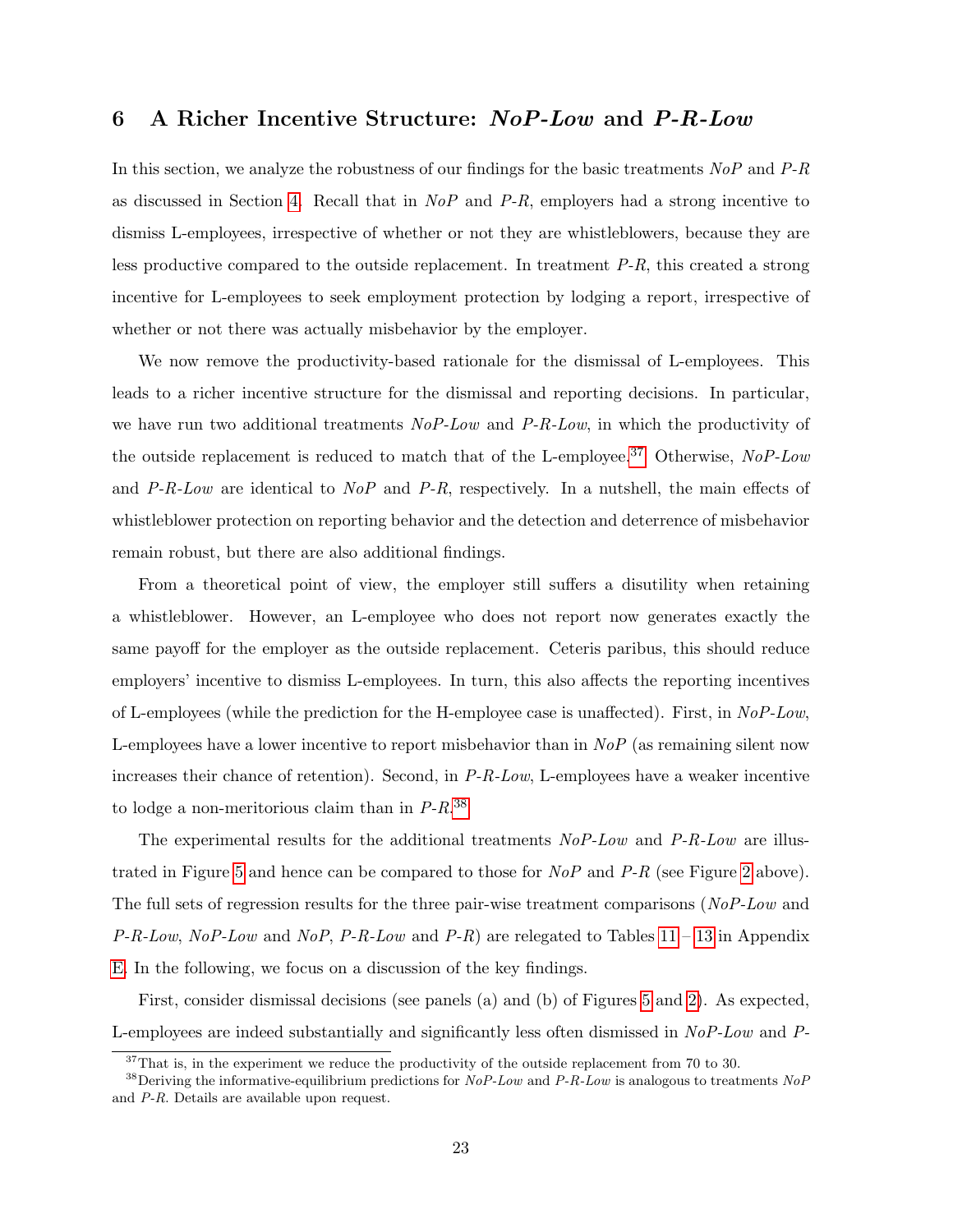<span id="page-24-0"></span>

Figure 5: Results for Treatments NoP-Low and P-R-Low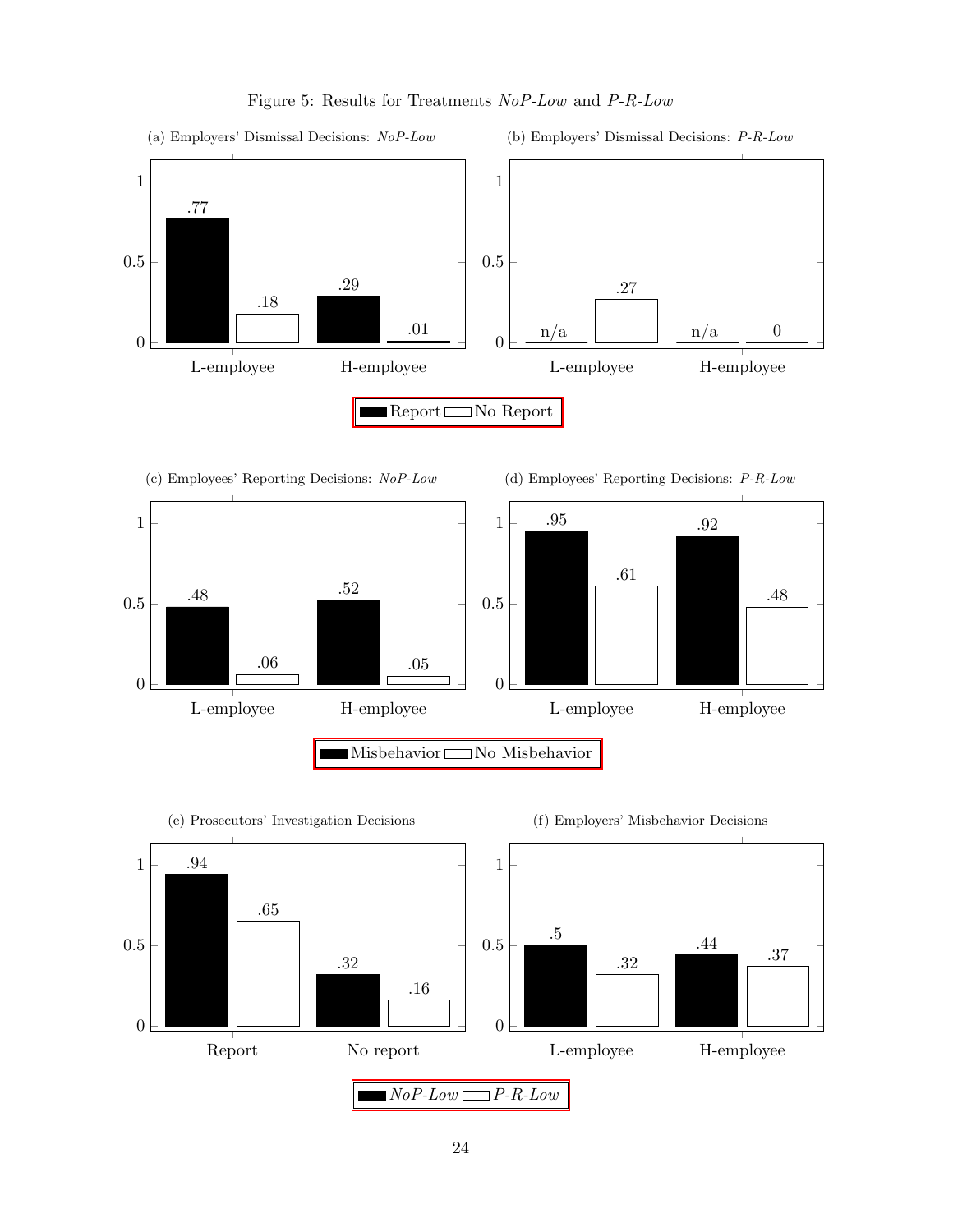R-Low, compared to NoP and  $P-R$ ,<sup>[39](#page-25-0)</sup> and their probability of retention now strongly depends on the reporting decision: In the absence of protection, remaining silent increases an L-employee's likelihood of retention by 59 percentage points in NoP-Low, as compared to just 2 percentage points in NoP.

Next, consider reporting behavior (see panels (c) and (d) of Figures [5](#page-24-0) and [2\)](#page-16-0). Compared to NoP, in NoP-Low we find a substantial and significant reduction in the number of truthful and non-meritorious claims, which are now virtually eliminated. We observe a similar pattern for H-employees.<sup>[40](#page-25-1)</sup> As for the effect of whistleblower protection, in  $P-R-Low$  we observe a doubling of the reporting rate of misbehavior relative to  $NoP-Low$ . This is a stronger effect than for the baseline comparison between  $NoP$  and  $P-R$ . The introduction of protection has a comparable effect on non-meritorious claims in both labor-market settings.

As for investigations, comparing Figures [5\(](#page-24-0)e) and [2\(](#page-16-0)e) reveals that prosecutor behavior is very similar in both labor-market settings. In particular, the introduction of whistleblower protection again leads to a significant (and virtually identical) reduction in prosecutors' responsiveness to reports. Finally, as for deterrence, in the new labor-market setting the introduction of whistleblower protection has a (mild) positive effect on deterrence (see Figures  $5(f)$  and  $2(f)$ , where only the effect for employers with L-employees is statistically significant). This is in contrast to the baseline comparisons, where protection had no significant effect on deterrence.

To summarize, while this alternative labor-market setting provides a richer incentive structure with respect to the dismissal and reporting decisions, the effects of whistleblower protection are qualitatively very similar to those in the baseline comparison of treatments NoP and P-R. In particular, protection has a pronounced effect on the reporting of misbehavior. However, under protection, prosecutors are again less responsive to reports, which hampers the detection of misbehavior, while this time there is some positive effect on deterrence. These findings re-iterate the importance of taking into account behavioral responses of prosecutors when introducing whistleblower protection.

<span id="page-25-0"></span>A common feature of Sections [4](#page-12-0) and [6](#page-23-0) is the rather high level of non-meritorious claims

 $39$ In particular, the dismissal rate of non-reporting L-employees is 80 percentage points lower in NoP-Low compared to NoP, and even for whistleblowers we find a sizeable reduction by 20 percentage points. Similarly, the dismissal rate of L-employees is 60 percentage points lower in  $P-R-Low$  compared  $P-R$ . Moreover, and also as expected, the fractions of dismissed H-employees are comparable in both labor-market settings.

<span id="page-25-1"></span> $^{40}$ By contrast, for the case of protection, there are no significant treatment differences between  $P-R$  and  $P R-Low$ , except that in  $P-R-Low$ , non-meritorious claims by L-employees decrease by 20 percentage points. Note that there is no statistically significant effect across treatments for non-meritorious claims by H-employees (see Table [13,](#page-64-0) column (6)).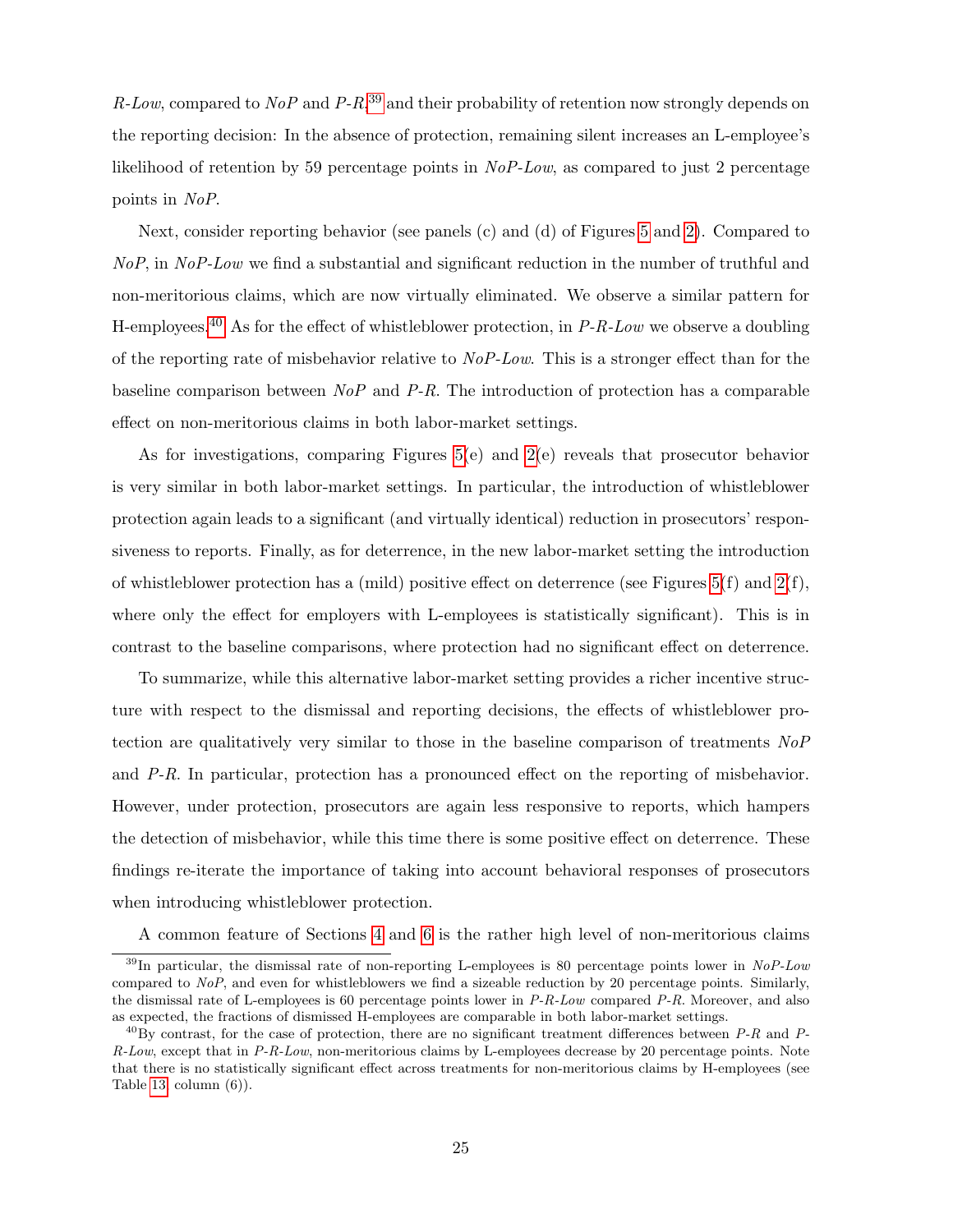when protection is available. This could result from our design choice that an employee's payoff difference between the case of guaranteed retention and dismissal is positive (where the respective payoffs are the employee's wage and zero, respectively). Of course, in practice, for many employees sending a non-meritorious claim will impose costs that might exceed the benefit from a claim (e.g., due to features not captured in our setup such as lower future employment prospects or social sanctioning). Hence, in real-world settings the number of non-meritorious claims is likely to be lower than in the experiment. Nevertheless, based on the discussion in the Introduction, there seem to exist employees for which obtaining employment protection is the dominating motive (e.g., due to a lack of outside employment opportunities). Of course, how prevalent such employees are is ultimately an empirical question (which would be, however, very difficult to answer with field data where non-meritorious claims are typically unobserved). We have not considered treatments where an employee's net gain from sending a non-meritorious claim is negative (i.e., settings where any benefits are outweighed by potential costs). However, in treatment  $P-RIM$  of Section [5,](#page-20-0) this net gain is zero, and there the number of non-meritorious claims is indeed low (see Figure [4\)](#page-22-0). While this drives up the informativeness of reports, the responsiveness of prosecutors to reports when protection is available is still relatively low.

## <span id="page-26-0"></span>7 Conclusion

The fight against corporate fraud looms high on the policy agenda in many countries and international bodies. Because of their access to crucial information, employee whistleblowers potentially play an important role in uncovering corporate fraud. However, whistleblowers often face retaliation which deters employees from coming forward. As a consequence, whistleblower protection laws have been enacted in recent years to protect whistleblowers from retaliation. In addition, these laws intend to foster employees' willingness to report fraud, thereby also improving the detection and deterrence of illegal activities. This paper contributes to a growing empirical and experimental literature on corporate fraud and employee whistleblowing.

To this end, we conduct a theory-guided laboratory experiment that allows us to observe information (such as undetected misbehavior) usually not observed in the field. In our setup, employees (as potential whistleblowers) interact with employers (as potential wrong-doers) and prosecutors (who may investigate the allegations of whistleblowers against their employers). We consider various treatments with and without protection.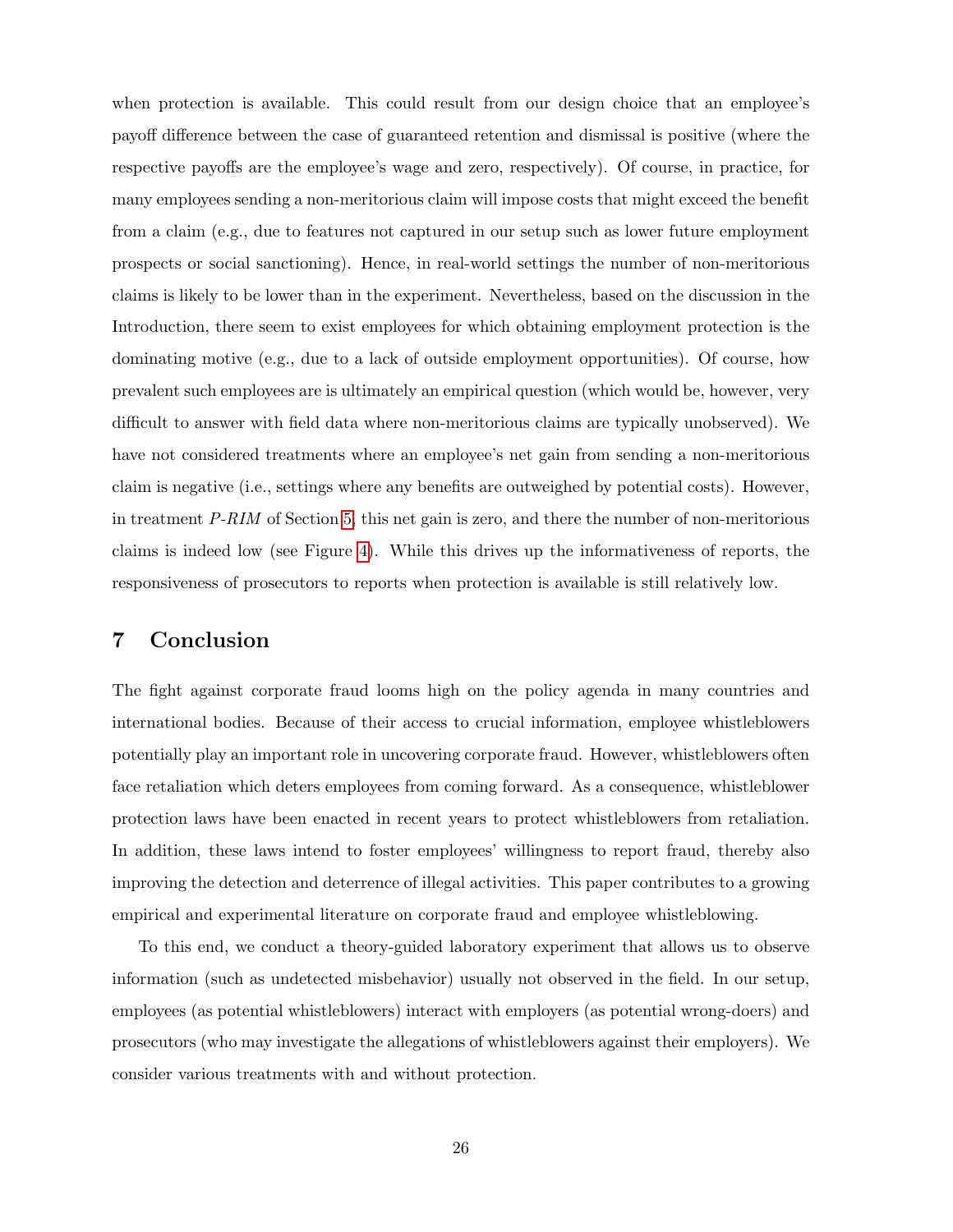Our main experimental finding is that whistleblower protection indeed accomplishes the aim of enhancing the reporting of misbehavior, while the desired (and predicted) positive effects on detection and deterrence of misbehavior do not materialize. One crucial factor for these latter observations is a lower responsiveness of prosecutors to reports when protection is available. Interestingly, this finding (which is robust across all four treatments with protection) does not seem to be driven by non-meritorious claims alone. One potential explanation for this phenomenon is that prosecutors underestimate the informativeness of reports.

Given the empirical importance of corporate fraud and in order to make the best use of reports, designing effective whistleblower-protection policies is a crucial, but still underresearched topic. One conclusion from our analysis is that in this endeavour the behavioral responses of all parties involved should to be taken into account. For example, our findings suggest that whistleblower-protection policies could be even more effective if reports induced more investigations. However, in our view, more research is needed before robust policy implications can be drawn from this observation. Future research should also explicitly consider other potentially important policy variables, such as the standard of proof for triggering an investigation or (financial) capacity constraints of investigation agencies. To the best of our knowledge, these issues have so far not been analyzed systematically.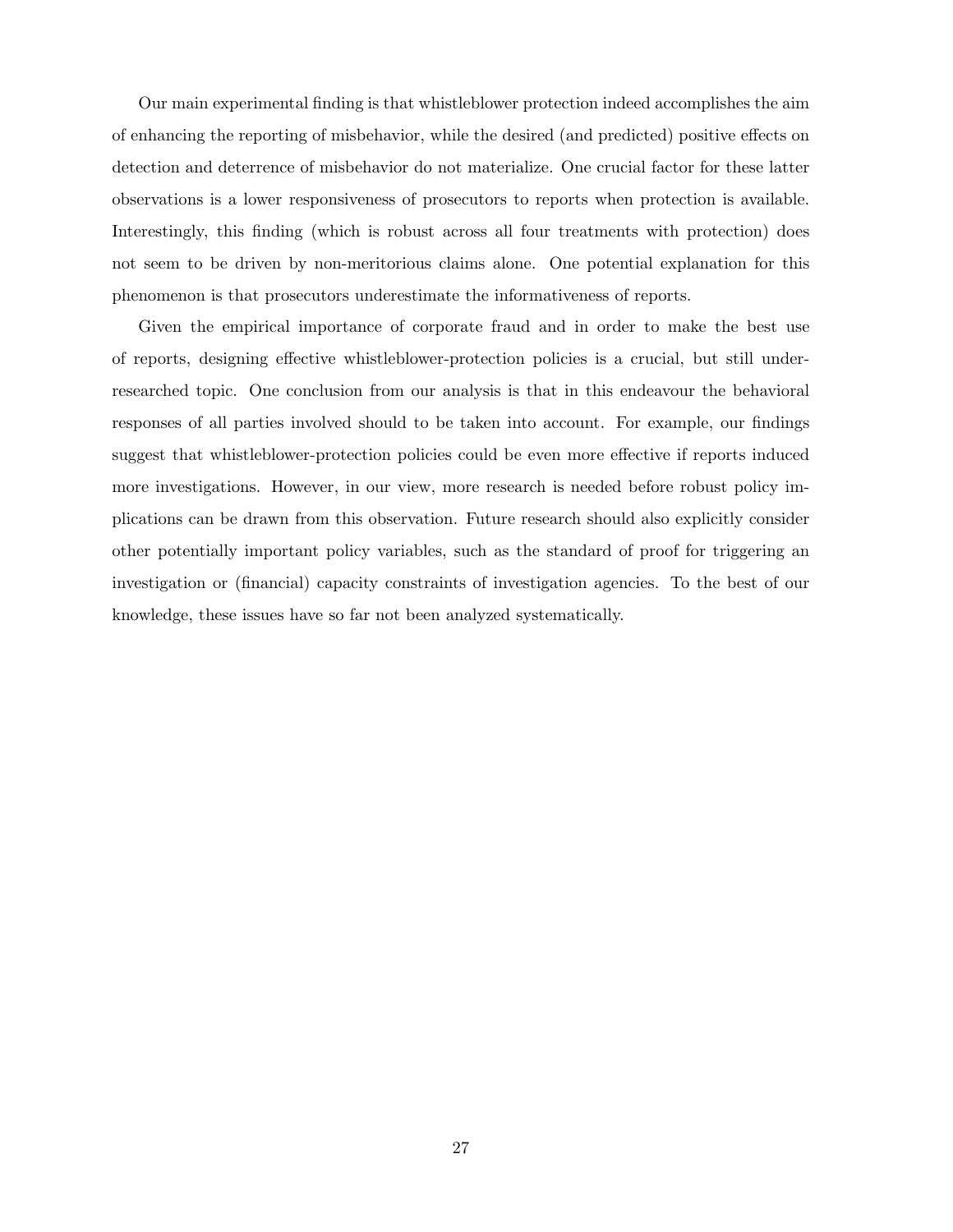## References

- <span id="page-28-6"></span>ABBINK, K. AND H. HENNIG-SCHMIDT (2006): "Neutral Versus Loaded Instructions in a Bribery Experiment," Experimental Economics, 9, 103–121.
- <span id="page-28-3"></span>ABELER, J., D. NOSENZO, AND C. RAYMOND (2019): "Preferences for Truth-Telling," Econometrica, 87, 1115–1153.
- <span id="page-28-5"></span>Alekseev, A., G. Charness, and U. Gneezy (2017): "Experimental Methods: When and Why Contextual Instructions are Important," Journal of Economic Behavior & Organization, 134, 48–59.
- <span id="page-28-2"></span>Alford, C. (2001): Whistleblowers: Broken Lives and Organizational Power, Cornell University Press.
- <span id="page-28-1"></span>ANECHIARICO, F. AND J. B. JACOBS (1996): The Pursuit of Absolute Integrity, University of Chicago Press, Chicago IL.
- Apesteguia, J., M. Dufwenberg, and R. Selten (2007): "Blowing the Whistle," Economic Theory, 31, 143–166.
- <span id="page-28-0"></span>ASSOCIATION OF CERTIFIED FRAUD EXAMINERS (2014): Report to the Nations on Occupational Fraud and Abuse: 2014 Global Fraud Study, http://www.acfe.com/rttn/docs/2014 report-to-nations.pdf.
- <span id="page-28-8"></span>BABCOCK, L., G. LOEWENSTEIN, S. ISSACHAROFF, AND C. CAMERER (1995): "Biased Judgments of Fairness in Bargaining," American Economic Review, 85, 1337–1343.
- <span id="page-28-7"></span>BARR, A. AND D. SERRA (2009): "The Effects of Externalities and Framing on Bribery in a Petty Corruption Experiment," Experimental Economics, 12, 488–503.
- <span id="page-28-4"></span>Bartuli, J., B. Djawadi, and R. Fahr (2016): "Business Ethics in Organizations: An Experimental Examination of Whistleblowing and Personality," IZA Discussion Paper No. 10190.
- <span id="page-28-9"></span>Becker, G. (1968): "Crime and Punishment: An Economic Approach," Journal of Political Economy, 76, 169–217.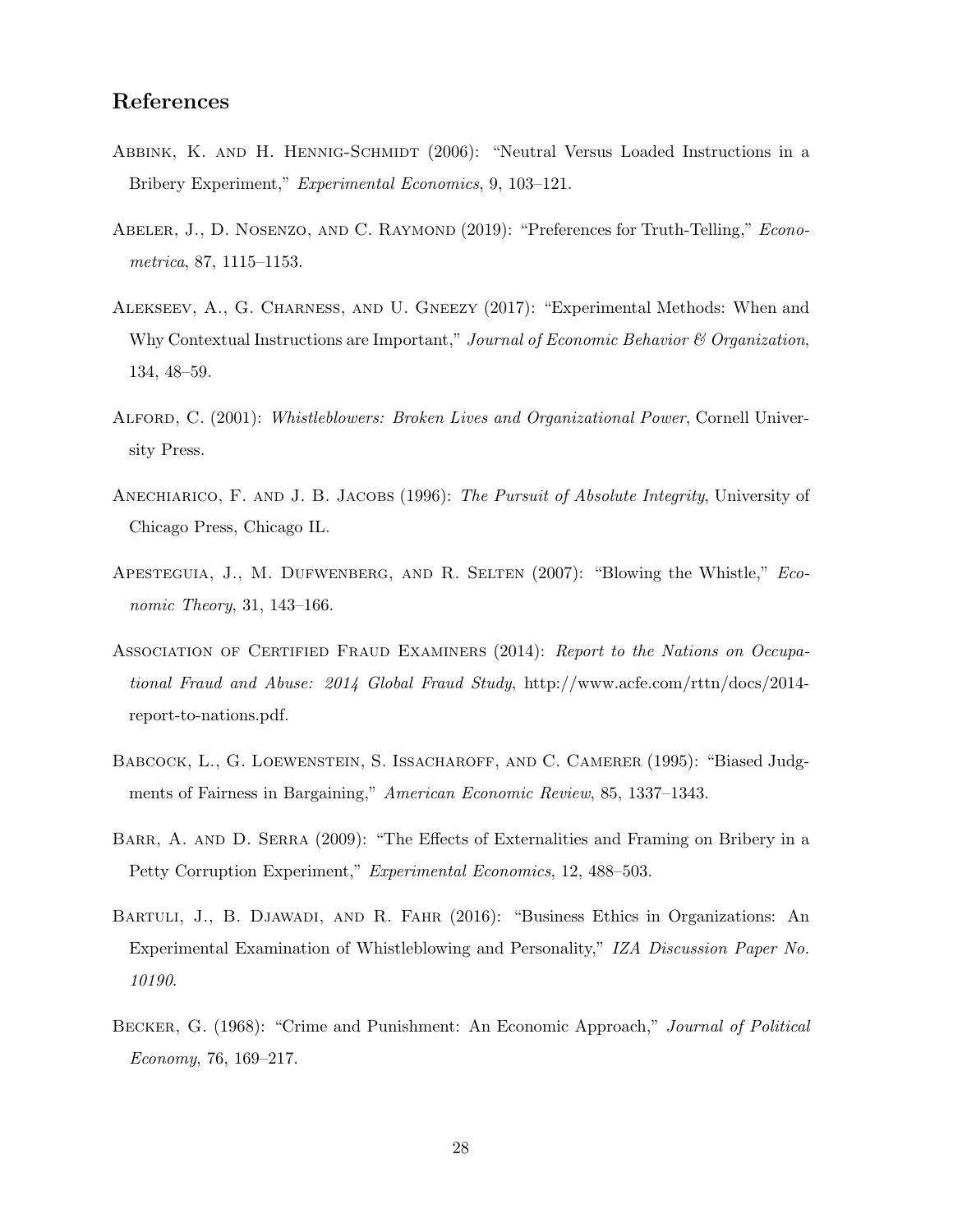- <span id="page-29-3"></span>Benabou, R. and J. Tirole (2003): "Intrinsic and Extrinsic Motivation," Review of Economic Studies, 70, 489–520.
- <span id="page-29-4"></span>BÉNABOU, R. AND J. TIROLE (2006): "Incentives and Prosocial Behavior," American Economic Review, 96, 1652–1678.
- <span id="page-29-6"></span>BENOÎT, J. AND J. DUBRA (2004): "Why Do Good Cops Defend Bad Cops?" *International* Economic Review, 45, 787–809.
- <span id="page-29-9"></span>BERTH, H. AND S. GOLDSCHMIDT (2006): "NEO-PI-R. NEO-Persönlichkeitsinventar nach Costa und McCrae," Diagnostica, 52, 95–99.
- <span id="page-29-1"></span>Blount, J. and S. Markel (2012): "The End of the Internal Compliance World as we Know it, or an Enhancement of the Effectiveness of Securities Law Enforcement-Bounty Hunting under the Dodd-Frank Act's Whistleblower Provisions," Fordham Journal of Corporate  $\mathcal C$ Financial Law, 17, 1023–1061.
- BOCK, O., I. BAETGE, AND A. NICKLISCH (2014): "hroot: Hamburg Registration and Organization Online Tool," European Economic Review, 71, 117–120.
- <span id="page-29-0"></span>Bowen, R., A. Call, and S. Rajgopal (2010): "Whistle-Blowing: Target Firm Characteristics and Economic Consequences," Accounting Review, 85, 1239–1271.
- <span id="page-29-2"></span>BUTLER, J., D. SERRA, AND G. SPAGNOLO (2019): "Motivating Whistleblowers," Management Science, forthcoming.
- <span id="page-29-7"></span>Callahan, E. and T. Dworkin (1992): "Do Good and Get Rich: Financial Incentives for Whistleblowing and the False Claims Act," Villanova Law Review, 37, 273.
- CASEY, A. J. AND A. NIBLETT (2014): "Noise Reduction: The Screening Value of Qui Tam," Washington University Law Review, 91, 1169–1217.
- <span id="page-29-5"></span>CHASSANG, S. AND G. PADRÓ I MIQUEL (2019): "Crime, Intimidation and Whistleblowing: A Theory of Inference from Unverifiable Reports," Review of Economic Studies, forthcoming.
- <span id="page-29-8"></span>Costa, P. and R. McCrae (1992): Revised NEO Personality Inventory (NEO-PI-R) and NEO Five Factor Inventory. Professional Manual, Psychological Assessment Resources, Odessa, FL.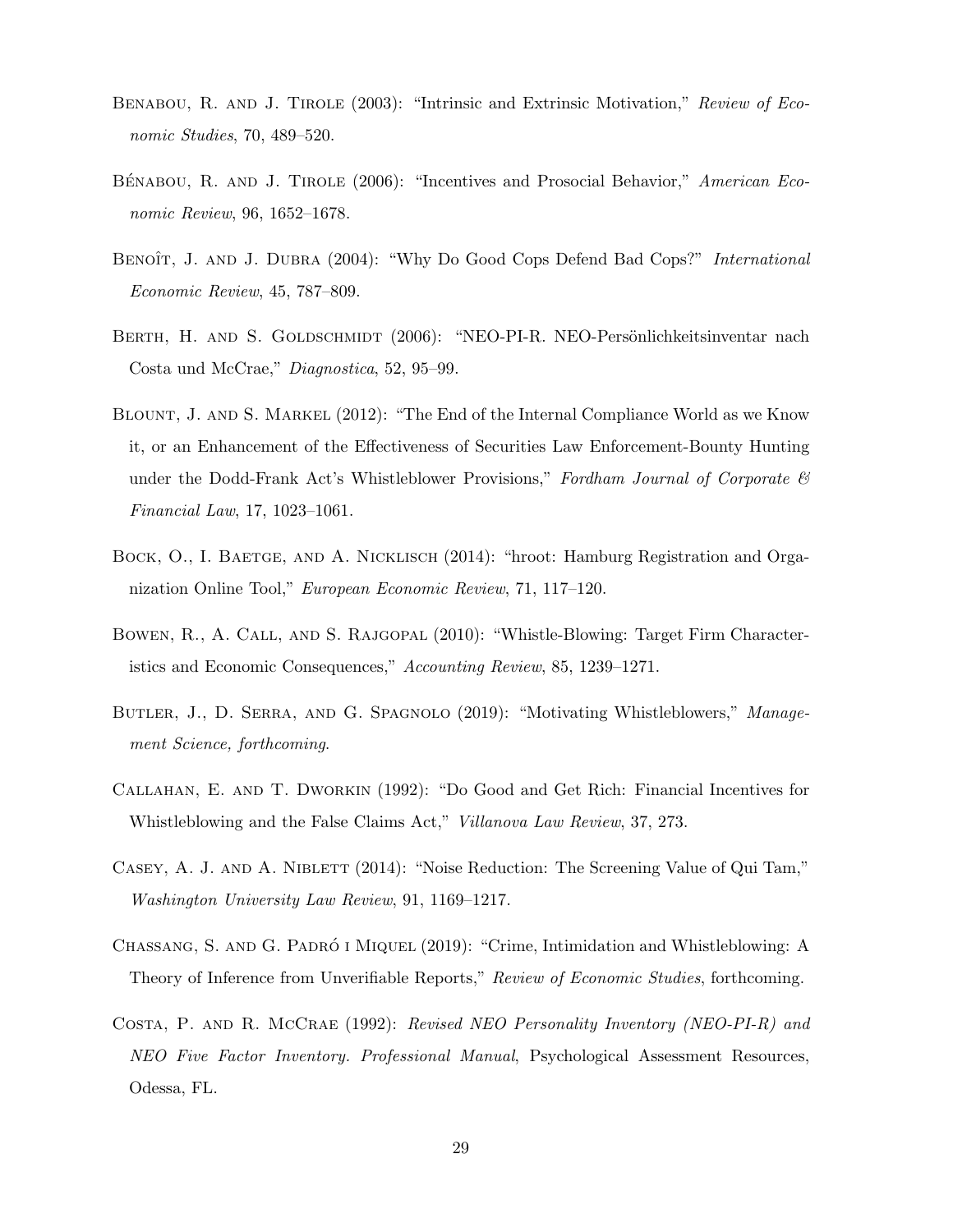- <span id="page-30-6"></span>COTTEN, S. AND R. SANTORE (2016): "Whistleblowers, Amnesty, and Managerial Fraud: An Experimental Investigation," University of Tennessee, mimeo.
- Council of Europe (2014): "Recommendation CM/Rec(2014)7 of the Committee of Ministers to Member States on the Protection of Whistleblowers (Adopted by the Committee of Ministers on 30 April 2014)," https://rm.coe.int/16807096c7.
- <span id="page-30-3"></span>Crawford, V. and J. Sobel (1982): "Strategic Information Transmission," Econometrica, 50, 1431–1451.
- <span id="page-30-8"></span>Dohmen, T., A. Falk, D. Huffman, U. Sunde, J. Schupp, and G. Wagner (2011): "Individual Risk Attitudes: Measurement, Determinants, and Behavioral Consequences," Journal of the European Economic Association, 9, 522–550.
- <span id="page-30-1"></span>DYCK, A., A. MORSE, AND L. ZINGALES (2010): "Who Blows the Whistle on Corporate Fraud?" Journal of Finance, 65, 2213–2253.
- <span id="page-30-0"></span> $-$  (2014): "How Pervasive is Corporate Fraud?" Chicago Booth School of Business, mimeo.
- <span id="page-30-2"></span>Ebersole, D. (2011): "Blowing the Whistle on the Dodd-Frank Whistleblower Provisions," Ohio State Entrepreneurial Business Law Journal, 6, 123–174.
- <span id="page-30-7"></span>Eckel, C. and P. Grossman (1996): "Altruism in Anonymous Dictator Games," Games and Economic Behavior, 16, 181–191.
- <span id="page-30-5"></span>Farrar, J., C. Hausserman, and M. Rennie (2019): "The Influence of Revenge and Financial Rewards on Tax Fraud Reporting Intentions," Journal of Economic Psychology, 71, 102–116.
- FELTOVICH, N. AND Y. HAMAGUCHI (2018): "The Effect of Whistle-Blowing Incentives on Collusion: An Experimental Study of Leniency Programs," Southern Economic Journal, 84, 1024–1049.
- <span id="page-30-4"></span>FIORIN, S. (2019): "Reporting Peers' Wrongdoing: Experimental Evidence on the Effect of Financial Incentives on Morally Controversial Behavior," University of California San Diego, mimeo.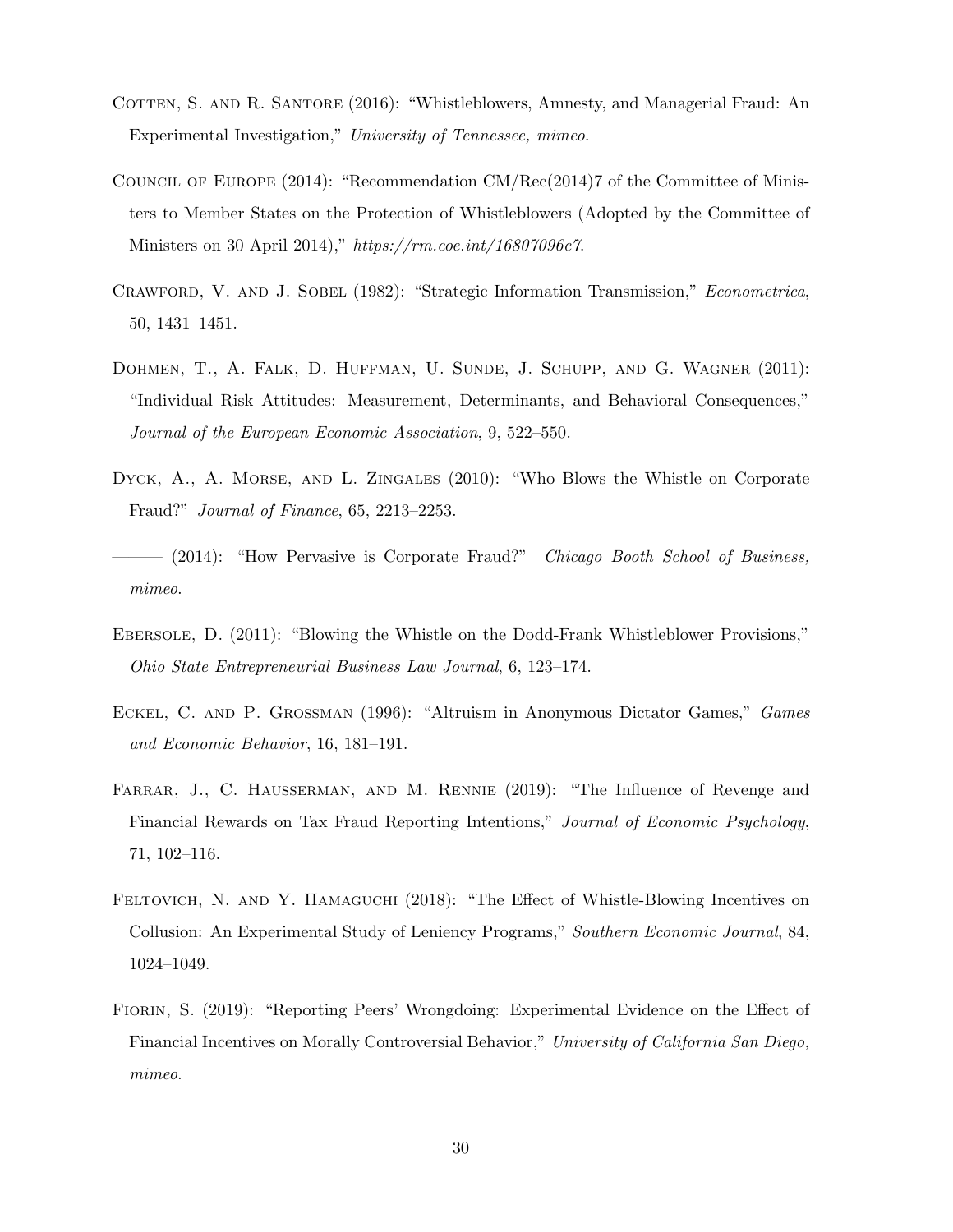- Fischbacher, U. (2007): "z-Tree: Zurich Toolbox for Ready-Made Economic Experiments," Experimental Economics, 10, 171–178.
- Fleischer, H. and K. U. Schmolke (2012): "Financial Incentives for Whistleblowers in European Capital Markets Law," European Company Law, 9, 250–259.
- <span id="page-31-9"></span>FREDERICK, S. (2005): "Cognitive Reflection and Decision Making," *Journal of Economic* Perspectives, 19, 25–42.
- <span id="page-31-6"></span>Givati, Y. (2016): "A Theory of Whistleblower Rewards," The Journal of Legal Studies, 45, 43–72.
- <span id="page-31-4"></span>GNEEZY, U., S. MEIER, AND P. REY-BIEL (2011): "When and Why Incentives (Don't) Work to Modify Behavior," Journal of Economic Perspectives, 191–209.
- <span id="page-31-1"></span>Gobert, J. and M. Punch (2000): "Whistleblowers, the Public Interest, and the Public Interest Disclosure Act 1998," The Modern Law Review, 63, 25–54.
- <span id="page-31-3"></span>HANSBERRY, H. L. (2012): "In Spite of its Good Intentions, the Dodd-Frank Act has Created an FCPA Monster," The Journal of Criminal Law and Criminology (1973-), 102, 195–226.
- <span id="page-31-2"></span>Hartmann, L. M. (2011): "Whistle While You Work: The Fairytale-Like Whistleblower Provisions of the Dodd-Frank Act and the Emergence of Greedy, the Eighth Dwarf," Mercer Law Review, 62, 1279–1313.
- <span id="page-31-0"></span>HEALY, P. AND K. PALEPU (2003): "The Fall of Enron," Journal of Economic Perspectives, 17, 3–26.
- <span id="page-31-5"></span>Heyes, A. and S. Kapur (2009): "An Economic Model of Whistle-Blower Policy," Journal of Law, Economics & Organization, 25, 157-182.
- HINLOOPEN, J. AND A. SOETEVENT (2008): "Laboratory Evidence on the Effectiveness of Corporate Leniency Programs," RAND Journal of Economics, 39, 607–616.
- <span id="page-31-8"></span>Holm, S. (1979): "A Simple Sequentially Rejective Multiple Test Procedure," Scandinavian Journal of Statistics, 65–70.
- <span id="page-31-7"></span>Howse, R. and R. Daniels (1995): "Rewarding Whistleblowers: The Costs and Benefits of an Incentive-Based Compliance Strategy," in Corporate Decisionmaking in Canada, ed. by R. Daniels and R. Morck, Calgery: University of Calgary Press.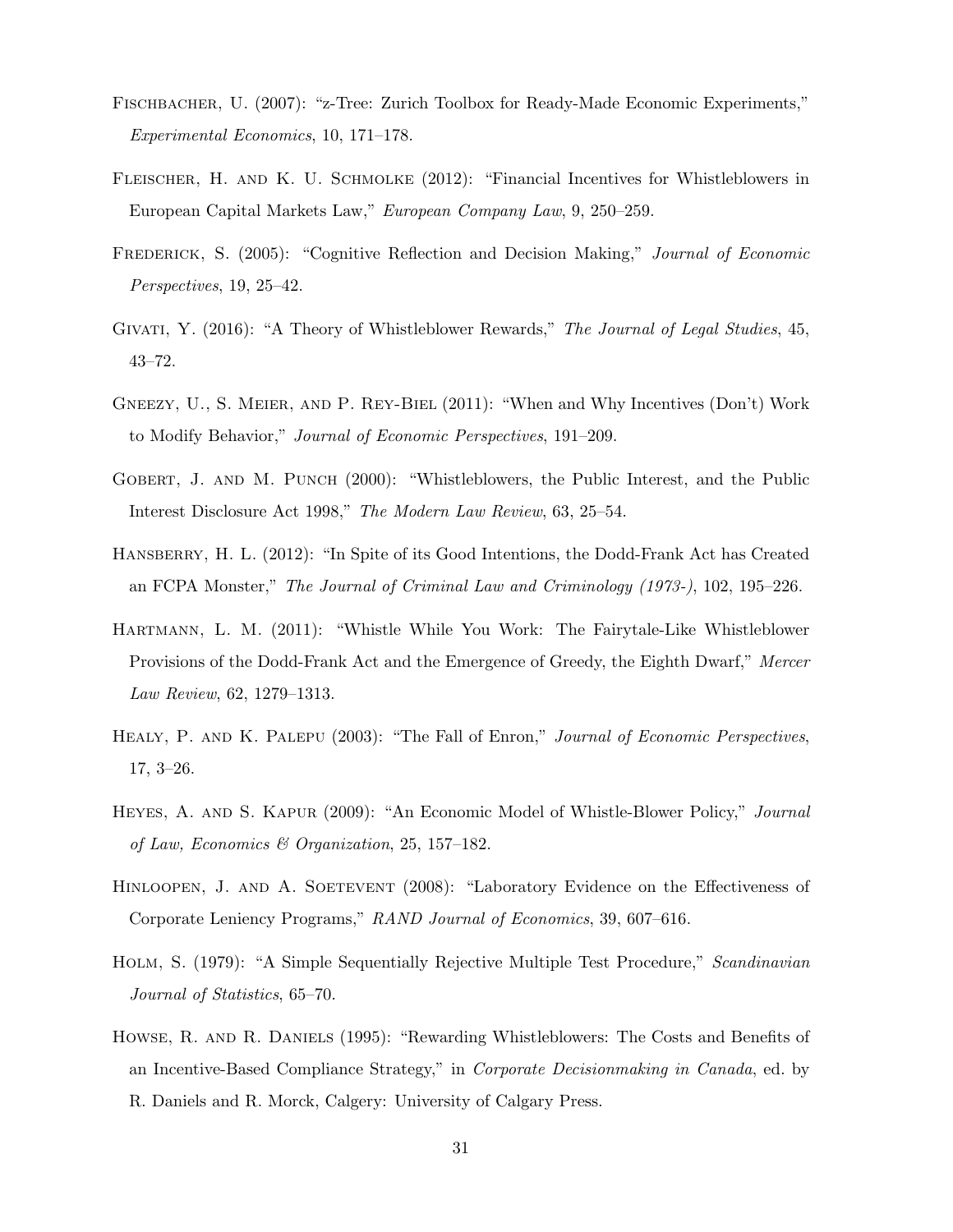- <span id="page-32-8"></span>Jos, P., M. Tompkins, and S. Hays (1989): "In Praise of Difficult People: A Portrait of the Committed Whistleblower," Public Administration Review, 49, 552–61.
- Kohn, S., M. Kohn, and D. Colapinto (2004): Whistleblower Law: A Guide to Legal Protections for Corporate Employees, Praeger Publishers.
- <span id="page-32-0"></span>Kroll (2016): Global Fraud Report: Vulnerability on the Rise, http://www.kroll.com/enus/global-fraud-report.
- LIST, J. A., A. M. SHAIKH, AND Y. XU (2016): "Multiple Hypothesis Testing in Experimental Economics," Experimental Economics, 1–21.
- <span id="page-32-7"></span>Loewenstein, G., S. Issacharoff, C. Camerer, and L. Babcock (1993): "Self-Serving Assessments of Fairness and Pretrial Bargaining," The Journal of Legal Studies, 22, 135–159.
- <span id="page-32-10"></span>Mechtenberg, L., G. Muehlheusser, and A. Roider (2017): "Whistle-Blower Protection: Theory and Experimental Evidence," CEPR Working Paper No. 11898.
- <span id="page-32-5"></span>Mesmer-Magnus, J. and C. Viswesvaran (2005): "Whistleblowing in Organizations: An Examination of Correlates of Whistleblowing Intentions, Actions, and Retaliation," Journal of Business Ethics, 62, 277–297.
- <span id="page-32-4"></span>MICELI, M., T. DWORKIN, AND J. NEAR (2008): Whistle-Blowing in Organizations, Routledge.
- <span id="page-32-3"></span>Miceli, M. and J. Near (1992): Blowing the Whistle: The Organizational and Legal Implications for Companies and Employees, Lexington Books.
- <span id="page-32-1"></span>Miceli, M. P., J. P. Near, and T. M. Dworkin (2009): "A Word to the Wise: How Managers and Policy-Makers can Encourage Employees to Report Wrongdoing," Journal of Business Ethics, 86, 379–396.
- <span id="page-32-6"></span>MUEHLHEUSSER, G. AND A. ROIDER (2008): "Black Sheep and Walls of Silence," *Journal of* Economic Behavior & Organization, 65, 387–408.
- <span id="page-32-9"></span><span id="page-32-2"></span>Near, J. and M. Miceli (1986): "Retaliation Against Whistle Blowers: Predictors and Effects." Journal of Applied Psychology, 71, 137.
	- $-$  (1996): "Whistle-blowing: Myth and Reality," Journal of Management, 22, 507–526.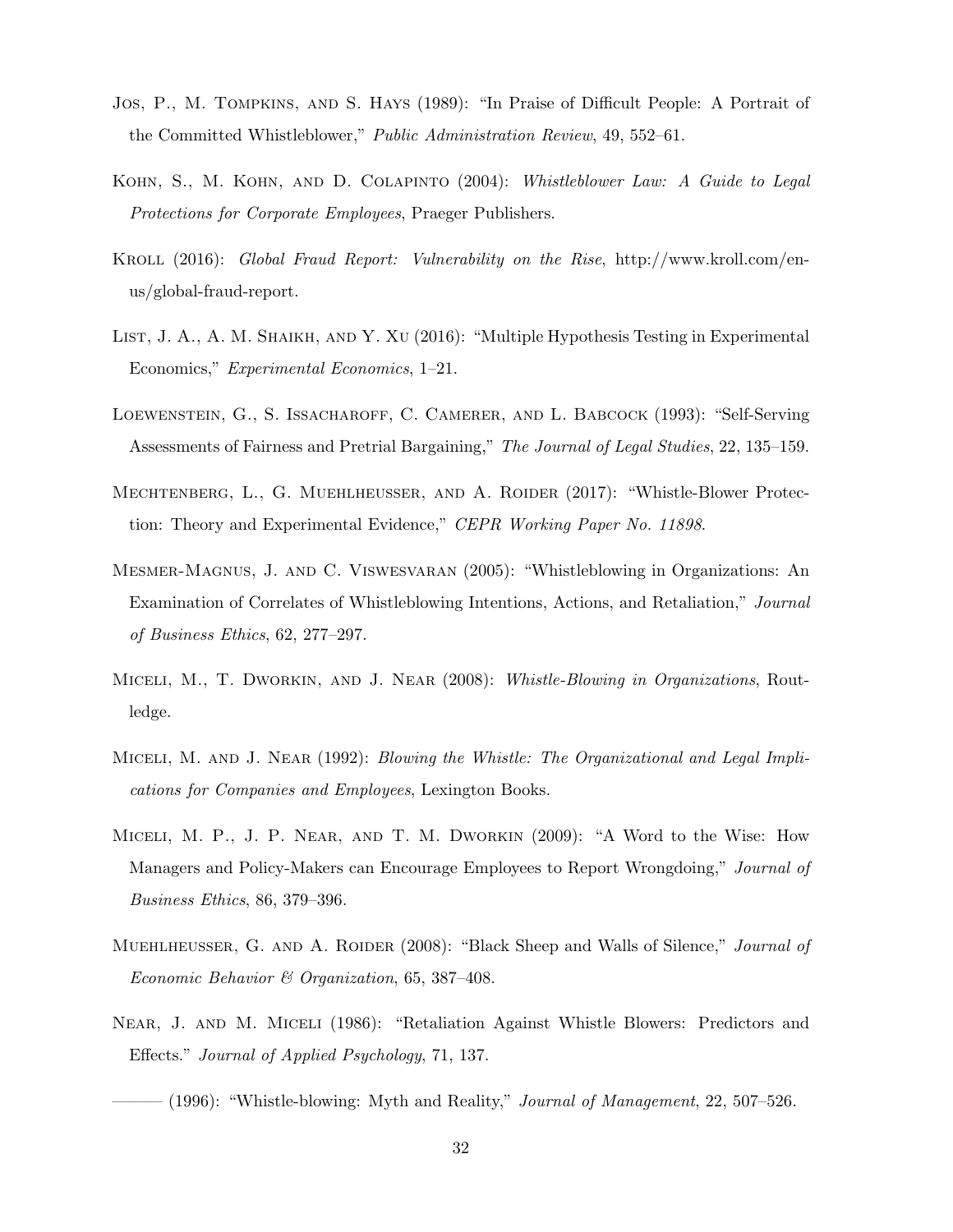OECD (2011): "G20 Anti-Corruption Action Plan: Protection of Whistleblowers," https://www.oecd.org/g20/topics/anti-corruption/48972967.pdf.

<span id="page-33-6"></span> $-$  (2016): *Committing to Effective Whistleblower Protection*, OECD Publishing, Paris.

- <span id="page-33-7"></span>Reuben, E. and M. Stephenson (2013): "Nobody Likes a Rat: On the Willingness to Report Lies and the Consequences Thereof," Journal of Economic Behavior & Organization, 93, 384–391.
- ROMANO, J. P., A. M. SHAIKH, AND M. WOLF (2010): "Hypothesis Testing in Econometrics," Annual Review Economics, 2, 75–104.
- <span id="page-33-1"></span>Rose, A. M. (2014): "Better Bounty Hunting: How the SEC's New Whistleblower Program Changes the Securities Fraud Class Action Debate," Northwestern University Law Review, 108, 1235–121302.
- <span id="page-33-0"></span>SCHMIDT, M. (2005): "Whistle-Blowing Regulation and Accounting Standards Enforcement in Germany and Europe: An Economic Perspective," International Review of Law and Economics, 25, 143–168.
- <span id="page-33-5"></span>Schmolke, K. and V. Utikal (2016): "Whistleblowing: Incentives and Situational Determinants," FAU Discussion Papers in Economics No. 9/16.
- THÜSING, G. AND G. FORST (EDS.) (2016): Whistleblowing A Comparative Study, Springer.
- USA Today (2004): "Whistleblower Complaints Are Up, But Why?" November 21 Issue, http://usat.ly/1LitrYG.
- <span id="page-33-2"></span>Vadera, A., R. Aguilera, and B. Caza (2009): "Making Sense of Whistle-Blowing's Antecedents: Learning From Research on Identity and Ethics Programs," Business Ethics Quarterly, 19, 553–586.
- <span id="page-33-3"></span>WALLMEIER, N. (2019): "The Hidden Costs of Whistleblower Protection," University of Hamburg, mimeo.
- <span id="page-33-4"></span>Zingales, L. (2004): "Want to Stop Corporate Fraud? Pay Off Those Whistle-Blowers," Washington Post, January 18 Issue.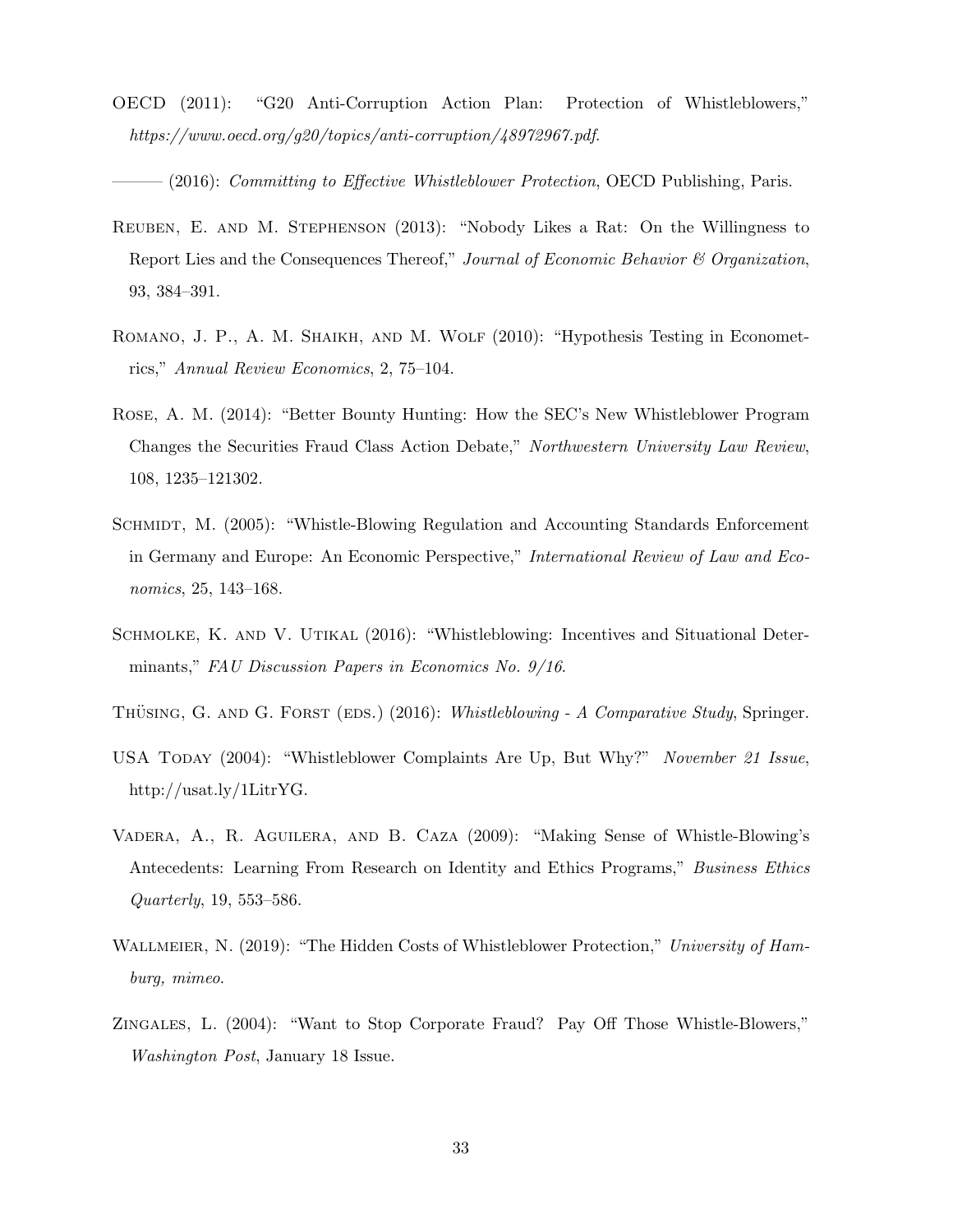## Appendix

## <span id="page-34-0"></span>A Theory

This Appendix is structured as follows: In Section [A.1,](#page-34-1) the model is presented, and in Section [A.2,](#page-37-0) we derive the equilibrium outcomes for treatments  $NoP$  and  $P-R$ . We focus on purestrategy Perfect Bayesian Equilibria that are *informative equilibria* in the sense that the prosecutor triggers an investigation if and only if the employee sends a report. Hence, we do not consider babbling equilibria throughout. The theoretical predictions of Section [4.1](#page-12-4) follow immediately from Propositions [1](#page-40-0) and [2.](#page-43-0) The comparisons of the fractions of employers who misbehave (as stated in *Prediction M*) are derived at the end of Section [A.2.](#page-37-0)

### <span id="page-34-1"></span>A.1 Model

The Game Played We consider a game played by three players, an employer, an employee, and a prosecutor (see Figure [6](#page-35-0) below).<sup>[41](#page-34-2)</sup> The employer (she) is matched with an employee of type  $\theta$  whose productivity  $x_{\theta}$  the employer appropriates. In addition, the employer decides whether or not to misbehave, denoted by  $M \in \{0,1\}$  (where  $M = 0$  indicates no misbehavior), which is observed by the employee, but not by the prosecutor.

The employee has productivity  $x_{\theta}$ ,  $\theta = L, H$ , which is either high ( $\theta = H$ : H-employee) or low ( $\theta = L$ : L-employee, where  $x_H > x_L$ ). The employee's productivity is known to the employer but not to the prosecutor who only knows that there is a share  $h \in (0,1)$  of Hemployees in the population. The employee's only choice is whether or not to send a report to the prosecutor indicating that the employer engaged in misbehavior, i.e.,  $R \in \{0,1\}$ , where  $R = 1$  indicates that the employee sends a report. As a tie-breaking rule, we assume that employees refrain from reporting when being indifferent between reporting and not reporting.<sup>[42](#page-34-3)</sup> The prosecutor always observes whether or not a report is sent.

After the employee's reporting decision, the prosecutor decides on initiating an investigation,  $I \in \{0,1\}$ , where  $I = 1$  indicates an investigation. Upon investigating the prosecutor learns whether or not the employer indeed has misbehaved. Whether or not an investigation is initiated and whether or not the employer is found to be guilty is publicly observable.

<span id="page-34-2"></span><sup>&</sup>lt;sup>41</sup>As discussed in Section [3,](#page-8-0) in the experiment we have added a "third party", which is a purely passive player without any decisions to take. In the experiment, it is only included to make it more salient that misbehavior causes harm to others.

<span id="page-34-3"></span> $42$ Our results would also hold in a model where employees face some (small) reporting costs.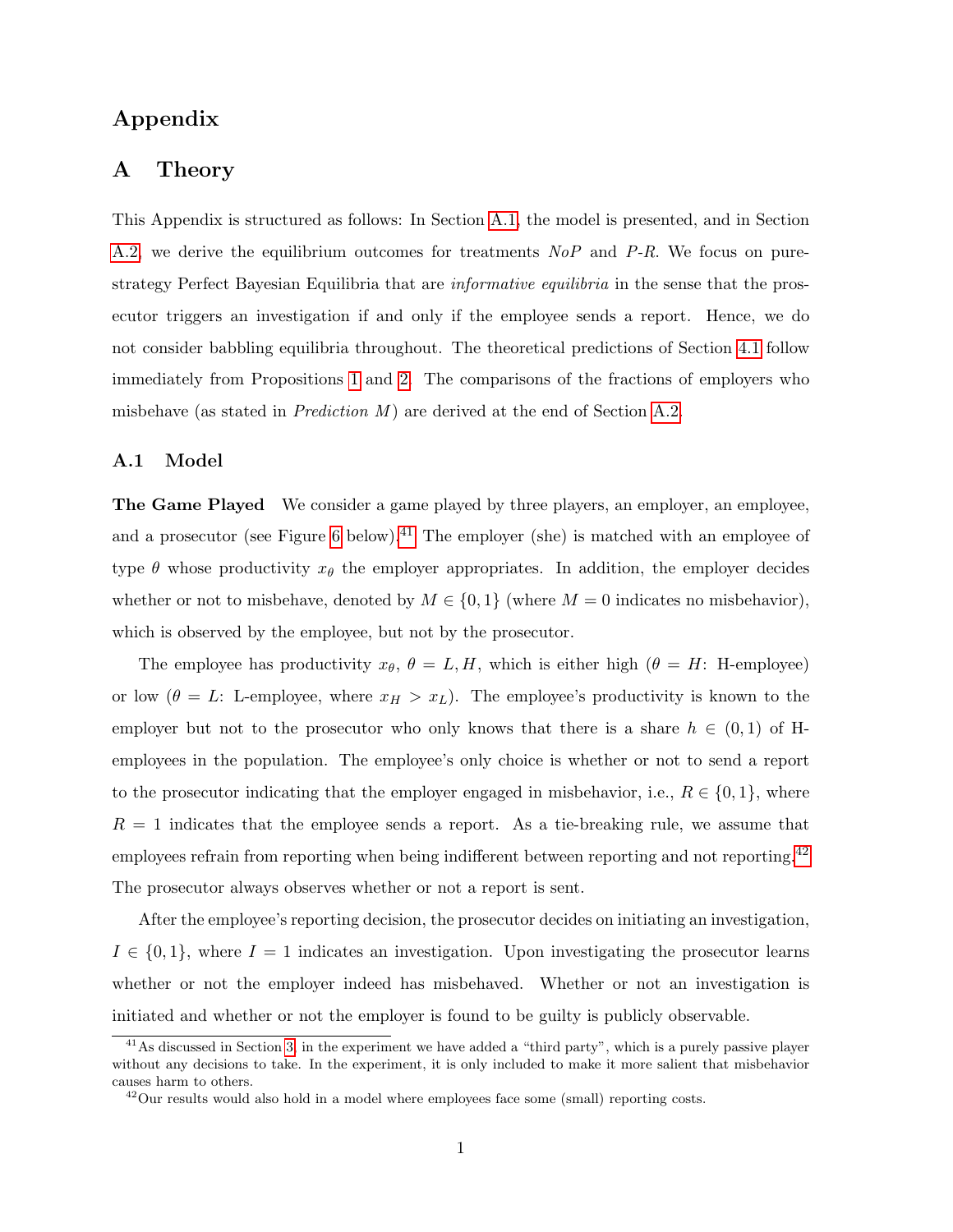#### Figure 6: Timeline

<span id="page-35-0"></span>

Notes: The model structure is common knowledge among all players. Moreover, at date 1, (i) both the employee and the employer (but not the prosecutor) learn the employee's productivity type  $x_{\theta}$ , and (ii) the preference parameters  $\zeta$ ,  $\tau$ , and  $\delta$  are realized, and privately revealed to the employer ( $\zeta$  and  $\tau$ ) and the employee ( $\delta$ ). At date 4, as implemented in the experiment, the employer observes the employee's reporting decision (see the discussion in Section [3.2\)](#page-10-3). However, this design feature does not affect the theoretical predictions of Section [A.2,](#page-37-0) and the same predictions would obtain if the employee's reporting decision were not observable to the employer.

Finally, before production eventually takes place, the employer decides whether or not to dismiss the employee,  $D \in \{0, 1\}$ , where  $D = 1$  indicates a dismissal. A dismissed employee is replaced by an outsider of some intermediate productivity  $\overline{x}$ , with  $x_L \leq \overline{x} \lt x_H$ . In this case, the employer appropriates the outsider's productivity. In treatment  $NoP$ , the employer is free to dismiss the employee. In treatment  $P-R$ , a dismissal is prohibited if and only if  $R=1$ .

Payoffs All payoffs (monetary and non-monetary) are summarized in Table [2.](#page-36-0) First, the payoff of the employer depends on whether or not she misbehaves, whether or not there is an investigation, and whether or not she employs a whistleblower. The employer's potential net gain  $y$  from misbehavior consists of a monetary payoff  $z$  minus some disutility from misbehavior  $\zeta$  (which might reflect moral reservations of the employer). We assume that  $\zeta$  is randomly distributed (and the realization is private information of the employer), and hence this is also the case for y. In particular, we assume that y is cumulatively distributed according to  $H(\cdot)$ , with full support, and mean  $\bar{y}$ . If the prosecutor investigates and there is misbehavior, the employer faces an (exogenously given) fine  $f > 0$ . The employer receives the employee's or the outside replacement's productivity (i.e.,  $x_L$ ,  $x_H$ , or  $\overline{x}$ ) and pays a fixed wage  $\omega$ . The employer dislikes employing a whistleblower, and the respective disutility is denoted by  $\tau > 0$ . It is drawn from a cumulative distribution  $G(.)$ , and it is the employer's private information. The employer forms a belief  $\beta \in [0, 1]$  that her employee has sent a report.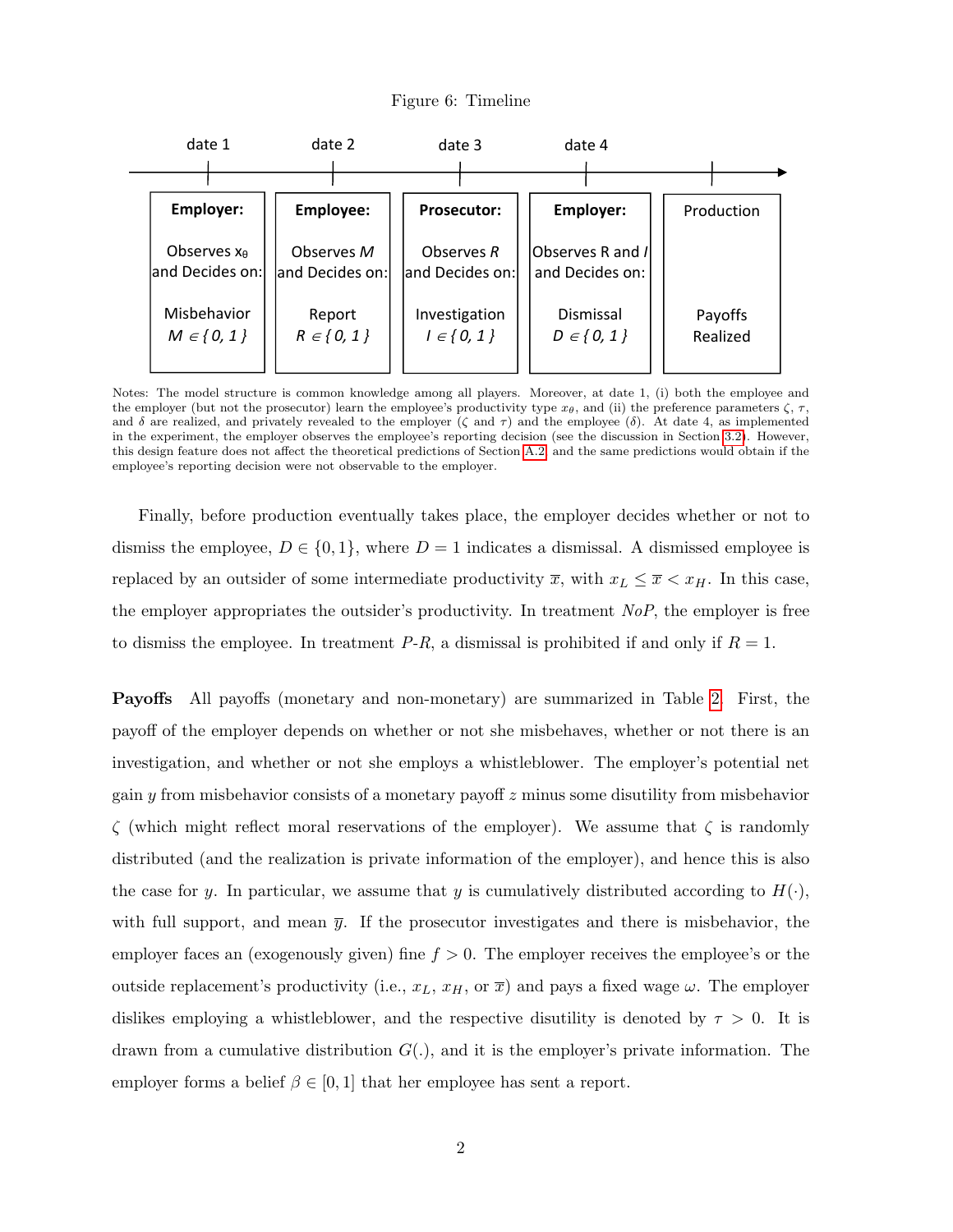Table 2: Monetary Payoffs (in Bold) and Non-Monetary Payoffs (in Non-Bold) Conditional on the Misbehavior  $(M)$ , Investigation  $(I)$ , and Dismissal  $(D)$  Decisions

| M |                  | D | Employee              | Prosecutor   | Employer                                          |
|---|------------------|---|-----------------------|--------------|---------------------------------------------------|
|   | $\theta$         |   | $\boldsymbol{\omega}$ |              | $x_i - \omega - \beta \cdot \tau$                 |
|   |                  |   | $\mathbf{0}$          |              | $\overline{x}-\omega$                             |
|   |                  |   | $\boldsymbol{\omega}$ | $-K_1$       | $x_i - \omega - \beta \cdot \tau$                 |
|   |                  |   | $\mathbf{0}$          | $-K_1$       | $\overline{x}-\omega$                             |
|   |                  |   | $\mathbf{0}$          | $-K_1 - K_2$ | $\overline{x} - \omega - f + y$                   |
|   |                  |   | $\omega$              | $-K_1 - K_2$ | $x_i - \omega - f + z - \zeta - \beta \cdot \tau$ |
|   | $\left( \right)$ |   | $0-\delta$            | $-K_2-K_3$   | $\overline{x} - \omega + z - \zeta$               |
|   |                  |   | $\omega - \delta$     | $-K_2-K_3$   | $x_i - \omega + z - \zeta - \beta \cdot \tau$     |

<span id="page-36-0"></span>(a) Payoffs When There is No Protection: NoP and P-R (if  $R=0$ )

(b) Payoffs When There is Protection:  $P-R$  (if  $R=1$ )

|  |     | Employee              | Prosecutor   | Employer                                               |
|--|-----|-----------------------|--------------|--------------------------------------------------------|
|  | n/a | $\omega$              |              | $x_i - \omega - \beta \cdot \tau$                      |
|  | n/a | $\omega$              | $-K_1$       | $x_i - \omega - \beta \cdot \tau$                      |
|  | n/a | $\boldsymbol{\omega}$ | $-K_1 - K_2$ | $- f + z - \zeta - \beta \cdot \tau$<br>$x_i - \omega$ |
|  | n/a | $\omega - \delta$     | $-K_2-K_3$   | $x_i - \omega + z - \zeta - \beta \cdot \tau$          |
|  |     |                       |              |                                                        |

Notes: Monetary payoffs as implemented in the experiment (see Section [3.1\)](#page-8-2) are indicated in bold letters, where we use the following parameterization:  $\omega = 40$ ,  $x_L = 30$ ,  $x_H = 80$ ,  $\bar{x} = 70$ ,  $z = 50$ ,  $f = 60$ ,  $K_1 = 20$ ,  $K_2 = -10$ ,  $K_3 = 30$ . Nonmonetary payoffs due to behavioral motives (see Section [4.1\)](#page-12-4) are indicated in non-bold letters (and they are not incentivized in the experiment). As the employee's reporting decision has no direct effect on the payoff of neither player, we omit a separate column for the sake of readability.

Second, the employee gets a fixed wage  $\omega$  if he is not dismissed by the employer, and zero otherwise. In addition, misbehavior that remains undetected by the prosecutor imposes a disutility  $\delta > 0$  on the employee, which reflects a preference for conscience cleaning as discussed in the main text, and which is the employee's private information. From the viewpoint of the other players,  $\delta$  is drawn from a cumulative distribution  $F(\delta)$ . For the exogenously given wage  $\omega$ , we assume  $F(\omega) < 1$  which implies that the probability for  $\delta > \omega$  is strictly positive. Hence, with strictly positive probability the employee's disutility from undetected misbehavior  $\delta$  exceeds his monetary benefit from continued employment (which is equal to the wage  $\omega$  minus the employee's outside option of zero). Moreover, in case of undetected misbehavior,  $\delta$  accrues to the employee independently of whether or not he is dismissed.

Finally, the payoff of the prosecutor depends on whether there is misbehavior and whether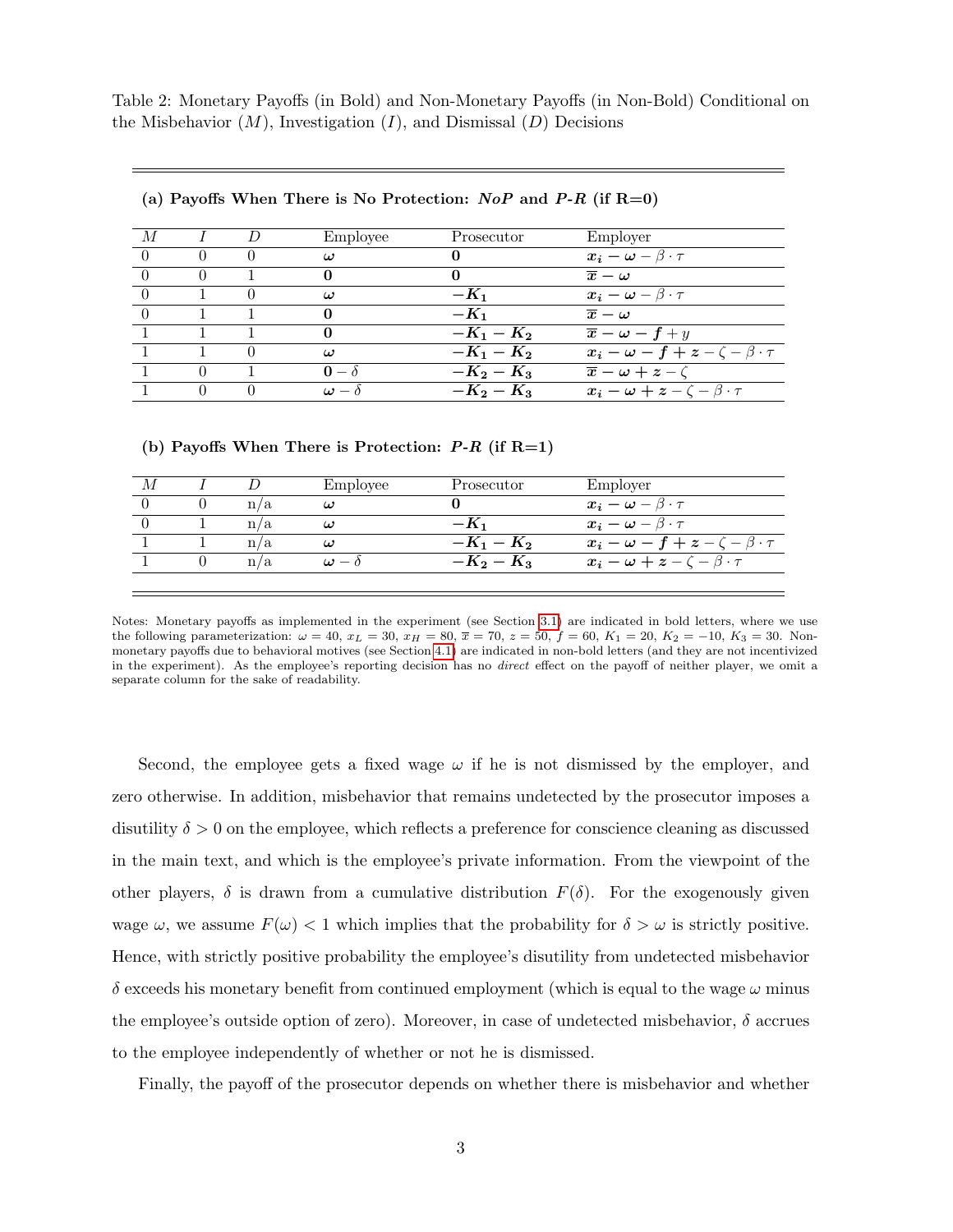an investigation takes place. When there is no misbehavior, the prosecutor's payoff is  $-K_1$ (0) if he investigates (does not investigate). Hence,  $K_1 > 0$  can be considered as investigation costs. When there is misbehavior, his payoff is  $-K_1 - K_2$  if he investigates and  $-K_2 - K_3$  if he does not investigate, where we assume  $K_3 > K_1$ . Hence, when there is (no) misbehavior, the prosecutor's payoff is higher if he conducts (does not conduct) an investigation.

### <span id="page-37-0"></span>A.2 Equilibrium Analysis

#### A.2.1 Preliminaries

When deriving our predictions, we focus on Perfect Bayesian Equilibria (PBE) in pure strategies (i.e., all players choose best responses given their beliefs and given the strategies of the other players, where beliefs are formed in accordance with Bayes' Rule whenever possible), that are informative in the sense that the prosecutor's investigation decision varies with the employee's report:

**Definition 1.** A Perfect Bayesian Equilibrium is called **informative equilibrium** if the prosecutor's equilibrium strategy is given by  $I^*(R) = R$  for all  $R \in \{0, 1\}.$ 

In the following, we provide conditions for the existence of an informative equilibrium under each treatment, and we assume that it is always played given that it exists. To derive our predictions, we proceed as follows: First, under the assumption that the prosecutor plays his equilibrium strategy  $I^*(R) = R$ , we characterize optimal behavior with respect to misbehavior, reporting, and dismissal, denoted by  $M^*(\cdot)$ ,  $R^*(\cdot)$ , and  $D^*(\cdot)$ , respectively. Note that in informative equilibrium, the employer's belief that the employee has sent a report satisfies  $\beta^* \in \{0,1\}$ . Second, we derive conditions under which  $I^*(R) = R$  is in fact optimal for the prosecutor (i.e., for each treatment, we provide conditions that ensure existence of informative equilibrium). Third, this leads to the equilibrium outcome, which depends on the realizations of the random variables  $\delta$ ,  $\tau$ , and y (where these realizations are unknown to the experimenter). Taking into account the prior distributions of these random variables, the predictions of Section [4.1](#page-12-4) are then based on the expected equilibrium outcomes (see Propositions 1 and 2).

#### A.2.2 Treatment NoP: Equilibrium Outcome

In the following, we assume that the report is observed by both the prosecutor and the employer (as in the experiment), and we solve the game backwards, starting with the employer's dismissal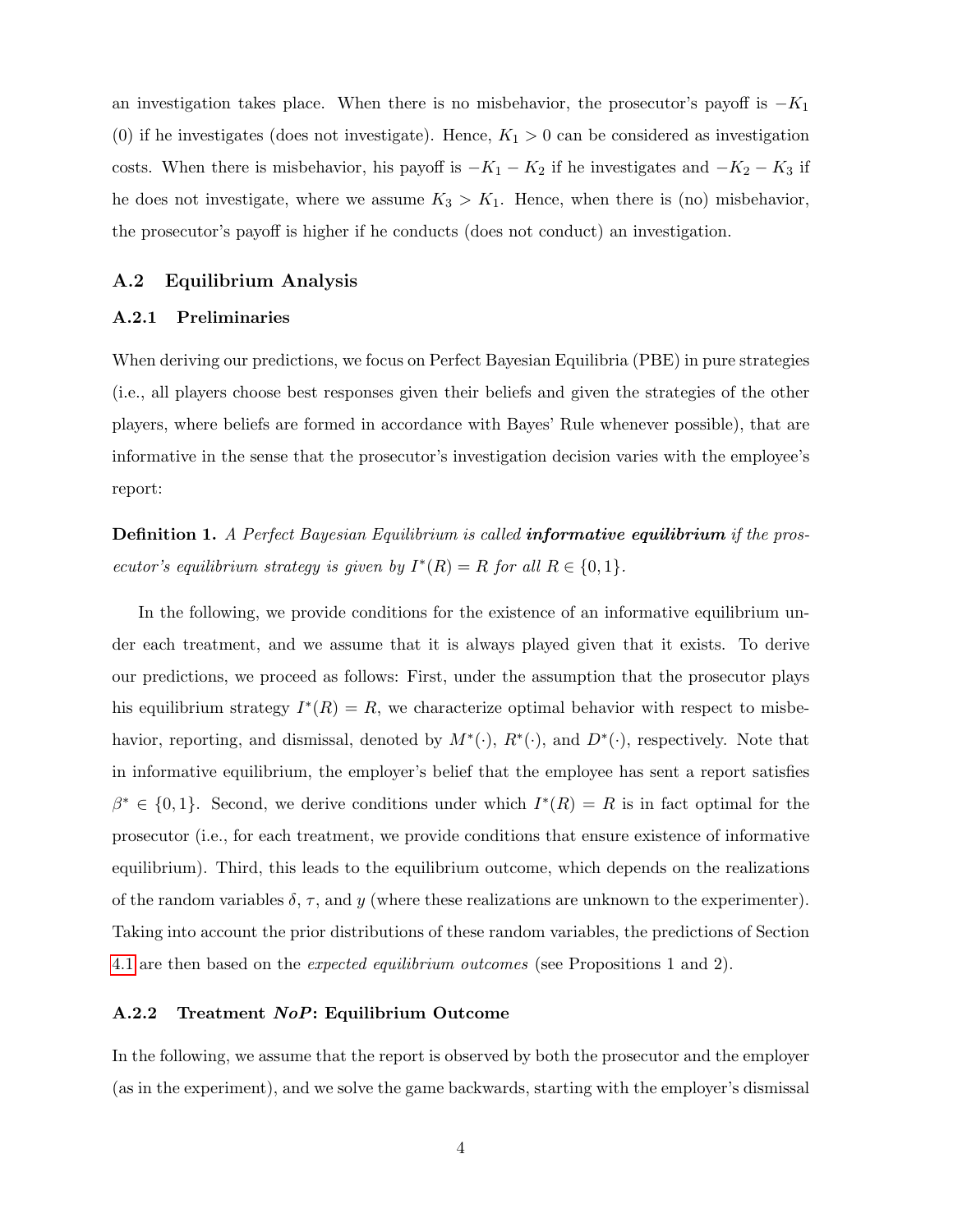decision at date 4 (see Figure [1](#page-9-0) in the main text). In doing so, we write  $D^*(.)$  as a function of I rather than R, because  $I = R$  for all  $R \in \{0, 1\}$  in the informative equilibrium:

<span id="page-38-0"></span>**Lemma 1** (NoP: Dismissal). In the informative equilibrium, the following holds: The Lemployee is always dismissed. The H-employee is dismissed only if both a report occurs and the employer's disutility from retaining a known whistle-blower is sufficiently large. That is,

$$
D^*(x_\theta, I, \tau) = \begin{cases} 1 & \text{if } x_\theta = x_L, \\ 1 & \text{if } x_\theta = x_H, \text{ and } R = 1 \text{ and } \tau > \overline{\tau}, \text{ and} \\ 0 & \text{else.} \end{cases}
$$

where  $\overline{\tau} := x_H - \overline{x}$ .

*Proof.* First, when  $R = I = 0$ , the employer gets  $x_{\theta}$  if retaining the employee, and  $\bar{x}$  if dismissing him. Since  $x_L < \bar{x} < x_H$ , in this case, the L-employee (H-employee) is dismissed (retained). Second, when  $R = I = 1$ , the employer gets  $x_{\theta} - \tau - M \cdot f$  if retaining the employee and  $\overline{x}$  – M · f if dismissing him. Hence, the L-employee is again dismissed, while the H-employee is dismissed only if  $\tau$  is sufficiently large, i.e., for  $\tau > \overline{\tau} := x_H - \overline{x}$ .  $\Box$ 

In the informative equilibrium, the employee's optimal reporting behavior at date 2 can be characterized as follows:

<span id="page-38-1"></span>**Lemma 2** (NoP: Reporting). In the informative equilibrium, the following holds: The Lemployee reports if and only if the employer misbehaves. The H-employee reports if and only if there is both misbehavior and his disutility  $\delta$  from undetected misbehavior is sufficiently large. That is,

$$
R^*(x_\theta, M, \delta) = \begin{cases} 1 & \text{if } M = 1 \text{ and } x_\theta = x_L, \\ 1 & \text{if } M = 1, x_\theta = x_H \text{ and } \delta > \overline{\delta}, \text{ and} \\ 0 & \text{else,} \end{cases}
$$

where  $\overline{\delta} := (1 - G(\overline{\tau})) \cdot \omega$ .

Proof. The L-employee is always dismissed independent of his reporting decision (see Lemma [1\)](#page-38-0). Hence, the L-employee's payoff is  $-\delta \cdot M$  if he does not report and 0 if he reports. Again from Lemma [1,](#page-38-0) when not reporting, the H-employee is not dismissed, and hence gets  $\omega - \delta \cdot M$ . Upon reporting, he is retained with probability  $G(\overline{\tau})$ , and hence his payoff is  $G(\overline{\tau}) \cdot \omega$ .  $\Box$ 

Next, consider the employer's misbehavior decision at date 1: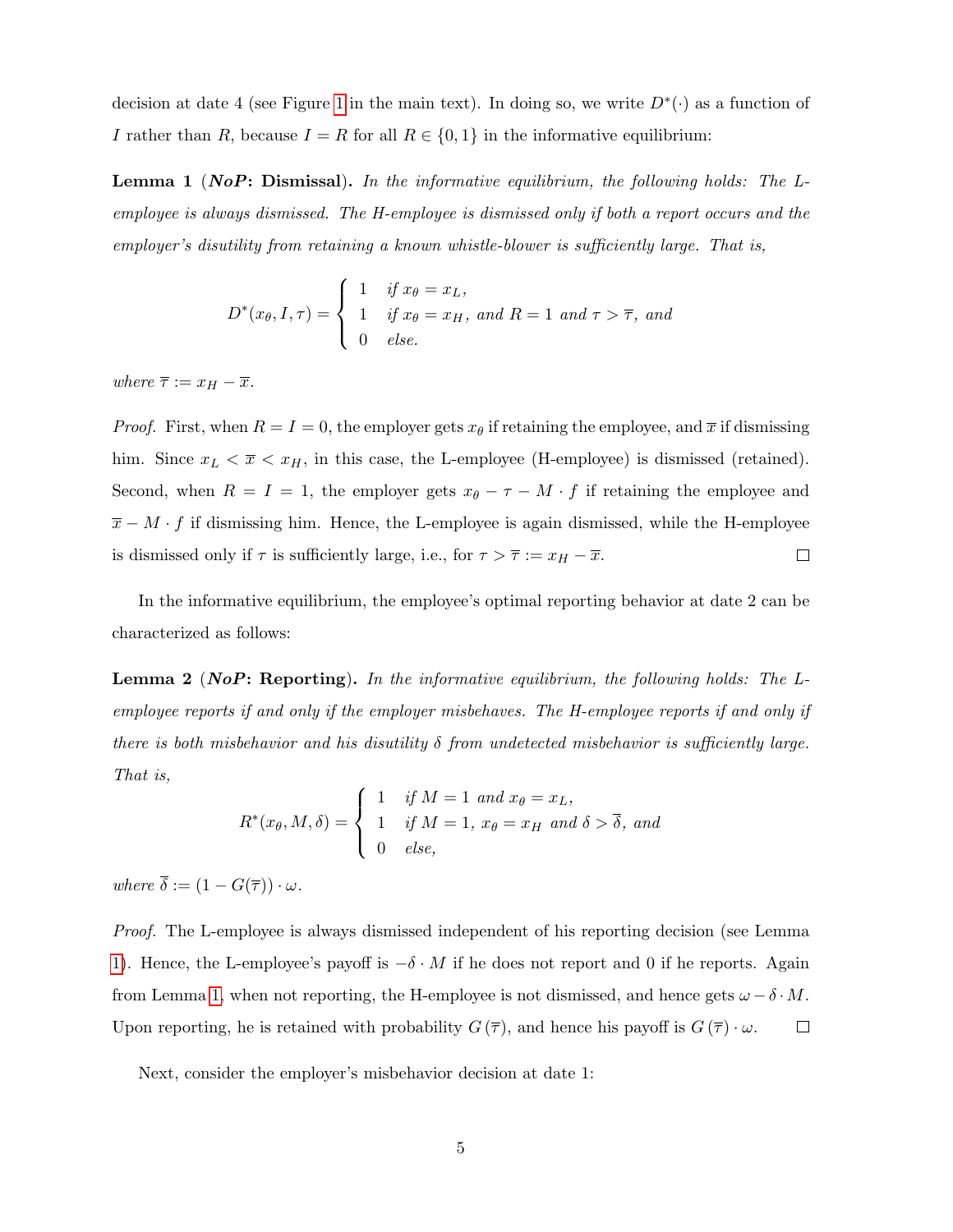<span id="page-39-0"></span>**Lemma 3 (NoP: Misbehavior).** In the informative equilibrium, the employer's misbehavior decision is given by:

$$
M^*(x_{\theta}, y, \tau) = \begin{cases} 1 & \text{if } x_{\theta} = x_L \text{ and } y > f, \\ 1 & \text{if } x_{\theta} = x_H \text{ and } \tau < \overline{\tau} \text{ and } y > y_1, \\ 1 & \text{if } x_{\theta} = x_H \text{ and } \tau > \overline{\tau} \text{ and } y > y_2, \text{ and} \\ 0 & \text{else,} \end{cases}
$$

where  $y_1 := (1 - F(\overline{\delta}))(f + \tau)$  and  $y_2 := (1 - F(\overline{\delta}))(x_H - \overline{x} + f)$ .

Proof. First, suppose the employer faces an L-employee. In this case, Lemmas [1](#page-38-0) and [2](#page-38-1) imply that the employer's payoff is  $\overline{x}+y-\omega-f$  if she misbehaves, and  $\overline{x}-\omega$  if she does not misbehave. Hence, misbehavior is optimal if  $y > f$ . Second, consider the situation where the employer is facing an H-employee. When the employer chooses  $M = 0$ , then Lemmas [1](#page-38-0) and [2](#page-38-1) imply that her payoff is  $x_H - \omega$ . When choosing  $M = 1$  instead, then the employer's payoff also depends on the subsequent dismissal decision, and hence it also depends on  $\tau$ . Case (i):  $\tau < \overline{\tau}$  (no subsequent dismissal). From Lemma [2,](#page-38-1) it follows that the employer's expected payoff when choosing  $M = 1$  is  $x_H + y - \omega - (1 - F(\overline{\delta})) (f + \tau)$ . In this case, the employer optimally misbehaves if  $y > y_1 := (1 - F(\overline{\delta}))(f + \tau)$ . Case (ii):  $\tau > \overline{\tau}$  (subsequent dismissal). Here, the expected payoff from choosing  $M = 1$  is  $y - \omega + F(\overline{\delta})x_H + (1 - F(\overline{\delta}))(\overline{x} - f)$ . In this case, the employer optimally misbehaves if  $y > y_2 := (1 - F(\overline{\delta}))(x_H - \overline{x} + f)$ .  $\Box$ 

Finally, consider the prosecutor's investigation decision, and recall that the prosecutor does not observe the employee's productivity. Define the prosecutor's equilibrium belief with respect to misbehavior conditional on R as  $B_0 := \Pr \{M = 1 \mid R = 0\}$  and  $B_1 := \Pr \{M = 1 \mid R = 1\}$ . Given Lemmas [1](#page-38-0) - [3,](#page-39-0) in equilibrium this leads to  $B_1 = 1$  (as there are no non-meritorious claims) and  $B_0 < 1$  (as misbehavior is not always reported). In particular,

<span id="page-39-2"></span>
$$
B_0 = \frac{h \cdot p_H^0 \cdot F(\overline{\delta})}{h \cdot (p_H^0 \cdot F(\overline{\delta}) + 1 - p_H^0) + (1 - h) \cdot H(f)},\tag{1}
$$

where

<span id="page-39-1"></span>
$$
p_H^0 := G(\overline{\tau}) E_{\tau} [1 - H(y_1) | \tau < \overline{\tau}] + (1 - G(\overline{\tau})) (1 - H(y_2))
$$
 (2)

and where in [\(2\)](#page-39-1) expectations are formed over  $\tau$  (as  $y_1$  is a function of  $\tau$ ). Intuitively, in [\(1\)](#page-39-2) the numerator states the probability of unreported misbehavior (recall that this occurs with H-employees only), and the denominator states the overall probability that no report is sent.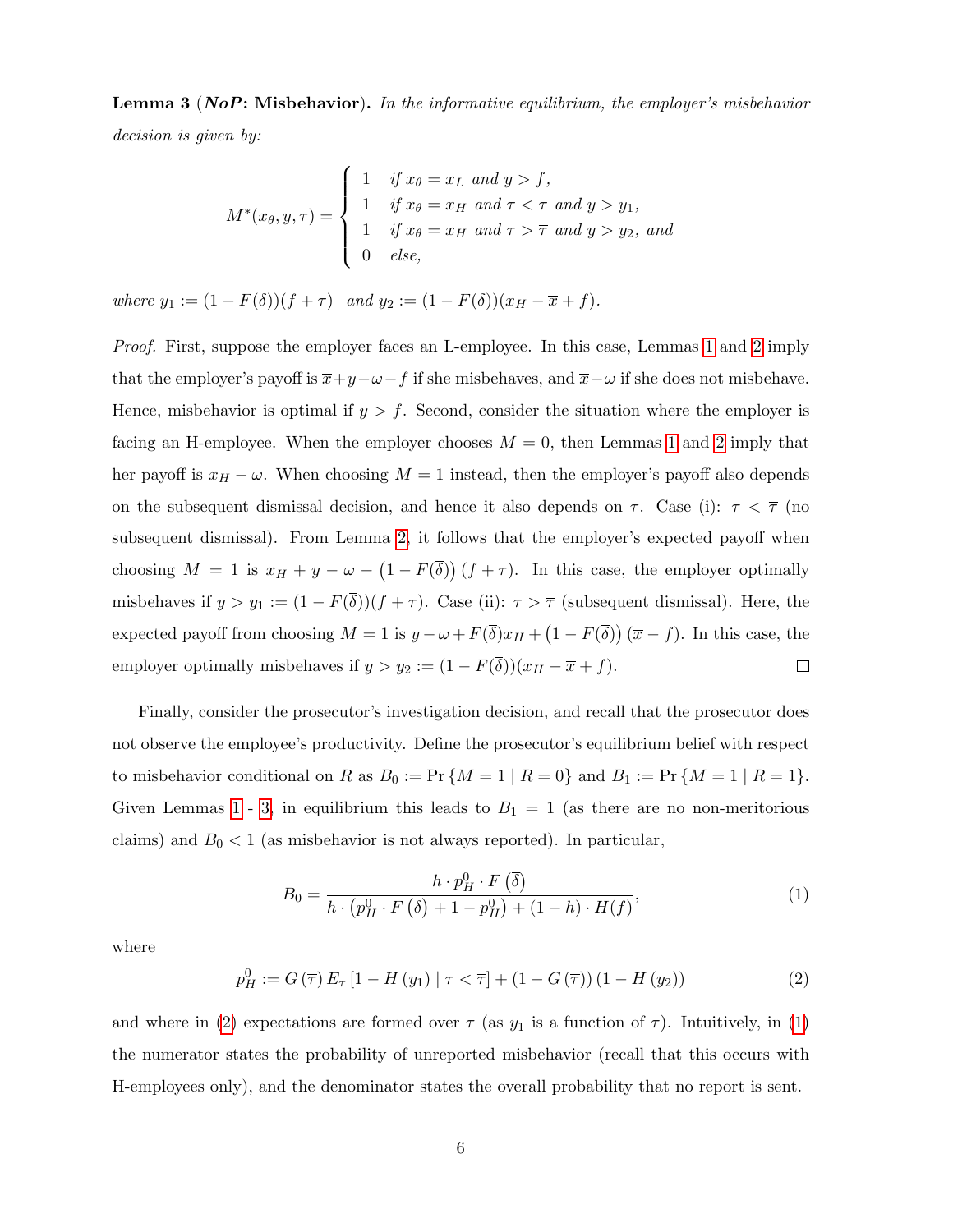<span id="page-40-1"></span>Lemma 4 (NoP: Investigation). Given the behavior of the other players as described in Lemmas [1](#page-38-0) - [3,](#page-39-0) if  $B_0 \leq \frac{K_1}{K_2}$  $\frac{K_1}{K_3}$  holds, then choosing  $I^*(R) = R$  is optimal for the prosecutor.

*Proof.* First, if  $R = 0$ , upon choosing  $I = 0$ , the prosecutor's expected payoff is  $-B_0 \cdot (K_3 + K_2)$ . When choosing  $I = 1$  instead, he gets  $-K_1 - B_0 \cdot K_2$ . Hence, given  $R = 0$ ,  $I = 0$  is optimal iff  $B_0 \leq \frac{K_1}{K_2}$  $\frac{K_1}{K_3}$ . Second, if  $R = 1$ , when choosing  $I = 0$ , the prosecutor's expected payoff is  $-B_1 \cdot (K_3 + K_2)$ . When choosing  $I = 1$  instead, he gets  $-K_1 - B_1 \cdot K_2$ . Hence, given  $R = 1$ ,  $I = 1$  is optimal iff  $B_1 > \frac{K_1}{K_2}$  $\frac{K_1}{K_3}$ . Since in equilibrium  $B_1 = 1$ , this is always satisfied (recall that  $K_1 < K_3$  by assumption).  $\Box$ 

Lemmas [1](#page-38-0) to [4](#page-40-1) characterize behavior in informative equilibrium. As this also depends on the random variables  $\tau$ ,  $\delta$  and y (which are unobservable to the experimenter), we now state the *expected* equilibrium outcome given the prior distributions of these random variables. This expected equilibrium outcome is the basis for the predictions in Section [4.1:](#page-12-4)

<span id="page-40-0"></span>Proposition 1 (NoP: Expected Equilibrium Outcome). The informative equilibrium in treatment NoP has the following expected equilibrium outcome: (i) L-employees always (never) report if there is (no) misbehavior. (ii) L-employees are always dismissed. (iii) Given misbehavior, the probability of observing a report by an H-employee is  $E_{\delta}[R^*(x_H, 1, \delta)] = 1 - F(\overline{\delta})$ , and, in the absence of misbehavior, H-employees never send a report. (iv) Given that an H-employee sends a report, the probability of observing his dismissal is  $E_{\tau}[D^*(x_H, 1, \tau)] = 1 - G(\overline{\tau})$ , while when sending no report, he is never dismissed. (v) The probability of observing misbehavior by the employer when matched with an L-employee is  $m_L^{No} := E_{y,\tau}[M^*(x_L, y, \tau)] = 1 - H(f)$ . (vi) The probability of observing misbehavior by the employer when matched with an H-employee is  $m_H^{No} := E_{y,\tau}[M^*(x_H, y, \tau)] = p_H^0$  as defined in [\(2\)](#page-39-1). (vii) When (not) receiving a report, prosecutors always (never) trigger an investigation.

#### A.2.3 Equilibrium Outcome in Treatment P-R

Again, we assume that the report is observed by both the prosecutor and the employer (as in the experiment), and we solve the game backwards:

<span id="page-40-2"></span>**Lemma 5 (P-R: Dismissal).** In the informative equilibrium, the following holds: The Lemployee is dismissed whenever this is feasible (i.e., if  $R = 0$ ). The H-employee is never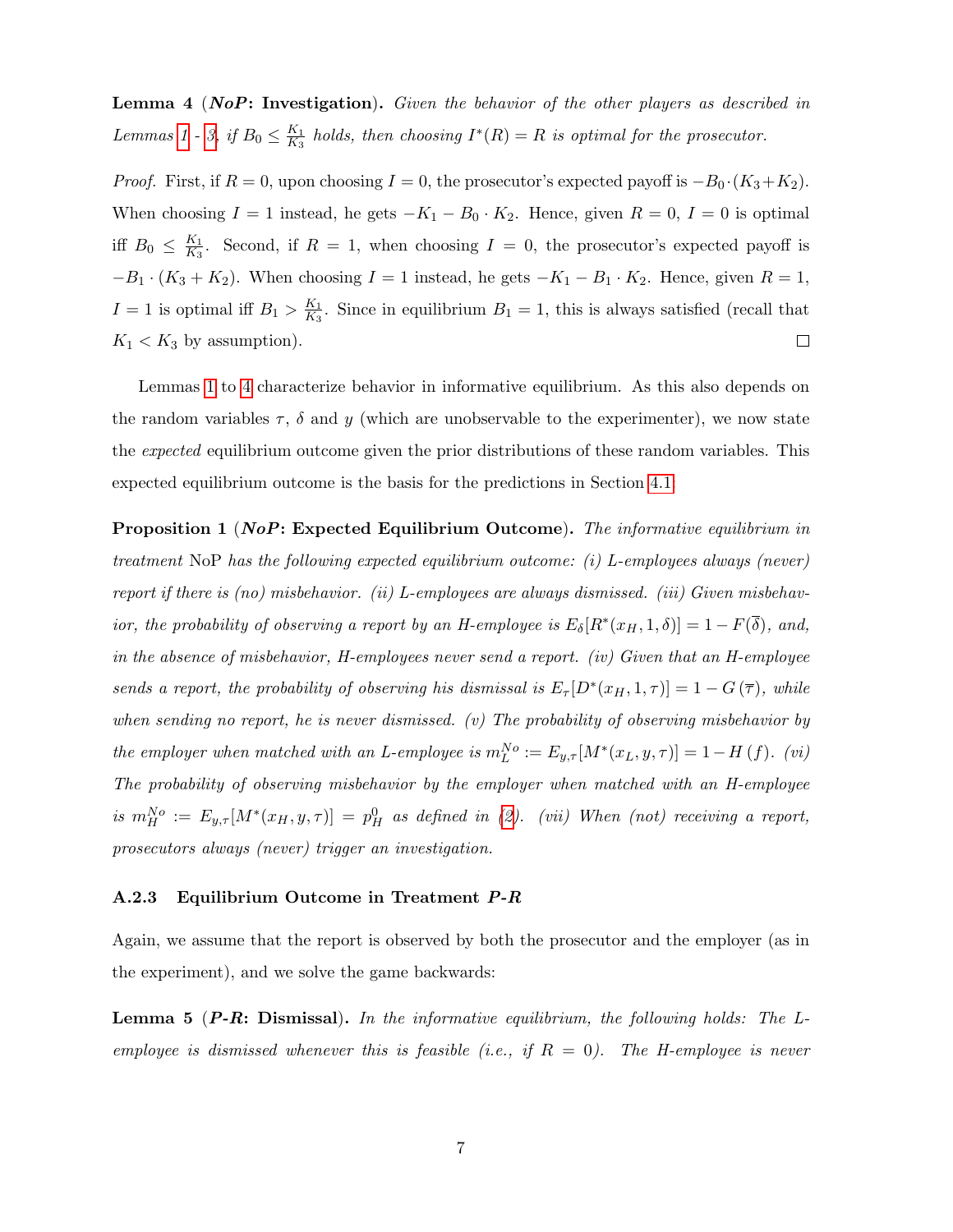dismissed. That is,

$$
D^*(x_\theta, I, \tau) = \begin{cases} 1 & \text{if } x_\theta = x_L \text{ and } R = 0, \text{ and} \\ 0 & \text{else.} \end{cases}
$$

*Proof.* In treatment P-R, a dismissal is only feasible when  $R = 0$ . Analogously to Lemma [1,](#page-38-0) the L-employee is always dismissed (when feasible). Moreover, the employer might only want to dismiss the H-employee, if the latter sends a report (in which case a dismissal is, however, not feasible).  $\Box$ 

In informative equilibrium, the employee's optimal reporting behavior at date 2 can be characterized as follows:

<span id="page-41-0"></span>**Lemma 6 (P-R: Reporting).** In the informative equilibrium, the following holds: The Lemployee always sends a report, irrespective of whether or not there is misbehavior. In contrast, the H-employee sends a report if and only if there is misbehavior. That is,

$$
R^*(x_\theta, M, \delta) = \begin{cases} 1 & \text{if } x_\theta = x_L, \\ 1 & \text{if } x_\theta = x_H \text{ and } M = 1, \text{ and} \\ 0 & \text{else.} \end{cases}
$$

Proof. From Lemma [5,](#page-40-2) the L-employee anticipates that he will be dismissed unless sending a report (thereby obtaining protection). For  $M = 1$ , his payoff upon choosing  $R = 1$  is  $\omega$  (since the report triggers an investigation), while he would get only  $-\delta$  when choosing  $R = 0$  instead. For  $M = 0$ , the L-employee still gets  $\omega$  upon choosing  $R = 1$ , but would get zero upon choosing  $R = 0$ . Hence, always sending a report is optimal for the L-employee. An H-employee who observes  $M = 1$  gets  $\omega$  when choosing  $R = 1$ , and  $\omega - \delta$  when choosing  $R = 0$ . If  $M = 0$ , he gets  $\omega$  regardless of his reporting decision. Since we assume no reporting in case of indifference, the optimal response to  $M = 0$  is  $R = 0$ .  $\Box$ 

Next, consider the employer's misbehavior decision at date 1.

<span id="page-41-1"></span>**Lemma 7 (P-R: Misbehavior).** In the informative equilibrium, the employer's misbehavior decision is given by:

$$
M^*(x_\theta, y, \tau) = \begin{cases} 1 & \text{if } x_\theta = x_L \text{ and } y > f, \\ 1 & \text{if } x_\theta = x_H \text{ and } y > f + \tau, \text{ and} \\ 0 & \text{else.} \end{cases}
$$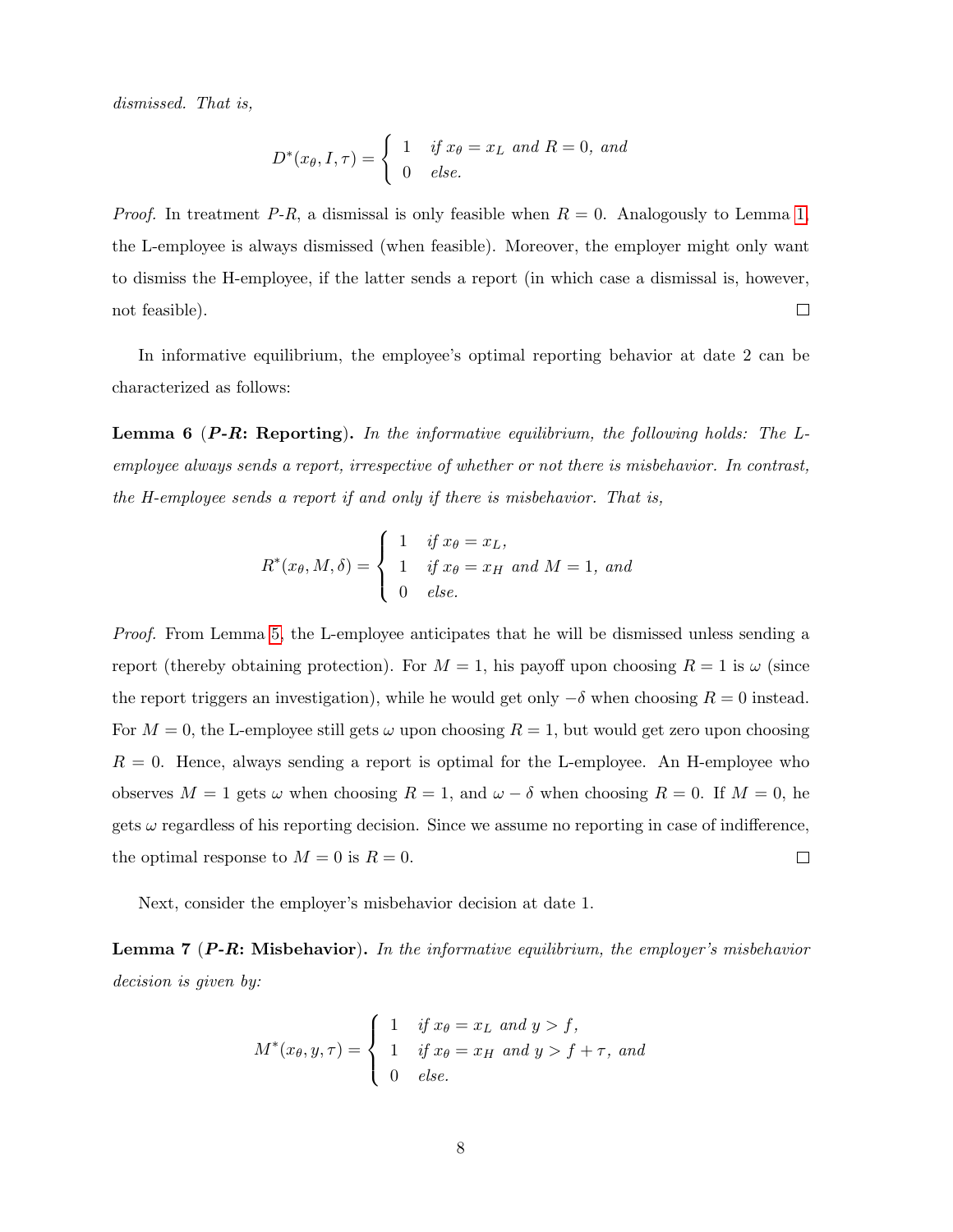Proof. Given Lemmas [5](#page-40-2) and [6,](#page-41-0) when matched with an L-employee, the employer anticipates that the employee always reports, and hence always triggers an investigation. Therefore, when choosing  $M = 1$ , the employer gets  $x_L - \omega + y - f - \tau$ . Upon choosing  $M = 0$ , she gets  $x_L - \omega - \tau$ . By contrast, when matched with an H-employee, the employer anticipates that a report is sent if and only if  $M = 1$  is chosen. Hence, upon choosing  $M = 1$  she gets  $x_H - \omega + y - f - \tau$ , and  $x_H - \omega$  upon choosing  $M = 0$ .  $\Box$ 

Finally, consider the prosecutor's investigation decision. Given Lemmas [5](#page-40-2) - [7,](#page-41-1) his equilibrium beliefs with respect to misbehavior conditional on R are given by  $B_0 = 0$  (in equilibrium, any misbehavior is reported) and

$$
B_1 = \frac{h \cdot p_H^1 + (1 - h) \cdot (1 - H(f))}{h \cdot p_H^1 + (1 - h)} \in (0, 1),\tag{3}
$$

where

<span id="page-42-1"></span>
$$
p_H^1 := E_\tau \left[ 1 - H \left( f + \tau \right) \right]. \tag{4}
$$

<span id="page-42-0"></span>Lemma 8 (P-R: Investigation). Given the behavior of the other players as described in Lemmas [5](#page-40-2) - [7,](#page-41-1) if  $\frac{K_1}{K_3} \leq B_1$  holds, then choosing  $I^*(R) = R$  is optimal for the prosecutor.

*Proof.* First, if  $R = 0$ , then, when choosing  $I = 0$ , the prosecutor's expected payoff is  $-B_0 \cdot (K_3 +$  $K_2$ ) = 0 due to  $B_0 = 0$ . When choosing  $I = 1$  instead, the prosecutor gets  $-K_1 - B_0 \cdot K_2 < 0$ , which is strictly worse. Second, if  $R = 1$ , when choosing  $I = 0$ , the prosecutor's expected payoff is  $-B_1 \cdot (K_3 + K_2)$ . When choosing  $I = 1$  instead, he gets  $-K_1 - B_1 \cdot K_2$ . Hence, given  $R = 1, I = 1$  is optimal iff  $\frac{K_1}{K_3} \leq B_1$ .  $\Box$ 

Note that the condition  $\frac{K_1}{K_3} \leq B_1$  in Lemma [8](#page-42-0) can be reformulated as follows (inserting for  $B_1$ ):  $\frac{K_1}{K_3} \leq \frac{1}{1+\frac{1}{1-H(f)}}$ . Furthermore, note that  $\frac{1}{1-H(f)}$  represents the fraction of the reporting frequency of L-employees (which is 1) and the frequency of misbehavior of employers matched with L-employees (which is  $1 - H(f)$ ). This fraction is nothing else than the inverse of the measure of informativeness of the reports sent by L-employees: If it is 1, these reports are perfectly informative; but for higher values, they are less informative. If the percentage of non-meritorious claims among reports sent by L-employees converges to 100%, i.e., if the frequency of misbehavior of employers matched with L-employees converges to zero, the measure of informativeness converges to zero, too; its inverse converges to infinity, and thus,  $B_1$ converges to zero. Hence, for  $\frac{K_1}{K_3}$  bounded away from zero, the condition for existence of the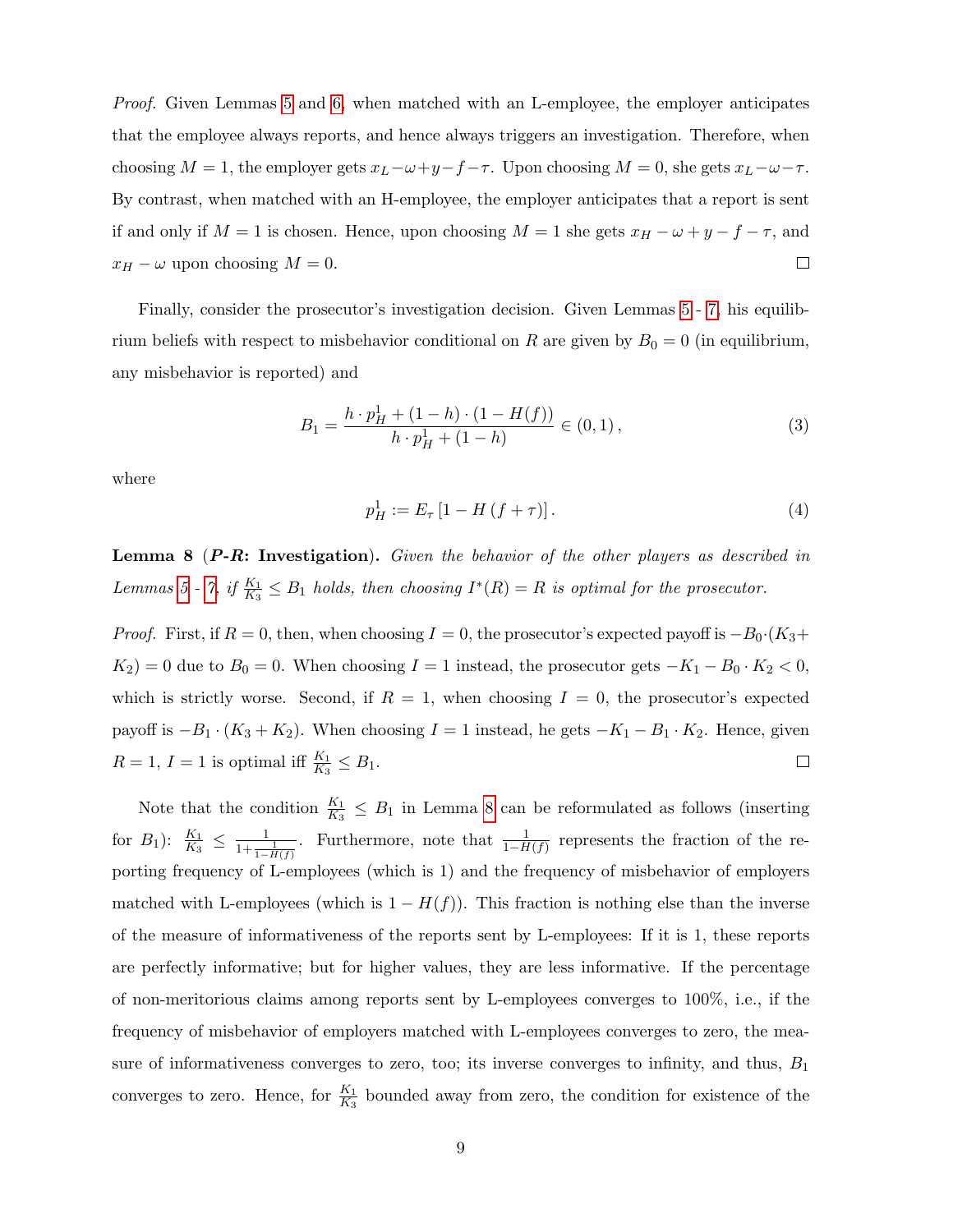informative equilibrium is violated for a sufficiently high percentage of non-meritorious claims among reports sent by L-employees. For now, we assume that the condition is not violated. We come back to the possibility of violation below.

Lemmas [5](#page-40-2) - [8](#page-42-0) characterize behavior in informative equilibrium. As this also depends on the random variables  $\tau$ ,  $\delta$  and y (which are unobservable to the experimenter), we now state the expected equilibrium outcome given the prior distributions of these random variables. This expected equilibrium outcome is the basis for the predictions in Section [4.1:](#page-12-4)

<span id="page-43-0"></span>Proposition 2 (P-R: Expected Equilibrium Outcome). The informative equilibrium in treatment P-R has the following expected equilibrium outcome: (i) L-employees send a report regardless of whether or not there is misbehavior. (ii) L-employees are never dismissed. (iii) H-employees always (never) report if there is (no) misbehavior. (iv) H-employees are never dismissed. (v) The probability of observing misbehavior by the employer when matched with an L-employee is  $m_L^R := E_{y,\tau}[M^*(x_L, y, \tau)] = 1 - H(f)$ . (vi) The probability of observing misbehavior by the employer when matched with an H-employee is  $m_H^R := E_{y,\tau}[M^*(x_H, y, \tau)] =$  $p^1_H$  as defined in [\(4\)](#page-42-1). (vii) When (not) receiving a report, prosecutors always (never) trigger an investigation.

#### A.2.4 Comparing Employer Misbehavior

Propositions [1](#page-40-0) - [2](#page-43-0) directly lead to the predictions concerning investigations, dismissals, and reporting as presented in Section [4.1.](#page-12-4) The comparison of employer misbehavior across treatments and employee productivity types (see *Prediction M*) requires some further elaboration: From Lemmas [3](#page-39-0) and [7,](#page-41-1) for a given productivity type of the employee, the employer misbehaves if  $y$  exceeds a certain threshold. First, when the employer is matched with an L-employee, then in both treatments, the employer misbehaves if  $y > f$ . Hence,  $m_L^{No} = m_L^R$ . Second, when the employer is matched with an H-employee, then  $m_H^{No} > m_H^R$  holds: From Lemma [7,](#page-41-1) the threshold for y that determines  $m_H^R$  is  $f + \tau$ . From Lemma [3,](#page-39-0) the threshold for y that determines  $m_H^{No}$  depends on  $\tau$ : First, if  $\tau < \overline{\tau}$ , the threshold is  $(1 - F(\overline{\delta}))(f + \tau) < (f + \tau)$ . Second, if  $\tau > \overline{\tau}$ , the threshold is  $(1 - F(\overline{\delta}))(x_H - \overline{x} + f) = (1 - F(\overline{\delta}))(f + \overline{\tau}) < (f + \tau)$  because  $\overline{\tau} = x_H - \overline{x}$  and we are in the case  $\tau > \overline{\tau}$ .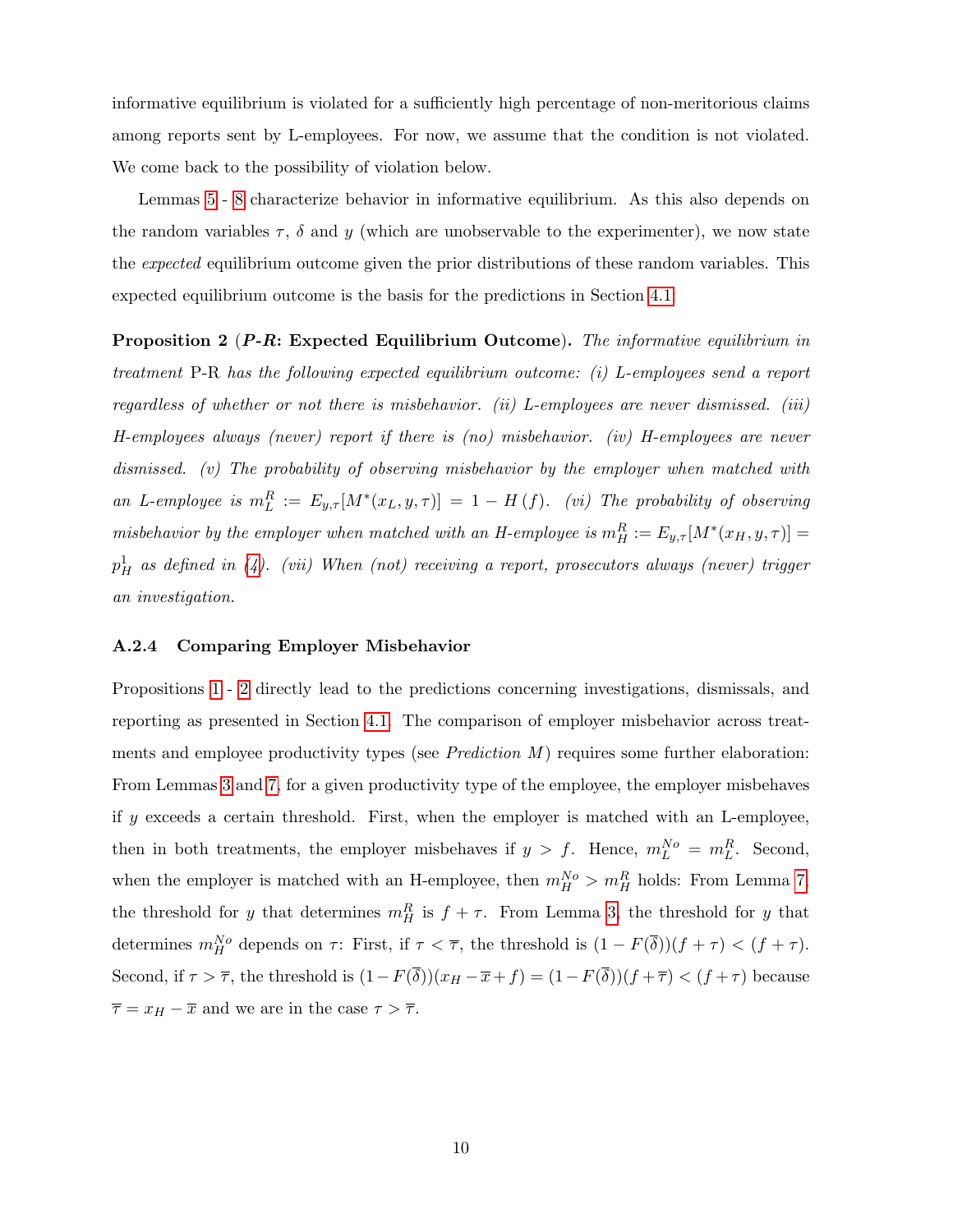## <span id="page-44-0"></span>B Instructions

Note: We report here a translation of the instructions (originally in German) for treatments  $NoP$  and P-R, where all changes in P-R are indicated in square brackets as follow: In P-R only: ...]. The respective modifications for the other treatments were made accordingly and are available upon request.

#### Welcome to today's experiment!

You are taking part in a decision situation, where you can earn some money. How much you will earn depends on your decisions and on the decisions of the other participants that are allocated to you. Moreover, your earnings depend on the role that is randomly assigned to you. The experiment consists of two parts. You now receive the instructions for the first part. After having finished the first part, you will get the instructions for the second part. What happens in the first part of the experiment will not have any influence on the amount of money that you might earn in the second part of the experiment. And vice versa. After having completed both parts, you will also have to answer a short questionnaire.

Please note that from now on until the end of the experiment it is **not allowed to commu**nicate! If you have any questions, please raise your hand out of your cubicle. One of the experimenters will come to you. Throughout the experiment, it is forbidden to use mobile phones, smartphones, tablets, or alike. Participants intentionally violating the rules may be asked to leave the experiment and may not be paid. All decisions are made anonymously, i.e., none of the participants will learn about the identity of the others. The payment for both parts of the experiment will also be made anonymously at the end of the experiment.

#### Instructions for the first part of the experiment

Please notice that if subsequently we refer to the "experiment", this relates to the first part of the experiment.

#### 1. What it is about - A short overview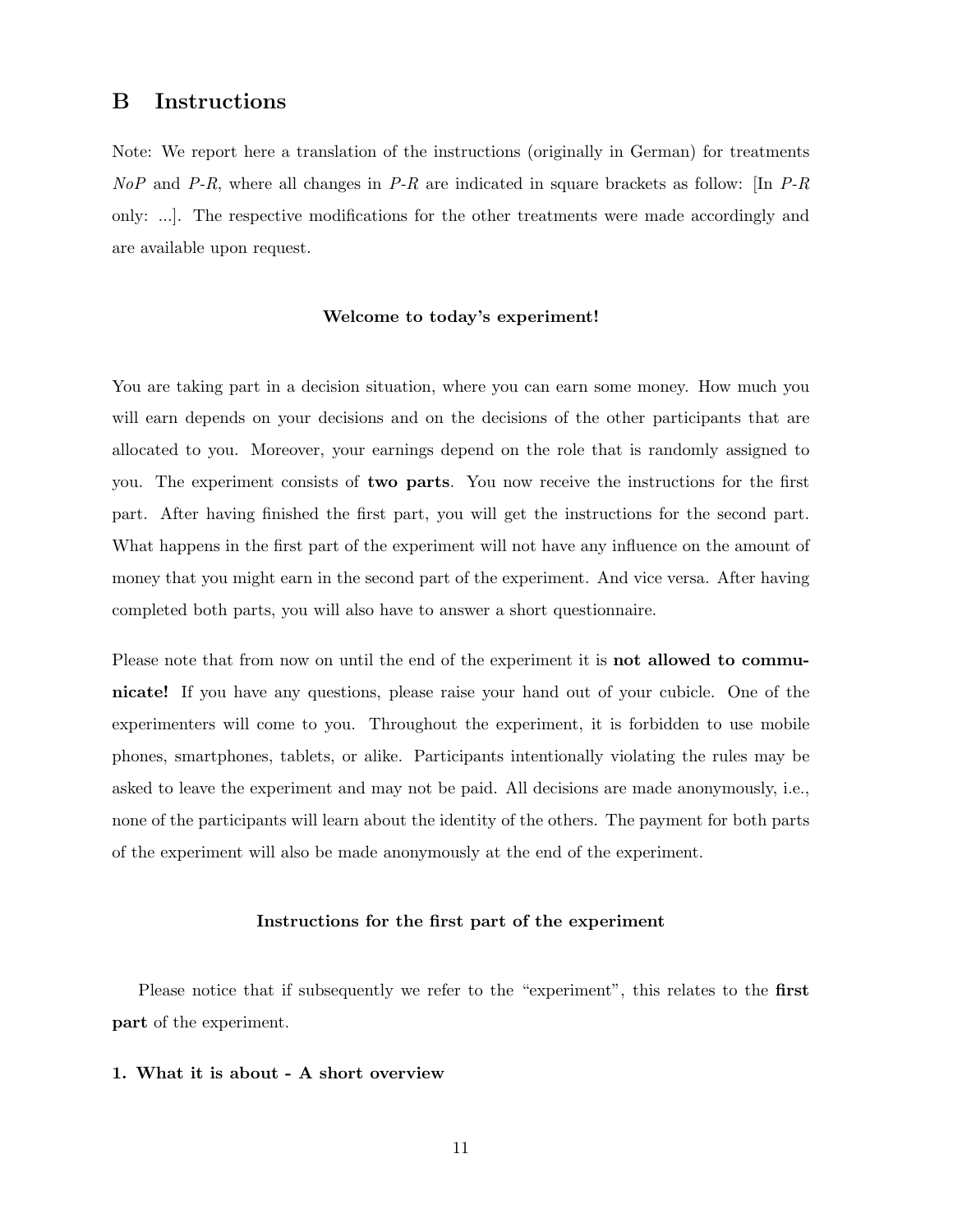This experiment is about making decisions in a group of four people that consists of an employer, an employee, a third party, and a prosecutor, where these decisions may affect the payoffs of all members of the group. All decisions are made by the employer, the employee, and the prosecutor; the affected person cannot make any decisions. The employer chooses between two alternatives, CIRCLE and TRIANGLE. A (fictitious) law for the protection of the third party says that TRIANGLE should not be chosen as it harms the third party. Nevertheless, if an employer chooses TRIANGLE, he goes completely unpunished and even earns a higher profit - provided that the prosecutor does not initiate an investigation. The employer's decision between the two alternatives can only be observed by the employee. The employee - and only him - can (but does not have to) ask the prosecutor to initiate an investigation. The prosecutor may initiate an investigation even if the employee has not asked him to do so. The employer learns whether an investigation is initiated or not. He also learns whether the employee asked the prosecutor to initiate an investigation or not. At the end of a given round (of which there will be several) the employer decides on whether the employee is dismissed or not.  $\text{In } P-R$  only: If, however, the employee has asked the prosecutor to conduct an investigation, a dismissal of the employee is not possible. This applies regardless of whether the employer chose CIRCLE or TRIANGLE and regardless of whether the prosecutor initiated an investigation or not.] In the following, the experiment will be explained more in detail.

#### 2. The assignment of roles

At the beginning of the experiment, the computer randomly assigns every participant a role either as employer, employee, third party or prosecutor. Employers will stay employers throughout the whole experiment. However, over the course of the experiment, prosecutors and employees will sometimes also take the role of third party; and third parties will sometimes take the role of either employee or prosecutor. Prosecutors will never take the role of employer, and employees will never take the role of prosecutor. The change of roles occurs randomly, and is consequently not affected by current or prior decisions. The change of roles only takes place between rounds. During a given round of the experiment, each member of the group remains in his or her role. In each round, the computer randomly matches the participants into groups of four consisting of an employer, an employee, a third party, and a prosecutor. The employee is also randomly assigned a productivity level (high or low).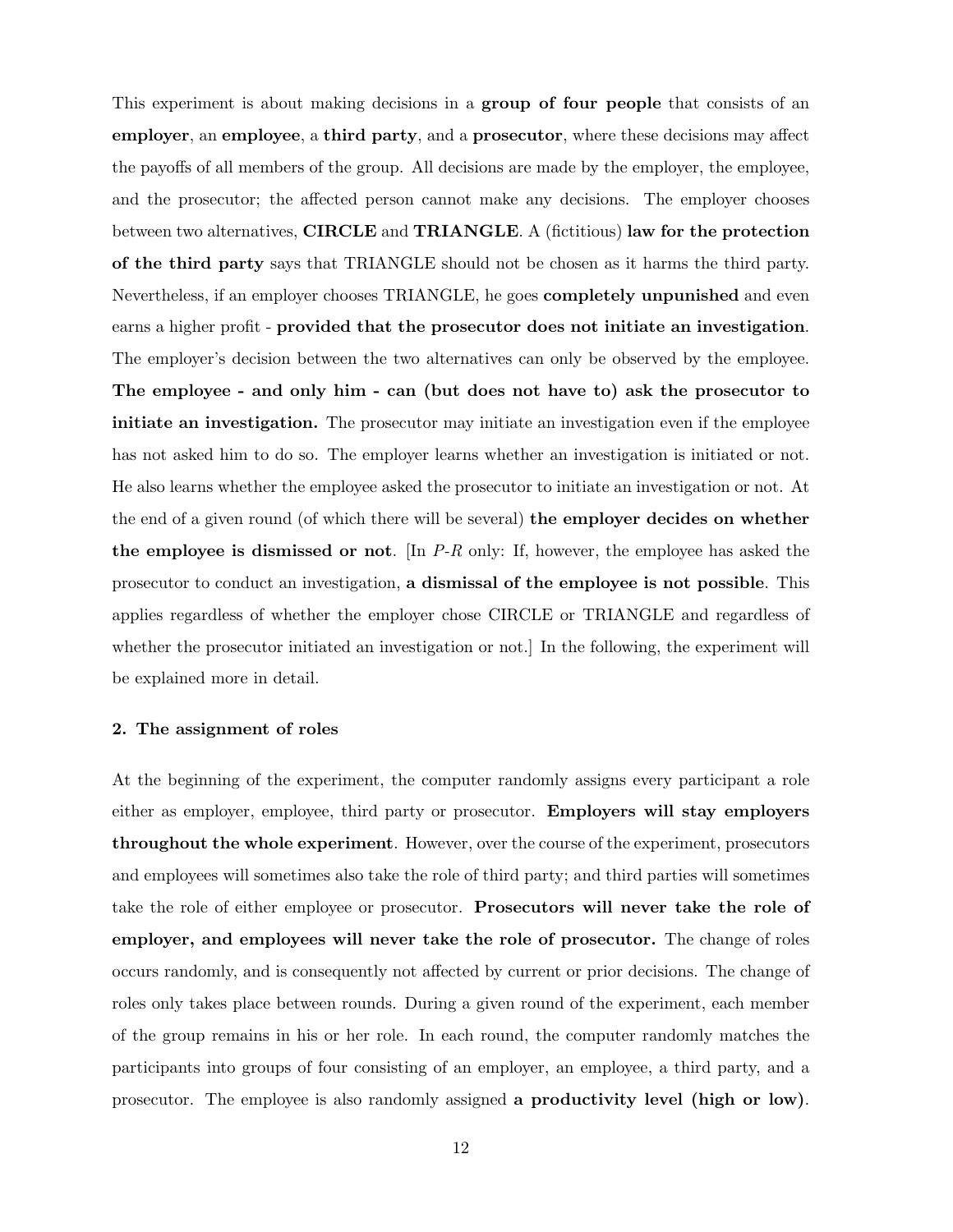Both productivity levels are equally likely, and the productivity level is independent across rounds, i.e., the productivity level of an employee might change from round to round. In the following, the course of events in a given round will be described. The experiment consists of 30 rounds.

#### 3. The sequence of events in a given round

3.1. The sequence of events in a given round from the perspective of the employer

The employer **does not receive an initial endowment**; i.e., his earnings depend exclusively on his decisions and the decisions of the other group members. First, the employer learns whether the productivity level of his employee is high or low. A high-productivity employee, who does not get dismissed, will earn the employer 80 points for the current round; a low-productivity employee, who does not get dismissed, is worth 30 points. If the employer dismisses his employee at the end of the round  $\overline{[In P-R]}$  only: (which is only possible if the employee did not ask the prosecutor to conduct an investigation)], he will get a new employee whose productivity will earn him 70 points. Each employee who is not dismissed (and also any new employee replacing a dismissed employee) earns a wage of 40 points. An employee who got dismissed does not earn a wage in the current round.

Before the employer decides on whether to dismiss the employee or not, he has to take another decision: He has to choose between two alternatives, CIRCLE and TRIANGLE. This decision is observed by the employee only.

#### If CIRCLE is chosen

If the employer chooses CIRCLE, he will not receive any extra earnings, and he will not cause any financial loss for the third party. In this case, his earnings in the current round only result from the productivity of the employee (80, 30, or 70 points, depending on the productivity of the initial employee and depending on whether the initial employee is replaced by a new one) minus the employee's salary (40 points).

 An employer with a high-productivity employee, who chooses CIRCLE, gets 80  $-40 = 40$  points if he keeps the employee. If the employee gets replaced by a new one, the employer receives  $70 - 40 = 30$  points.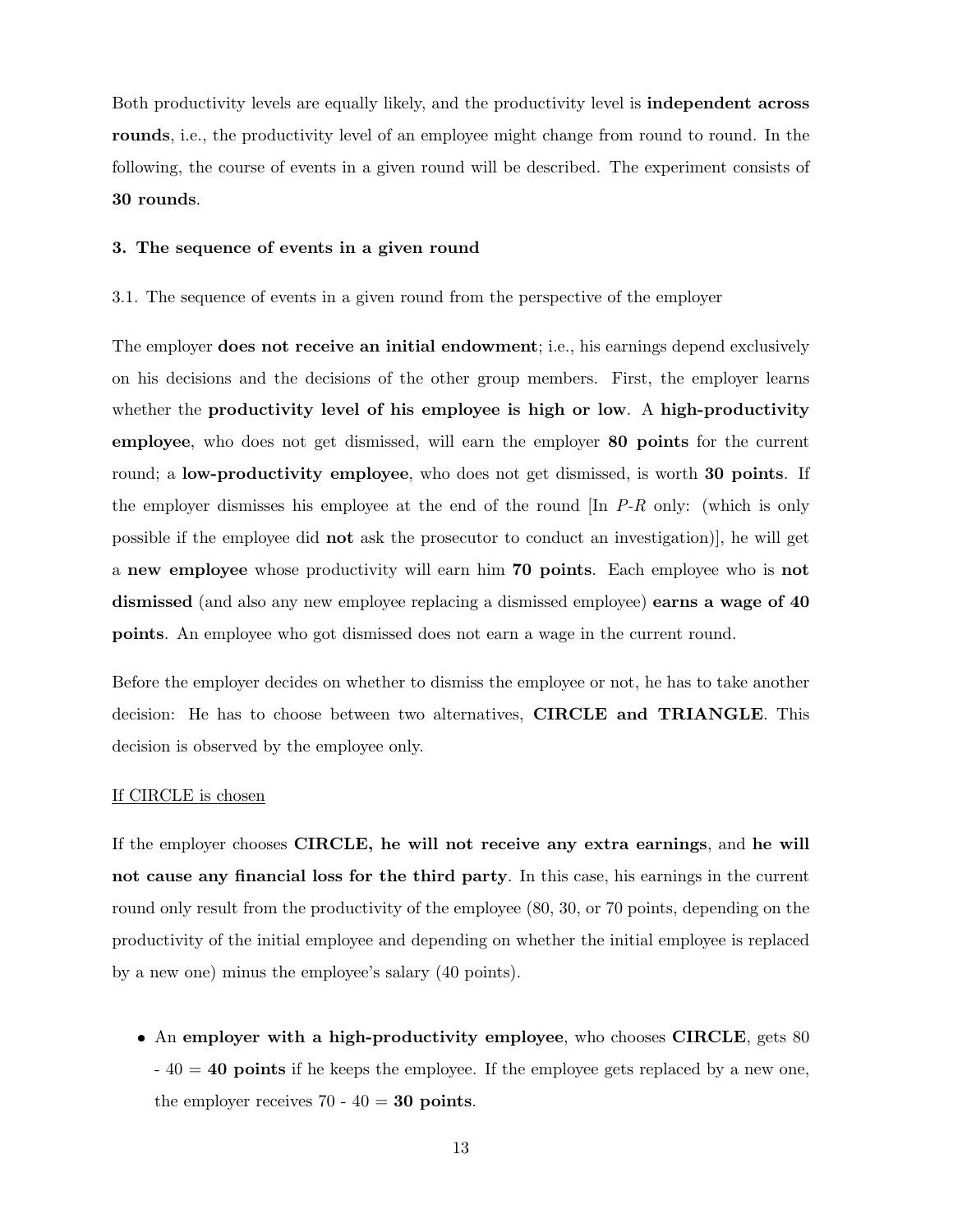- An employer with a low-productivity employee who chooses option CIRCLE gets  $30 - 40 = -10$  points if he keeps the employee. If the initial employee is replaced by a new one, the employer receives  $70 - 40 = 30$  points.
- These payments are irrespective of the prosecutor's decision for conducting an investigation or not.

#### If TRIANGLE is chosen

If the employer chooses **TRIANGLE**, there are two  $\left[ \text{In } P\text{-}R \right]$ : four distinct cases, depending on [In P-R only: whether the employee asked the prosecutor to investigate or not, and on] whether the prosecutor conducts an investigation or not.

In any of these cases if the employer chooses TRIANGLE, then he receives an extra payment of 50 points in addition to the productivity of his employee. In the case of no investigation, the employer goes unpunished and does not have to pay a fine, while in the case of an investigation, he has to pay a fine of 60 points, which, hence, exceeds the extra payment resulting from the choice of TRIANGLE. [In P-R only: Furthermore, the employee can only be dismissed if he did not ask the prosecutor to conduct an investigation, i.e., if he kept silent.]

- If the prosecutor does not conduct an investigation, and the employer consequently remains unpunished, the following holds:
	- An employer with a high-productivity employee who chooses TRIANGLE gets  $80 + 50 - 40 = 90$  points if he keeps the employee. If the employee is replaced by a new one  $[\text{In } P-R$  only: (which is only possible if the employee kept silent)], the employer receives  $70 + 50 - 40 = 80$  points.
	- An employer with a low-productivity employee who chooses TRIANGLE gets  $30 + 50 - 40 = 40$  points if he keeps the employee. If the old employee is replaced by a new one  $\text{In } P\text{-}R$  only: (which is only possible if the employee kept silent)], the employer receives  $70 + 50 - 40 = 80$  points.
- If the prosecutor conducts an investigation, the following holds: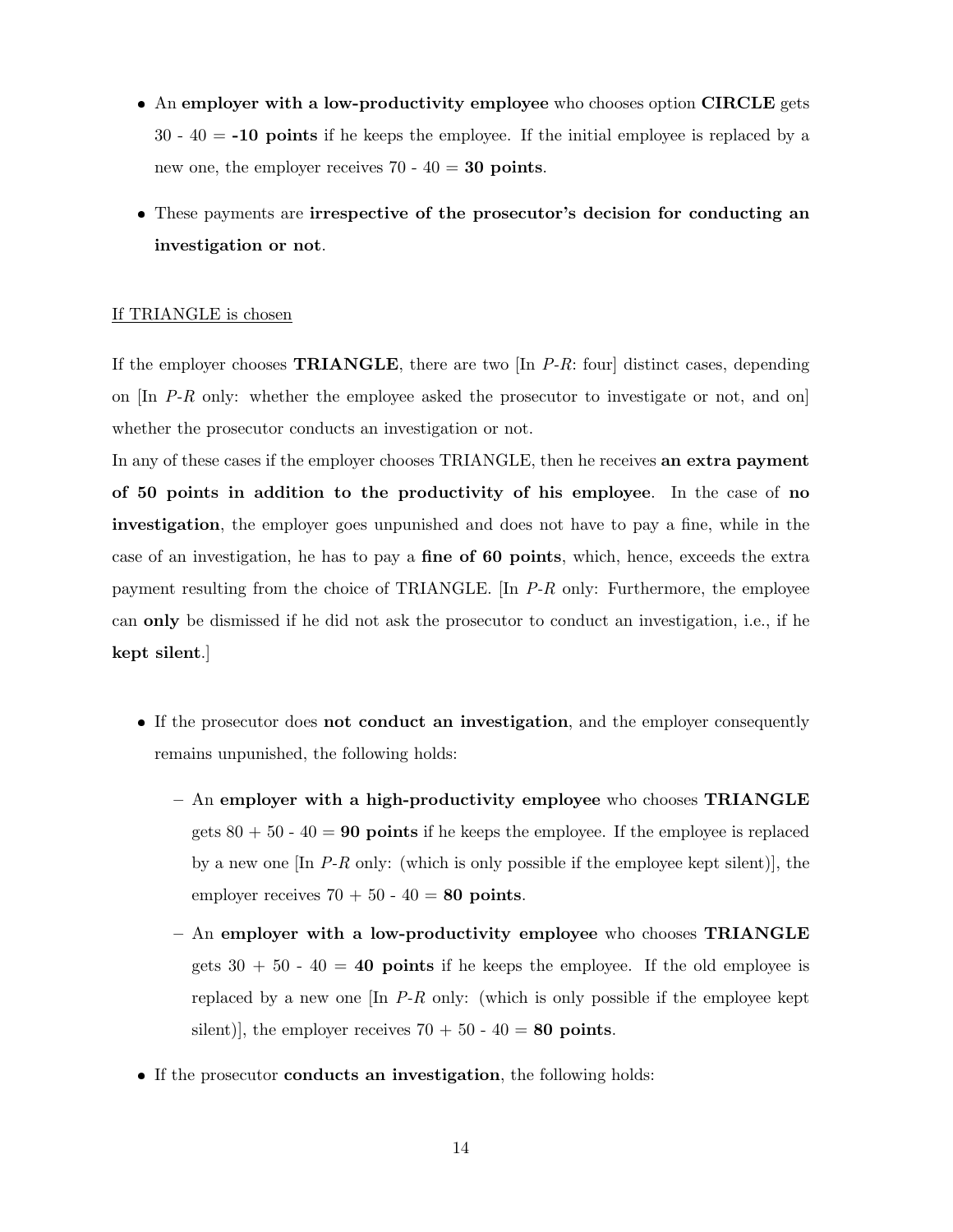- An employer with a highproductivity employee who chooses TRIANGLE gets  $80 + 50 - 60 - 40 = 30$  points if he keeps the employee. If the employee gets replaced by a new one  $\left[\text{In } P \text{-} R \text{ only: } (\text{which is only possible if the employee kept})\right]$ silent)], the employer receives  $70 + 50 - 60 - 40 = 20$  points.
- An employer with a low-productivity employee who chooses TRIANGLE gets  $30 + 50 - 60 - 40 = -20$  points if he keeps the employee. If the old employee is replaced by a new one  $\left[\text{In } P\text{-}R\right]$  only: (which is only possible if the employee kept silent)], the employer receives  $70 + 50 - 60 - 40 = 20$  points.

The potential fine is higher than the extra payment the employer receives when choosing TRIANGLE. Thus, it depends on the prosecutor's decision to conduct an investigation or not whether the employer earns more when choosing TRIANGLE or when choosing CIRCLE.

However, the employer choosing TRIANGLE implies a loss of 70 points for the third party. As the third party has an initial endowment of 40 points, if the employer chooses TRIANGLE, the third party loses 30 points in the current round. However, this only applies if the prosecutor does not conduct an investigation, because choosing TRIANGLE violates the (fictitious) law for the protection of the third party. If the prosecutor conducts an investigation (potentially because he was asked to do so by the employee), the third party receives a partial refund of his damage in the form of a compensation of 20 points. In the role of third party, it is thus possible to complete the first part of the experiment with a loss. However, no participant will finish the entire experiment with a loss.

The total payoff (for the current round) of the employer (depending on the productivity of his employee as well as on his own decisions and the decision of the prosecutor) is summarized in the below table. In the experiment, this table is shown on the employer's decision screen. [In treatment P-R, the part of the table marked by the red bold frame is displayed in addition to the remainder of the table.]

The employer should keep in mind that the employee observes his choice between the two alternatives and may ask the prosecutor to initiate an investigation. [In  $P-R$  only: In this case, a dismissal of the employee is not possible.]

3.2 The sequence of events in a given round from the perspective of the employee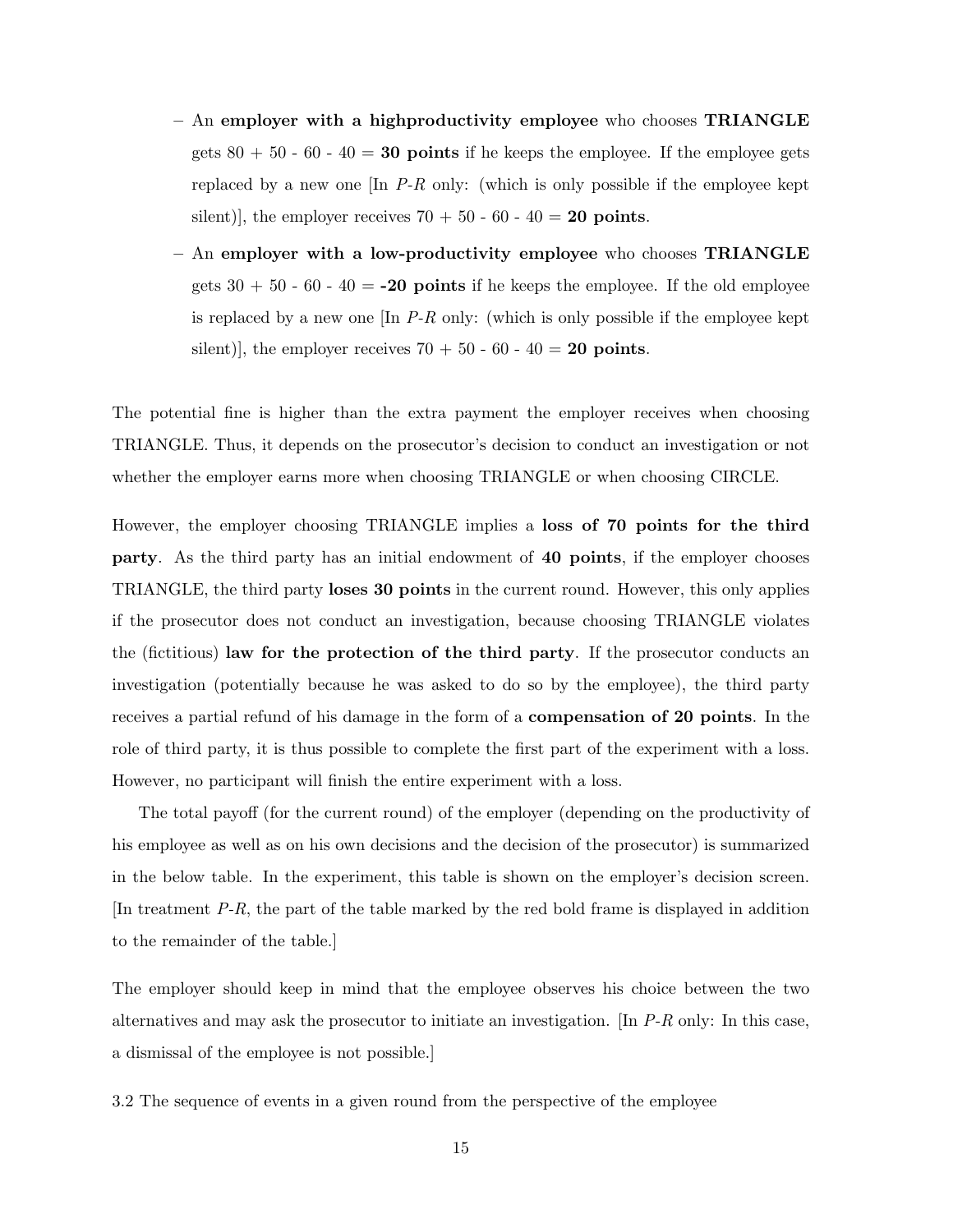|                 |                                    |                              | Prosecutor is asked to investigate                                           |                                                                       | <b>Employee keeps silent</b>       |                              |                                                                              |                                                                       |  |
|-----------------|------------------------------------|------------------------------|------------------------------------------------------------------------------|-----------------------------------------------------------------------|------------------------------------|------------------------------|------------------------------------------------------------------------------|-----------------------------------------------------------------------|--|
| You choose<br>  | <b>Prosecutor</b><br>investigates? | <b>Employee</b><br>dismissed | Your<br>Payment<br>if the<br>employee's<br>productivity<br>is<br><b>HIGH</b> | Your<br>Payment<br>if the<br>employee's<br>productivity<br>is.<br>LOW | <b>Prosecutor</b><br>investigates? | <b>Employee</b><br>dismissed | Your<br>Payment<br>if the<br>employee's<br>productivity<br>is<br><b>HIGH</b> | Your<br>Payment<br>if the<br>employee's<br>productivity<br>is.<br>LOW |  |
| <b>CIRCLE</b>   | <b>No</b>                          | <b>No</b>                    |                                                                              |                                                                       | <b>No</b>                          | <b>No</b>                    | 40                                                                           | $-10$                                                                 |  |
| <b>CIRCLE</b>   | <b>No</b>                          | <b>No</b>                    | 40                                                                           | $-10$                                                                 | <b>No</b>                          | Yes                          | 30                                                                           | 30                                                                    |  |
| <b>CIRCLE</b>   | Yes                                | <b>No</b>                    |                                                                              |                                                                       | Yes                                | <b>No</b>                    | 40                                                                           | $-10$                                                                 |  |
| <b>CIRCLE</b>   | Yes                                | <b>No</b>                    | 40                                                                           | $-10$                                                                 | Yes                                | Yes                          | 30                                                                           | 30                                                                    |  |
| <b>TRIANGLE</b> | <b>No</b>                          | <b>No</b>                    |                                                                              |                                                                       | <b>No</b>                          | <b>No</b>                    | 90                                                                           | 40                                                                    |  |
| <b>TRIANGLE</b> | <b>No</b>                          | <b>No</b>                    | 90                                                                           | 40                                                                    | <b>No</b>                          | Yes                          | 80                                                                           | 80                                                                    |  |
| <b>TRIANGLE</b> | Yes                                | <b>No</b>                    |                                                                              |                                                                       | Yes                                | <b>No</b>                    | 30                                                                           | $-20$                                                                 |  |
| <b>TRIANGLE</b> | Yes                                | <b>No</b>                    | 30                                                                           | $-20$                                                                 | Yes                                | Yes                          | 20                                                                           | $-20$                                                                 |  |

The employee does not receive an initial endowment, i.e., his earnings depend exclusively on his decisions and the decisions of the others. First, the employee is informed about whether his productivity level is high or low. Both productivity levels are equally likely. At the end of the round, the employer can dismiss the employee. [In P-R only: However, a dismissal is only possible, if the employee did not ask the prosecutor to conduct an investigation, i.e., if he kept silent.] If the employee gets dismissed, he earns 0 points in the current round. If the employee does not get dismissed, he receives a wage of 40 points from the employer.

The employee observes whether the employer chose CIRCLE or TRIANGLE. He then decides on whether to ask the prosecutor to conduct an investigation. This decision is taken as follows: The employee indicates both whether he wants to ask the prosecutor to conduct an investigation in case that the employer chose CIRCLE and also whether he wants to ask the prosecutor to conduct an investigation in case that the employer chose TRIANGLE. The computer then effectuates the decision (depending on the actual decision of the employer). Also the employer observes whether or not the employee decides to ask the prosecutor to conduct an investigation. If the prosecutor conducts an investigation, the following applies: If the employer chose CIRCLE, nothing happens. If, however, the employer chose TRIANGLE, the employer has to pay a fine of 60 points, while the third party receives a compensation payment of 20 points.

The total payoff (for the current round) of the employee and the third party, respectively, (depending on his own decision as well as on the decisions of the employer and the prosecutor)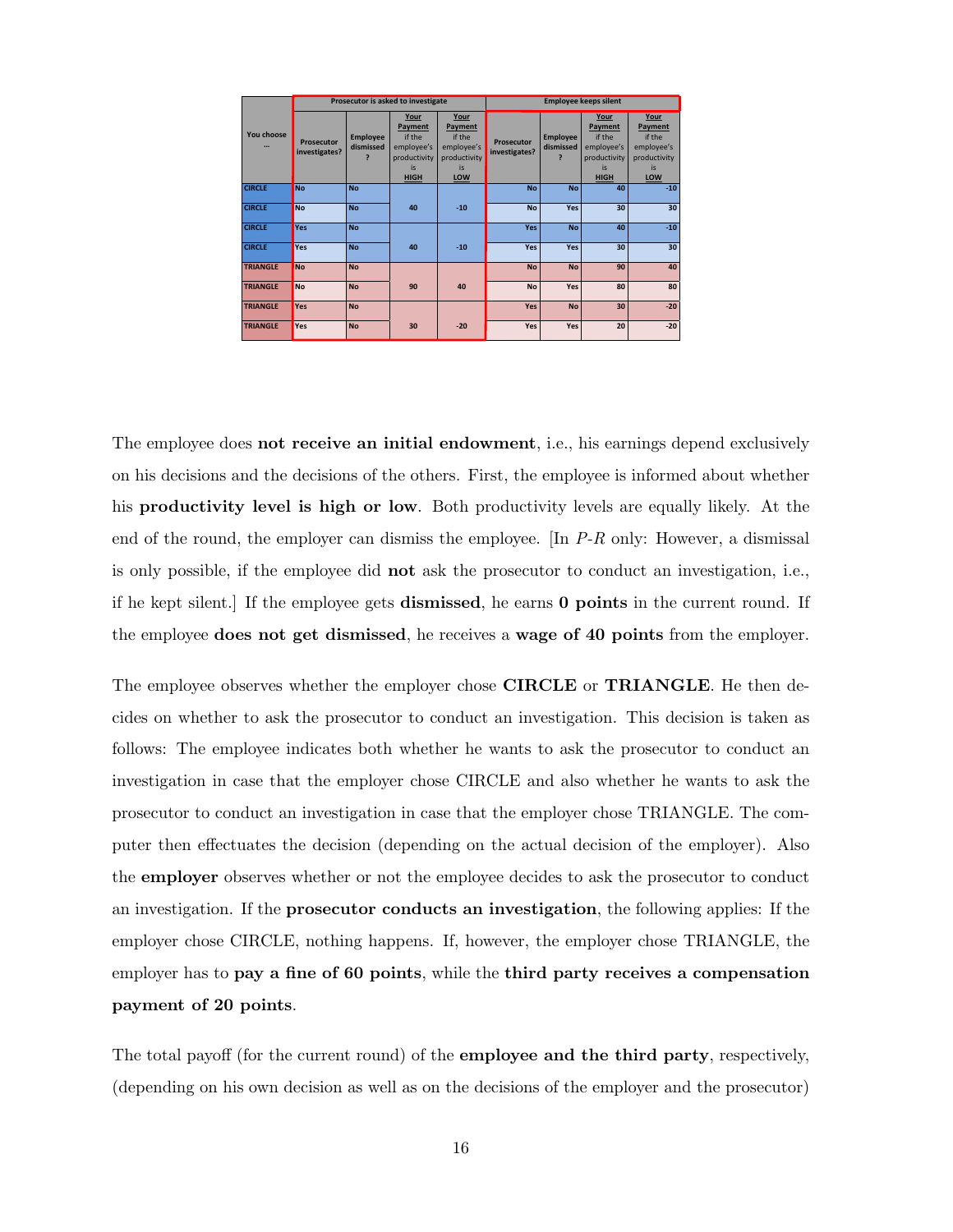are summarized in the below table. In the experiment, this table is shown on the employee's decision screen. In treatment  $P-R$ , the part of the table marked by the red bold frame is displayed in addition to the remainder of the table.]

|                            |                             | Ask prosecutor to investigate |                 |                             | <b>Keep silent</b>             |                 |                       |
|----------------------------|-----------------------------|-------------------------------|-----------------|-----------------------------|--------------------------------|-----------------|-----------------------|
| <b>Employer</b><br>chooses | Investigation<br>initiated? | Are you being<br>dismissed?   | Your<br>Payment | Investigation<br>initiated? | Are you<br>being<br>dismissed? | Your<br>payment | <b>Third</b><br>Party |
| <b>CIRCLE</b>              | <b>No</b>                   | <b>No</b>                     | 40              | <b>No</b>                   | <b>No</b>                      | 40              | 40                    |
| <b>CIRCLE</b>              | <b>No</b>                   | <b>No</b>                     |                 | <b>No</b>                   | Yes                            | $\mathbf{0}$    | 40                    |
| <b>CIRCLE</b>              | <b>Yes</b>                  | <b>No</b>                     | 40              | <b>Yes</b>                  | <b>No</b>                      | 40              | 40                    |
| <b>CIRCLE</b>              | Yes                         | <b>No</b>                     |                 | Yes                         | Yes                            | $\mathbf{0}$    | 40                    |
| <b>TRIANGLE</b>            | <b>No</b>                   | <b>No</b>                     | 40              | N <sub>o</sub>              | <b>No</b>                      | 40              | $-30$                 |
| <b>TRIANGLE</b>            | N <sub>o</sub>              | <b>No</b>                     |                 | N <sub>o</sub>              | Yes                            | $\mathbf{0}$    | $-30$                 |
| <b>TRIANGLE</b>            | Yes                         | <b>No</b>                     | 40              | <b>Yes</b>                  | <b>No</b>                      | 40              | $-10$                 |
| <b>TRIANGLE</b>            | Yes                         | <b>No</b>                     |                 | Yes                         | Yes                            | $\mathbf{0}$    | $-10$                 |

The employee should keep in mind two things. Firstly, if the employer chooses TRIANGLE, the employee may ask the prosecutor to conduct an investigation, and, if the prosecutor acts on his request, thereby reduce the loss of the affected person. Secondly, the employer can observe whether the employee asks the prosecutor to conduct an investigation or not.

3.3 The sequence of events in a given round from the perspective of the prosecutor

The prosecutor receives an **initial endowment of 60 points** at the beginning of each round. His task is to decide on whether to investigate the employer or not. If he conducts an investigation, he has costs of 20 points. If he does not conduct an investigation and the employer chose CIRCLE, the prosecutor keeps his initial endowments.

If the employer chose TRIANGLE, the prosecutor loses 20 points if he does not conduct an investigation. If he investigates (and in spite of the investigation cost of 20 points), he only has to bear a (smaller) loss of 10 points. When deciding on whether to investigate or not, the prosecutor can observe whether the employee asked him to investigate or not.

The total payoff (for the current round) of the prosecutor and the third party, respectively, (depending on his own decision and the decisions of the employer and employee) are summarized in the below table. In the experiment, this table is shown on the prosecutor's decision screen.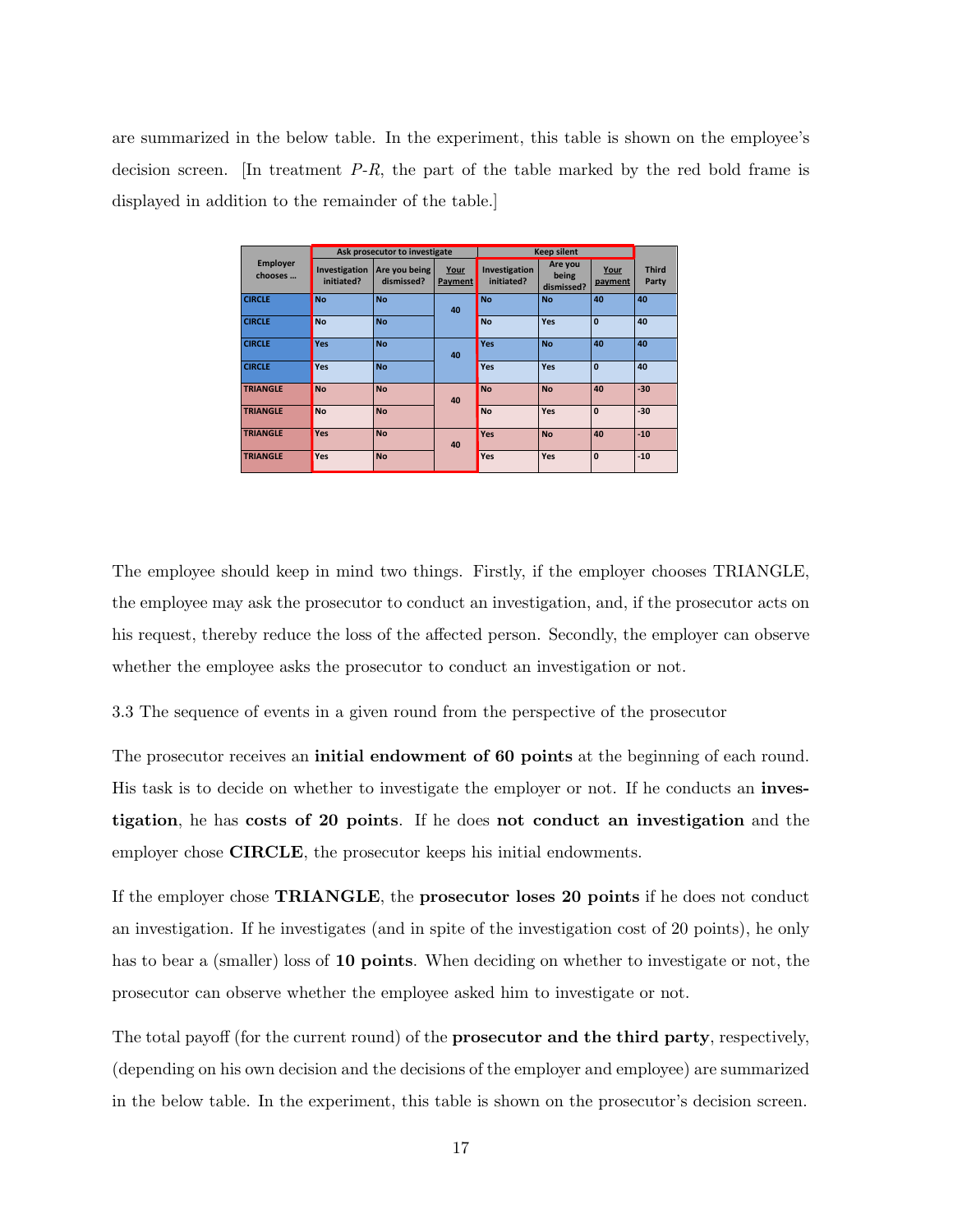| <b>Employer</b><br>chooses | Are you<br>initiating an<br>investigation? | <b>Your payment</b> | <b>Third Party</b> |
|----------------------------|--------------------------------------------|---------------------|--------------------|
| <b>CIRCLE</b>              | <b>No</b>                                  | 60                  | 40                 |
| <b>CIRCLE</b>              | Yes                                        | 40                  | 40                 |
| <b>TRIANGLE No</b>         |                                            | 40                  | $-30$              |
| <b>TRIANGLE</b> Yes        |                                            | 50                  | $-10$              |

The prosecutor should keep in mind two things: If the employer chose TRIANGLE, the prosecutor is the only one who can reduce both his own loss and the loss faced by the third party. If the employer chose CIRCLE, an investigation only leads to expenses. Thus, it is important for the prosecutor to think about how informative the employee's request (or lack of a request) to conduct an investigation is.

3.4 The sequence of events in a given round from the perspective of the third party

The third party gets an **initial endowment of 40 points** and does not have any own decisions to make. If the employer chooses CIRCLE, the third party can keep its initial endowment, irrespective of what the employee and the prosecutor do. If the employer chooses **TRIANGLE** and the prosecutor does not conduct an investigation, the third party loses 70 points, so that its payoff in the current round is **-30 points**. If the employer chooses **TRIANGLE** and the prosecutor does conduct an investigation, the third party again loses 70 points. However, in this case the third party also receives a **compensation payment of 20 points** so that its earnings in the current round are -10 points. In the experiment, this table is shown on the third party's decision screen.

| <b>Employer</b><br>chooses | <b>Prosecutor</b><br>investigates? | <b>Third Party</b> |
|----------------------------|------------------------------------|--------------------|
| <b>CIRCLE</b>              | <b>No</b>                          | 40                 |
| <b>CIRCLE</b>              | Yes                                | 40                 |
| <b>TRIANGLE Yes</b>        |                                    | $-10$              |
| <b>TRIANGLE No</b>         |                                    | $-30$              |

### 4. Summary of the sequence of events in a given round

Each participant learns his or her role.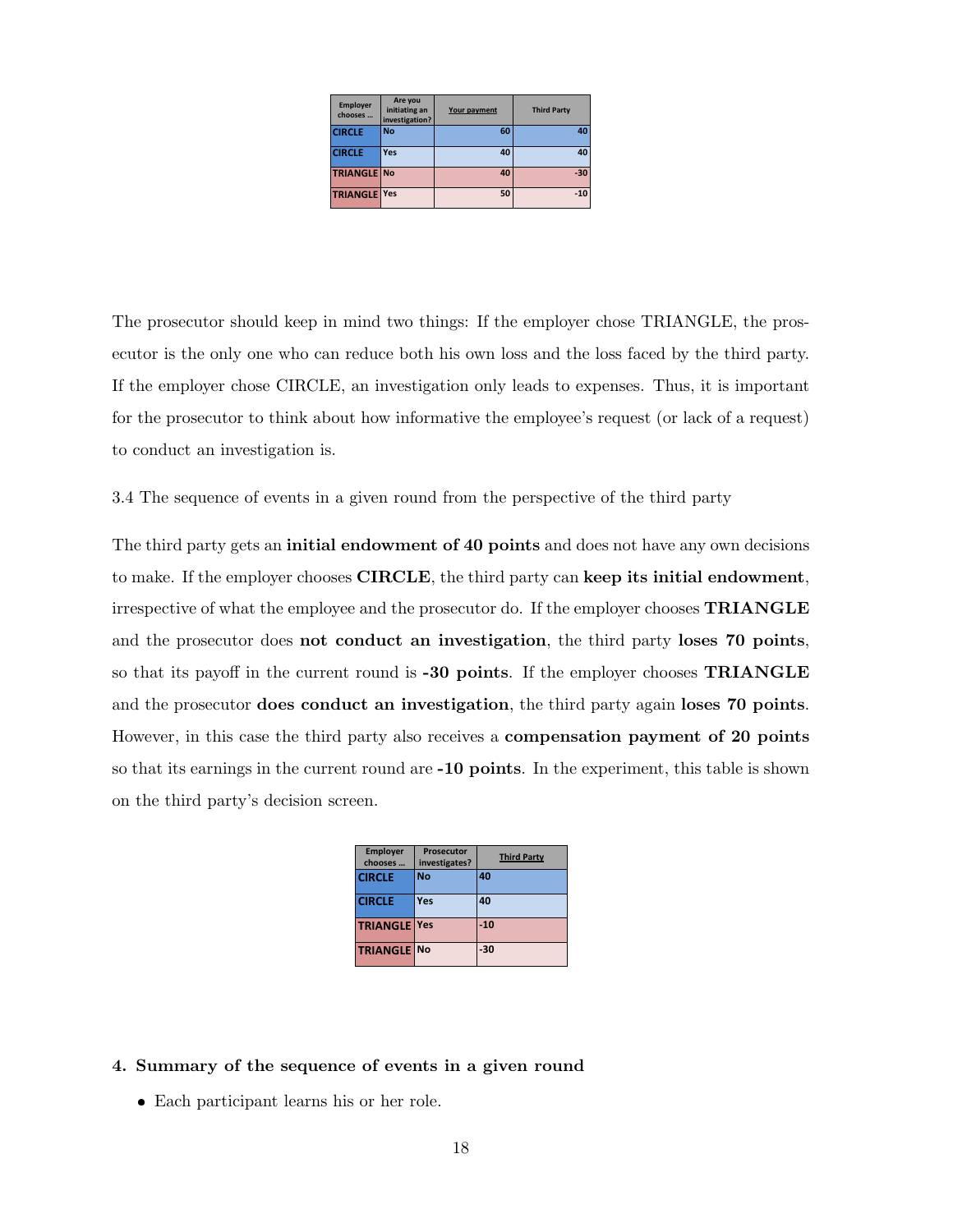- The employer and the employee learn the productivity level of the employee (high or low).
- The employer chooses between two alternatives: CIRCLE and TRIANGLE
- The employee decides whether he wants to ask the prosecutor to conduct an investigation in case that the employer chooses CIRCLE, and also whether he wants to ask the prosecutor to conduct an investigation in case that the employer chooses TRIANGLE.
- The prosecutor learns whether the employee asks him to conduct an investigation or not. The prosecutor then decides on whether to conduct an investigation or not.
- The employer learns whether the employee asked the prosecutor to conduct an investigation or not. The employer decides whether he dismisses the employee or not. [In P-R only: However, dismissal is only possible in case that the employee did not ask the prosecutor to conduct an investigation.]
- All participants learn their individual payoffs from the current round, and the decisions leading to these payoffs.
- Behavior in a given round does not affect earnings in upcoming rounds.

#### 5. Total earnings for the first part of the experiment

At the end of both parts of the experiment, three rounds out of the total of 30 rounds will be selected randomly and independently from each other. The points that you have earned in these three rounds will be summed up and exchanged into EURO. The exchange rate is 1 EURO = 15 points. The resulting payoff plus the show-up fee of 12 EURO plus your earnings from the second part of the experiment will then constitute your overall payoff from the experiment.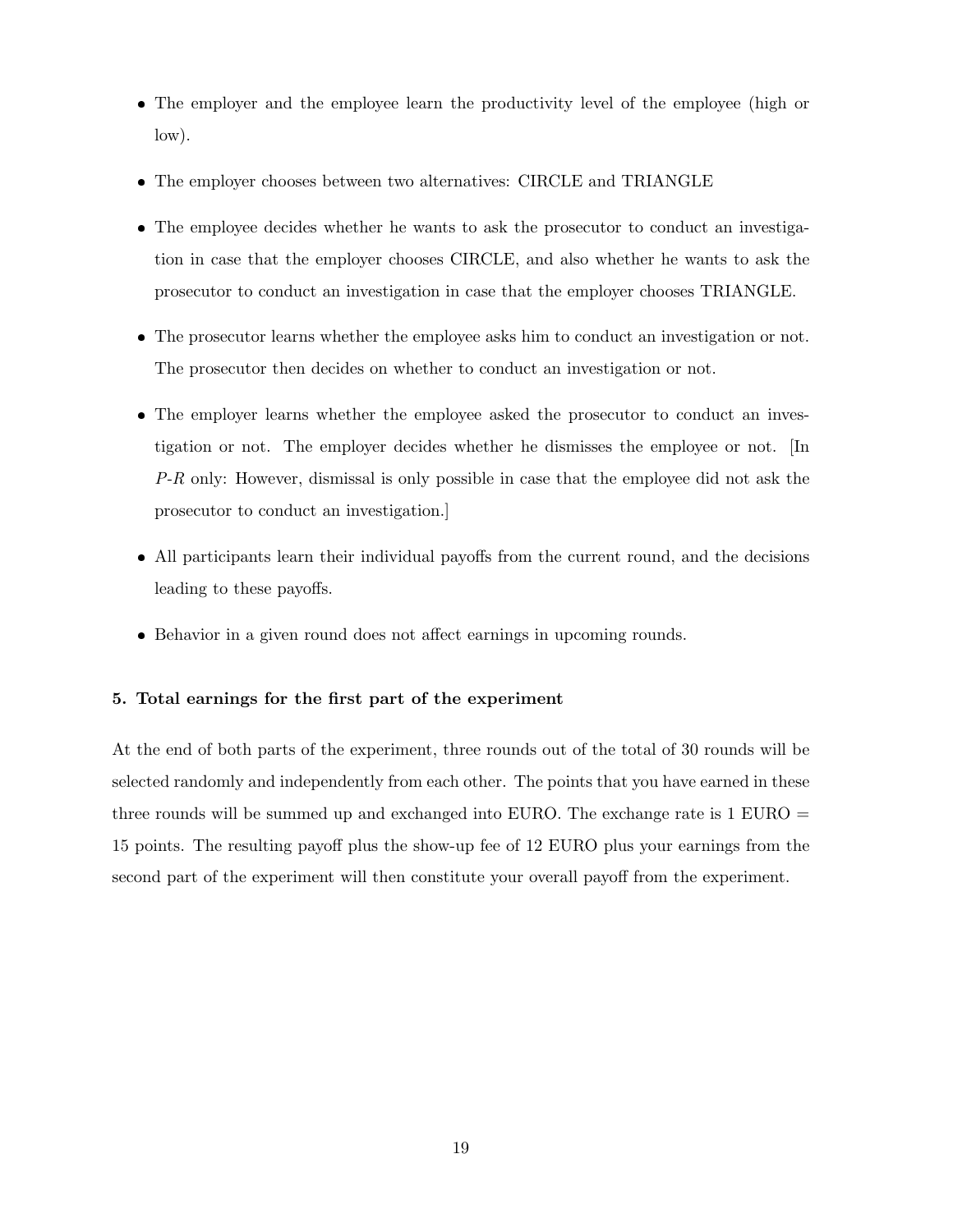## <span id="page-53-0"></span>C Robustness Checks for Treatments NoP and P-R

In this Appendix, we document that our results for treatments  $NoP$  and  $P-R$  as presented in Table [1](#page-17-0) are robust when (i) considering alternative statistical specifications, (ii) comparing behavior in late and early periods, and (iii) including personal characteristics as additional controls.

#### C.1 Alternative Statistical Specifications

Unit of Observation In the main regressions, we have used individual decisions as the unit of observation (with clustering at the session level). Recall that in each experimental session, each subject played 30 periods in a given treatment. Hence, a subject might be observed more than once in a given role, for example as an L-employee. Consequently, we have also performed the regression analysis with the unit of observation formed from the subjects' average behavior in the respective role. As can be seen from Table [3,](#page-53-1) this leads to virtually identical results.

|                                          | (1)<br>Dismiss<br>(NoP) | (2)<br>Dismiss<br>$(P-R, No Rep.)$ | (3)<br>Dismiss<br>(No Rep.) | (4)<br>Report<br>(NoP)  | (5)<br>Report<br>$(P-R)$ | (6)<br>Report<br>$(H-emp.)$ | (7)<br>Report<br>$(L-emp.)$ | (8)<br>Investigate      | (9)<br>Misbehave        |
|------------------------------------------|-------------------------|------------------------------------|-----------------------------|-------------------------|--------------------------|-----------------------------|-----------------------------|-------------------------|-------------------------|
| H-employee                               | $-0.960***$<br>(0.000)  | $-0.902***$<br>(0.000)             | $-0.960***$<br>(0.000)      | $-0.0946*$<br>(0.075)   | $-0.429***$<br>(0.001)   |                             |                             |                         | 0.0518<br>(0.310)       |
| Report                                   | 0.0129<br>(0.513)       |                                    |                             |                         |                          |                             |                             | $0.756***$<br>(0.000)   |                         |
| Report x H-emp.                          | $0.241*$<br>(0.081)     |                                    |                             |                         |                          |                             |                             |                         |                         |
| $P-R$                                    |                         |                                    | $-0.0620$<br>(0.116)        |                         |                          | $0.246***$<br>(0.002)       | $0.580***$<br>(0.000)       | 0.0325<br>(0.615)       | 0.00463<br>(0.921)      |
| P-R x H-emp.                             |                         |                                    | 0.0584<br>(0.125)           |                         |                          |                             |                             |                         | 0.123<br>(0.185)        |
| Misbehavior                              |                         |                                    |                             | $0.524***$<br>(0.001)   | $0.158**$<br>(0.025)     | $0.471***$<br>(0.000)       | $0.524***$<br>(0.000)       |                         |                         |
| Misb. x H-emp.                           |                         |                                    |                             | $-0.0530*$<br>(0.085)   | $0.349**$<br>(0.014)     |                             |                             |                         |                         |
| Misb. x P-R                              |                         |                                    |                             |                         |                          | 0.0360<br>(0.733)           | $-0.366***$<br>(0.000)      |                         |                         |
| P-R x Report                             |                         |                                    |                             |                         |                          |                             |                             | $-0.317***$<br>(0.007)  |                         |
| Observations                             | 119                     | 55                                 | 115                         | 180                     | 180                      | 180                         | 180                         | 180                     | 120                     |
| Adjusted $R^2$<br>$F-Test1$<br>$F-Test2$ | 0.860<br>0.002<br>0.042 | 0.859                              | 0.924<br>0.000<br>0.766     | 0.375<br>0.042<br>0.000 | 0.412<br>0.269<br>0.007  | 0.397<br>0.002<br>0.000     | 0.544<br>0.007<br>0.005     | 0.607<br>0.001<br>0.001 | 0.022<br>0.036<br>0.162 |

<span id="page-53-1"></span>Table 3: Robustness of Results for Treatments NoP and P-R: Using Observations at the Aggregate Level

Notes: The explanation below Table [1](#page-17-0) applies. The only difference is that the analysis is based on aggregate data instead of individual data.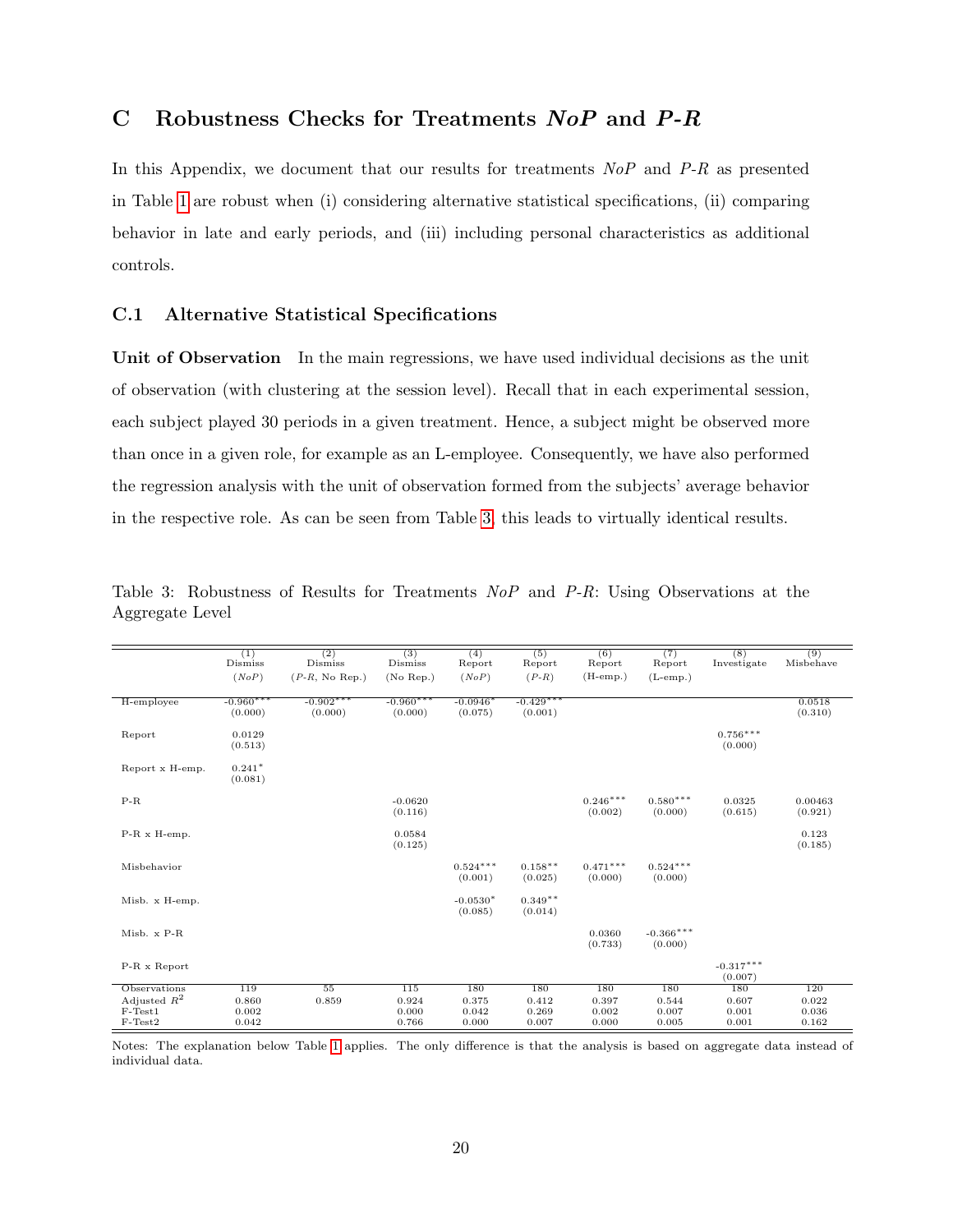Non-Parametric Approach We have also verified that the findings of Table [1](#page-17-0) are robust when conducting non-parametric testing instead, and indeed the results are virtually identical (see Table [4\)](#page-54-0). For these tests, the unit of observation is again the respective average at the subject-role level (see the previous paragraph).

<span id="page-54-0"></span>

|                   | <b>Dismissal</b>    | NoP     | $P-R$                      |              | Reporting             | NoP            | $P-R$ |                                     |
|-------------------|---------------------|---------|----------------------------|--------------|-----------------------|----------------|-------|-------------------------------------|
|                   |                     | (A)     | $\left( \mathrm{B}\right)$ |              |                       | $(\mathrm{C})$ | (D)   |                                     |
|                   |                     |         |                            | Columns      |                       |                |       | Columns                             |
|                   |                     |         |                            | $(A) \& (B)$ |                       |                |       | & (D)<br>$\left( \mathrm{C}\right)$ |
|                   | L-employee          |         |                            |              | L-employee            |                |       |                                     |
| $\left( 1\right)$ | Report              | .99     | n/a                        | n/a          | Misbehavior           | .76            | .97   | * * *                               |
| $\left( 2\right)$ | No Report           | .97     | .88                        | n.s.         | No Misbehavior        | .23            | .81   | * * *                               |
|                   | Rows $(1)$ & $(2)$  | n.s.    | n/a                        |              | Rows $(1) \& (2)$     | * * *          | * * * |                                     |
|                   | H-employee          |         |                            |              | H-employee            |                |       |                                     |
| $\left( 3\right)$ | Report              | .3      | n/a                        | n/a          | Misbehavior           | .64            | .89   | * * *                               |
| $\left( 4\right)$ | No Report           | .01     | .01                        | n.s.         | No Misbehavior        | .14            | .38   | * * *                               |
|                   | Rows $(3)$ & $(4)$  | $* * *$ | n/a                        |              | Rows $(3) \& (4)$     | * * *          | * * * |                                     |
|                   | Rows $(1) \& (3)$   | $***$   | n/a                        |              | Rows $(1)$<br>$\&(3)$ | $**$           | $**$  |                                     |
|                   | Rows $(2)$ &<br>(4) | $* * *$ | * * *                      |              | Rows $(2)$ &<br>(4)   | $**$           | * * * |                                     |

Table 4: Robustness of Results for Treatments NoP and P-R: Non-Parametric Tests

|                  | Investigation     | $\bm{NoP}$   | $P-R$         |              | <b>Misbehavior</b>     | $NoP$ $P-R$ |       |                 |
|------------------|-------------------|--------------|---------------|--------------|------------------------|-------------|-------|-----------------|
|                  |                   | $A^{\prime}$ | $\mathbf{B})$ |              |                        | Ć           | D     |                 |
|                  |                   |              |               | Columns      |                        |             |       | Columns         |
|                  |                   |              |               | $(A) \& (B)$ |                        |             |       | $\&$ (D)<br>(C) |
| $\left(5\right)$ | Report            | .93          | .65           | $* * *$      | L-employee             | .38         | .39   | n.s.            |
| (6)              | No Report         | .19          | .18           | n.s.         | H-employee             | .42         | .56   | n.s.            |
|                  | Rows $(5) \& (6)$ | n.s.         | * * *         |              | Rows $(5)$<br>&<br>(6) | n.s.        | * * * |                 |

Notes: The values in the table are those reported in Figure [2.](#page-16-0) \*, \*\*, and \*\*\* indicate statistical significance at the 10%, 5%, and  $1\%$  level, respectively, and "n.s." indicates a lack of statistical significance. The entries with "n/a" are due to the fact that a dismissal is not feasible in treatment P-R when there is a report. For within-treatment comparisons (i.e., when comparing rows), we employ the Wilcoxon Signed-Rank test. For between-treatment comparisons (i.e., when comparing columns), we employ the Mann-Whitney-U test. In all tests, the unit of observation is a subject's average behavior in the respective role and condition: For the example of dismissals, a subject in the role of employer may be observed in four conditions: with either an L- or an H-employee, who either has or has not reported. For each of these four conditions, the respective employer's average behavior is one observation. We proceed analogously for employees and prosecutors. We have also conducted all non-parametric tests with averages taken on the session-role level under the different conditions as the unit of observation (rather than on the subject-role level). While this substantially reduces the number of observations, our results are remarkably robust: All previously statistically significant between-treatment comparisons remain significant at the 1% level (investigations, reporting behavior of both employee types given no misbehavior, and of L-employees given misbehavior) or the 4% level (reporting of H-employees given misbehavior). Also, the previously statistically significant within-treatment comparisons remain significant at the 7% level.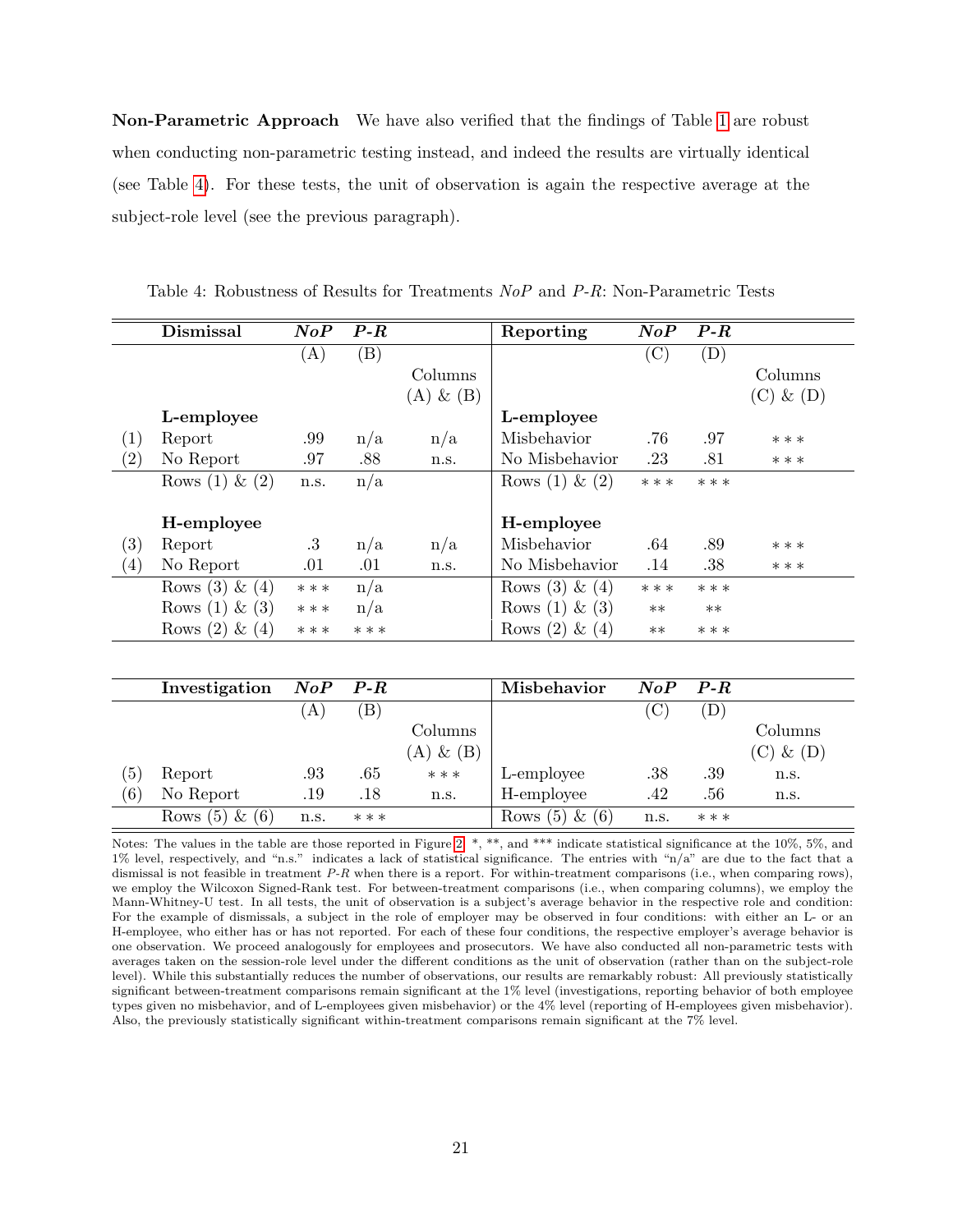Controlling for Multiple Hypotheses The hypotheses underlying the empirical tests in Table [1](#page-17-0) are derived from an explicit theoretical model. Nevertheless, we have also considered the issue of "multiple hypothesis testing" by controlling for the family-wise error rate (i.e., the probability of one or more false discoveries). In particular, we apply the procedure by [Holm](#page-31-8) [\(1979\)](#page-31-8), which assumes a worst-case dependence structure of the test statistics (for overviews, see Romano, Shaikh, and Wolf, 2010, and List, Shaikh, and Xu, 2016). In main Table [1,](#page-17-0) we tested a total of 25 hypotheses with respect to within- and between treatment difference, or the lack thereof (see Footnote [27\)](#page-15-0). Out of these, 19 were confirmed in the empirical analysis. When applying the [Holm](#page-31-8) [\(1979\)](#page-31-8) procedure, the number of confirmed hypotheses in fact remains the same: More precisely, there are two cases where a difference is predicted, which vanishes after applying the [Holm](#page-31-8) [\(1979\)](#page-31-8) procedure. At the same, there are also two cases where no difference is predicted, and where the previously obtained significant effect vanishes after applying the [Holm](#page-31-8) [\(1979\)](#page-31-8) procedure. Details are available upon request.

#### <span id="page-55-0"></span>C.2 Comparing Behavior in Early and Late Periods

As discussed in Section [3,](#page-8-0) we have strived to ensure that subjects understand the underlying game and the incentive structure before actual play started. Given the complexity of the game, it might still be the case that subjects learn over the course of the 30 periods of a given session. As a result, behavior in later periods might, in principle, differ systematically from behavior in earlier periods. However, Figure [6](#page-56-3) illustrates that there do not seem to exist systematic time effects. In particular, this figure has the same structure as Figure [2](#page-16-0) above, but displays the differences in average behavior between the first 20 periods and the last 10 periods. As can be seen, experimental behavior exhibits only minor and unsystematic changes over time: Panel (d) shows a slight increase in reporting over time by L-employees in P-R, thereby moving somewhat closer towards the theoretical prediction. Also in  $P-R$ , panel (e) shows that the responsiveness of prosecutors to reports declines over time, thereby reinforcing this deviation from the prediction as discussed in the main text. Finally, panel  $(f)$  shows that in  $NoP$ , there is less misbehavior by employers matched with L-employees in later periods. The respective regression results are reported in Table [5.](#page-57-0) It shows the adapted baseline regressions, where time effects are captured by a dummy variable  $Early$  that takes the value 1 for periods 1-20 and zero otherwise. We have also run regressions where we capture time effects by including a linear time trend (and the respective interactions). This does not affect the results qualitatively.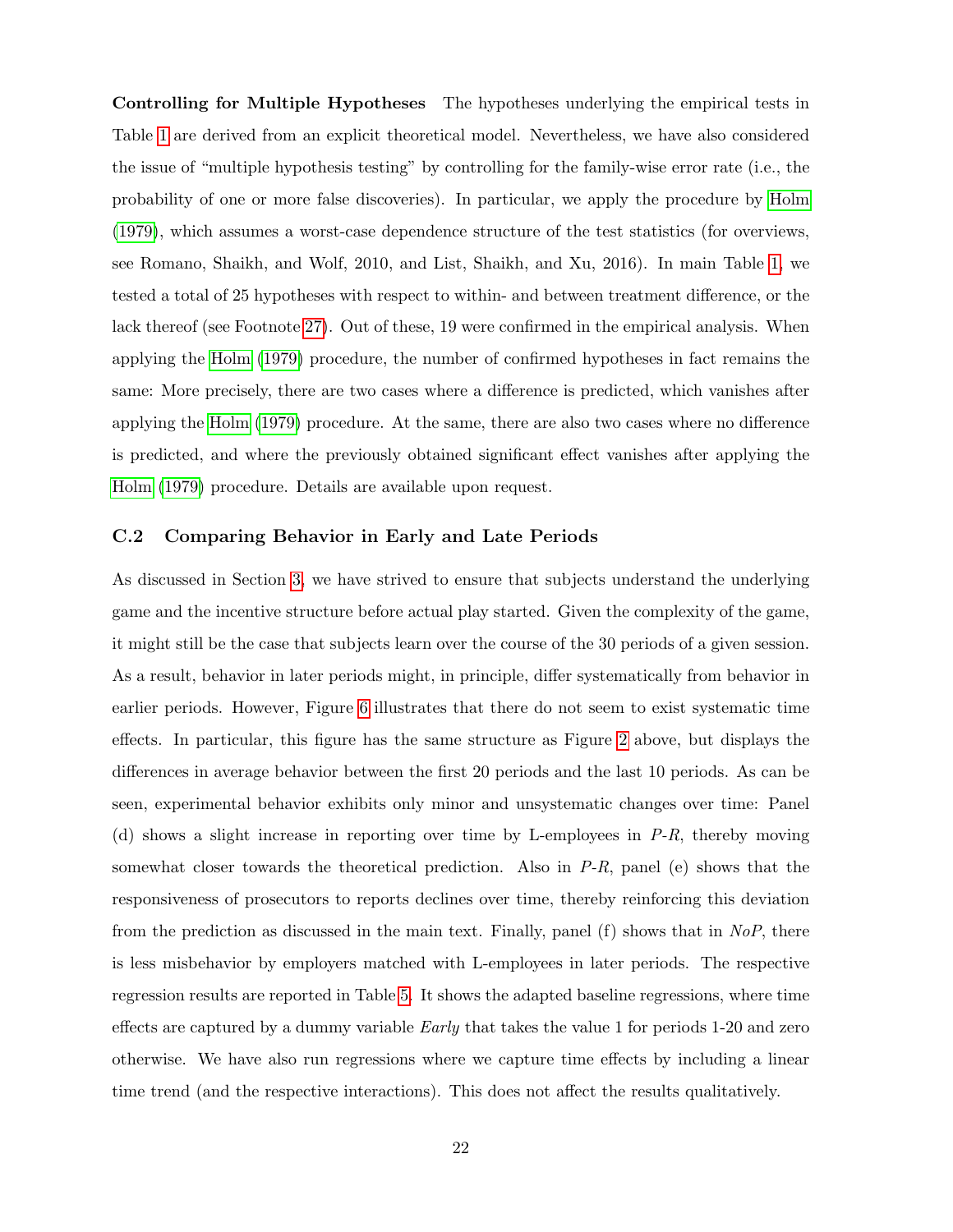<span id="page-56-0"></span>

<span id="page-56-3"></span>Figure 6: Robustness of Results for Treatments NoP and P-R: Early Versus Late Periods

<span id="page-56-2"></span><span id="page-56-1"></span>Notes: The entries in the figure show the difference between average behavior over time (periods 1-20 minus periods 21-30). The stars indicate significant differences between behavior in periods 1-20 (early) and period 21-30 (late), where \*, \*\*, and \*\*\* indicate statistical significance at the 10%, 5%, and 1% level, respectively. The statistical tests are based on the regression results reported in Table [5.](#page-57-0) For example, consider panel (f) of the present figure: The difference of 0.11 between the behavior in early and late periods is statistically significant because the coefficient for the dummy variable Early in Table [5,](#page-57-0) column (9), is significant ( $p = 0.001$ , t-test). On the other hand, 0.05 is insignificant, because Early and the interaction term Early  $\times$  H-emp. in the same column are not jointly significant ( $p = 0.460$ , F-Test). All other tests are performed in an analogous way.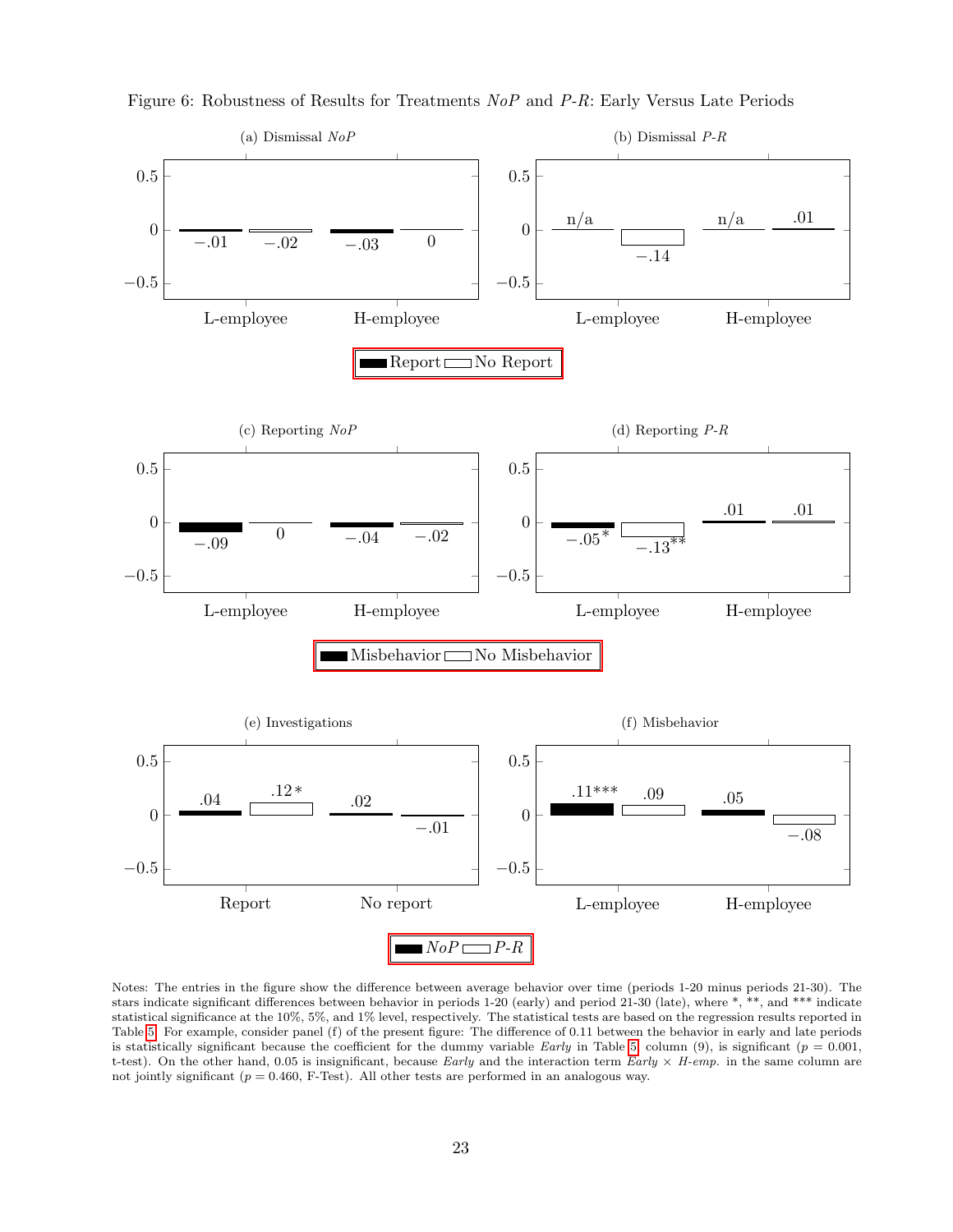|                                | (1)        | (2)              | $\overline{(3)}$ | (4)        | (5)         | (6)         | (7)         | (8)         | (9)        |
|--------------------------------|------------|------------------|------------------|------------|-------------|-------------|-------------|-------------|------------|
|                                | Dismiss    | Dismiss          | Dismiss          | Report     | Report      | Report      | Report      | Investigate | Misbehave  |
|                                | (NoP)      | $(P-R, No Rep.)$ | (No Rep.)        | (NoP)      | $(P-R)$     | $(H$ -emp.) | $(L-emp.)$  |             |            |
|                                |            |                  |                  |            |             |             |             |             |            |
|                                | $-0.978**$ | $-1.000$         | $-0.978***$      | $-0.0825$  | $-0.527*$   |             |             |             | 0.0820     |
| H-employee                     | (0.000)    | (.)              | (0.000)          | (0.171)    | (0.001)     |             |             |             | (0.250)    |
|                                |            |                  |                  |            |             |             |             |             |            |
| Report                         | 0.0115     |                  |                  |            |             |             |             | $0.731***$  |            |
|                                | (0.374)    |                  |                  |            |             |             |             | (0.000)     |            |
|                                |            |                  |                  |            |             |             |             |             |            |
| Report x H-emp.                | $0.299***$ |                  |                  |            |             |             |             |             |            |
|                                | (0.007)    |                  |                  |            |             |             |             |             |            |
|                                |            |                  |                  |            |             |             |             |             |            |
| $P-R$                          |            |                  | 0.0115           |            |             | $0.231***$  | $0.676***$  | 0.0145      | 0.0193     |
|                                |            |                  | (0.317)          |            |             | (0.002)     | (0.000)     | (0.893)     | (0.812)    |
|                                |            |                  | $-0.0217$        |            |             |             |             |             |            |
| P-R x H-emp.                   |            |                  | (0.110)          |            |             |             |             |             | 0.196      |
|                                |            |                  |                  |            |             |             |             |             | (0.150)    |
| Misbehavior                    |            |                  |                  | $0.591***$ | $0.0960*$   | $0.510***$  | $0.591***$  |             |            |
|                                |            |                  |                  | (0.003)    | (0.068)     | (0.000)     | (0.000)     |             |            |
|                                |            |                  |                  |            |             |             |             |             |            |
| Misb. x H-emp.                 |            |                  |                  | $-0.0807$  | $0.413***$  |             |             |             |            |
|                                |            |                  |                  | (0.270)    | (0.010)     |             |             |             |            |
|                                |            |                  |                  |            |             |             |             |             |            |
| Misb. x P-R                    |            |                  |                  |            |             | $-0.00136$  | $-0.495***$ |             |            |
|                                |            |                  |                  |            |             | (0.991)     | (0.001)     |             |            |
|                                |            |                  |                  |            |             |             |             |             |            |
| P-R x Report                   |            |                  |                  |            |             |             |             | $-0.347**$  |            |
|                                |            |                  |                  |            |             |             |             | (0.017)     |            |
| Early                          | $-0.0232$  | $-0.137$         | $-0.0232$        | 0.00356    | $-0.129**$  | $-0.0159$   | 0.00356     | 0.0176      | $0.107***$ |
|                                | (0.201)    | (0.173)          | (0.140)          | (0.928)    | (0.011)     | (0.474)     | (0.921)     | (0.657)     | (0.001)    |
|                                |            |                  |                  |            |             |             |             |             |            |
| Early x H-emp.                 | 0.0236     | 0.146            | 0.0236           | $-0.0194$  | $0.138***$  |             |             |             | $-0.0593$  |
|                                | (0.343)    | (0.145)          | (0.284)          | (0.528)    | (0.004)     |             |             |             | (0.301)    |
|                                |            |                  |                  |            |             |             |             |             |            |
| Early x Report                 | 0.00910    |                  |                  |            |             |             |             | 0.0192      |            |
|                                | (0.631)    |                  |                  |            |             |             |             | (0.610)     |            |
|                                |            |                  |                  |            |             |             |             |             |            |
| Early x Report x H-emp.        | $-0.0386$  |                  |                  |            |             |             |             |             |            |
|                                | (0.649)    |                  |                  |            |             |             |             |             |            |
| Early x P-R                    |            |                  | $-0.114$         |            |             | 0.0248      | $-0.133**$  | $-0.0272$   | $-0.0161$  |
|                                |            |                  | (0.184)          |            |             | (0.550)     | (0.015)     | (0.707)     | (0.873)    |
|                                |            |                  |                  |            |             |             |             |             |            |
| Early x P-R x H-emp.           |            |                  | 0.123            |            |             |             |             |             | $-0.106$   |
|                                |            |                  | (0.154)          |            |             |             |             |             | (0.451)    |
|                                |            |                  |                  |            |             |             |             |             |            |
| Early x Misb.                  |            |                  |                  | $-0.0954$  | $0.0836*$   | $-0.0152$   | $-0.0954$   |             |            |
|                                |            |                  |                  | (0.188)    | (0.078)     | (0.676)     | (0.126)     |             |            |
|                                |            |                  |                  |            |             |             |             |             |            |
| Early x Misb. x H-emp.         |            |                  |                  | 0.0802     | $-0.0795**$ |             |             |             |            |
|                                |            |                  |                  | (0.280)    | (0.046)     |             |             |             |            |
| Early x Misb. x P-R            |            |                  |                  |            |             | 0.0193      | $0.179**$   |             |            |
|                                |            |                  |                  |            |             | (0.665)     | (0.024)     |             |            |
|                                |            |                  |                  |            |             |             |             |             |            |
| Early x P-R x Report           |            |                  |                  |            |             |             |             | 0.109       |            |
|                                |            |                  |                  |            |             |             |             | (0.169)     |            |
| Observations                   | 900        | 227              | 774              | 1800       | 1800        | 1854        | 1746        | 1800        | 1800       |
| Adjusted $R^2$                 | 0.804      | 0.820            | 0.909            | 0.279      | 0.294       | 0.318       | 0.367       | 0.353       | 0.024      |
| $F-Test1$                      | 0.000      |                  |                  | 0.105      | 0.130       | 0.020       | 0.099       | 0.008       | 0.027      |
| $\operatorname{F-Test2}$       | 0.005      |                  | 0.306            | 0.001      | 0.008       | 0.001       | 0.027       | 0.003       | 0.090      |
| $\operatorname{F-Test-Early1}$ | 0.983      | 0.380            | 0.981            | 0.520      | 0.816       | 0.798       | 0.001       | 0.470       | 0.460      |
| F-Test-Early2                  | 0.193      |                  | 0.112            | 0.286      | 0.066       | 0.466       | 0.225       | 0.874       | 0.368      |
| F-Test-Early3                  | 0.704      |                  | 0.322            | 0.512      | 0.391       | 0.334       | 0.026       | 0.069       | 0.234      |

### <span id="page-57-0"></span>Table 5: Robustness of Results for Treatments NoP and P-R: Early Versus Late Periods

Notes: The explanation below Table [1](#page-17-0) applies. In addition, the dummy variable Early takes the value 0 for periods 21 to 30, and the value 1 for periods 1 to 20. The entries in row "F-Test-Early1" ("F-Test-Early2") show the p-values for the joint significance of Early and the first (second) interaction term below *Early*. The entries in row "F-Test-Early3" show the p-values for the joint significance of Early, the two interaction terms, and the corresponding triple interaction term.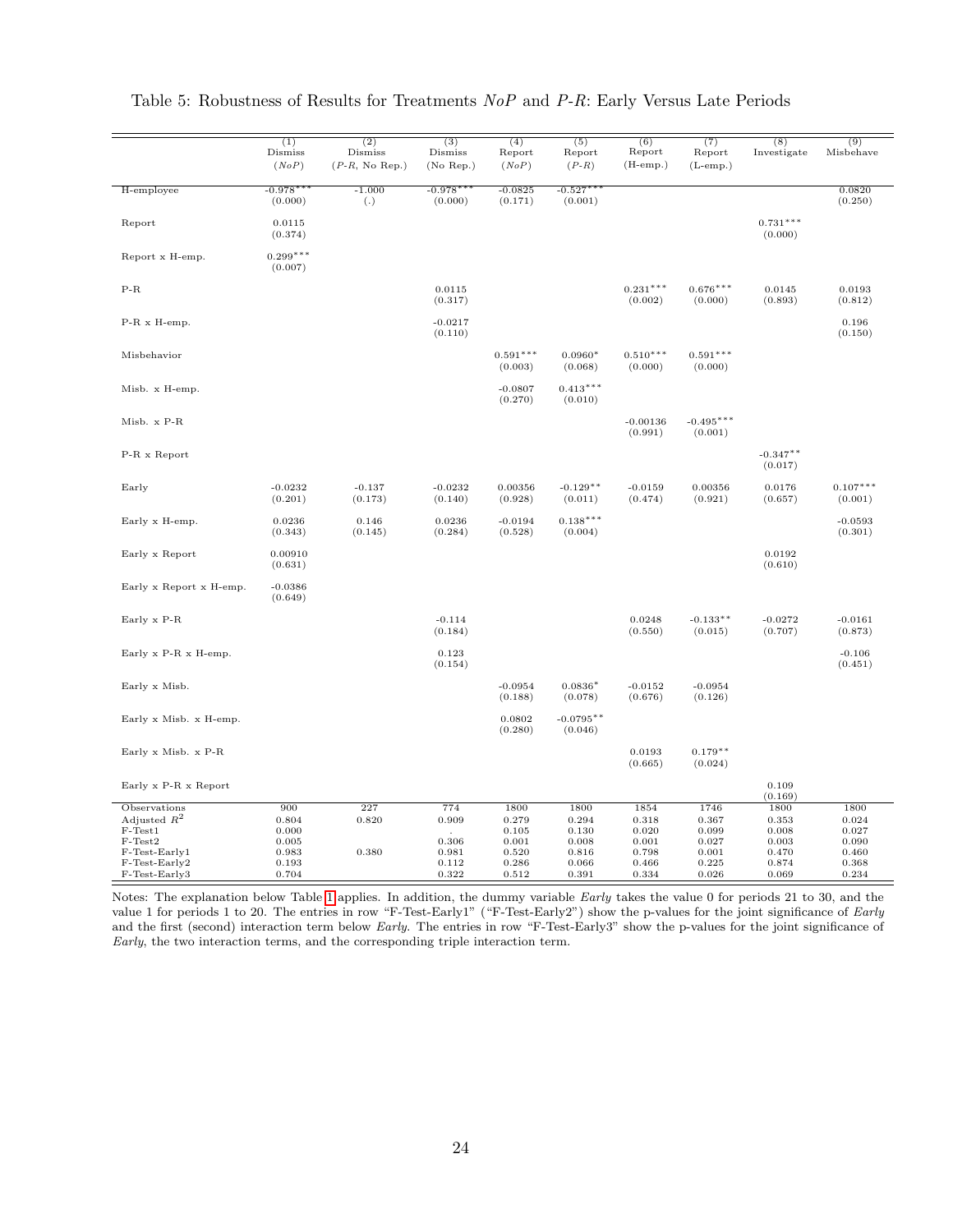#### C.3 Controlling for Personal Characteristics

In Table [6,](#page-59-0) we check the robustness of our main findings when controlling for personal characteristics, as elicited in a post-experimental questionnaire (available upon request). These are: (i) socio-demographic information: Age (in years), Male (a dummy), and Econ (a dummy indicating whether the subject majors in economics or a related field), (ii) Risk Aversion (measured on a 10-point scale through the "100.000 Euro question" of [Dohmen, Falk, Huffman, Sunde,](#page-30-8) [Schupp, and Wagner, 2011\)](#page-30-8), (iii) CRT (measured on a 4-point scale through the "Cognitive Re-flection Test" of [Frederick, 2005\)](#page-31-9), (iv) WB Attitude (measured on a 5-point scale through multiple questions, which were adapted from the online survey https://whistleblowingsurvey.org, to infer a subject's attitude towards revealing misbehavior),<sup>[43](#page-58-0)</sup> (v) Dutifulness (measured on a 5-point scale through the respective sub-factor of the Big Five personality trait "Conscientiousness" in the "NEO Personality Inventory", see [Costa and McCrae, 1992;](#page-29-8) [Berth and](#page-29-9) [Goldschmidt, 2006\)](#page-29-9). As to make these questions not too salient, they were interspersed with some unrelated questions. Finally, *Offer* measures a subject's social preferences (on a scale of 0-100), which were elicited through an incentivized dictator game. As Table [6](#page-59-0) shows, the main findings of Table [1](#page-17-0) are remarkably robust.

Next, we investigate the effect of personal characteristics on the various decisions in more detail. In particular, a subject's personal characteristics might affect behavior differentially depending on what happened earlier in the game (as observed by the subject). Therefore, for each decision, we ran separate regressions for each possible history of prior decisions. The results are shown in Table [7.](#page-60-0) For example, when the employer takes the dismissal decision, she is aware of the prior misbehavior and reporting decisions. When there is a report, a dismissal is only possible in  $NoP$ , which explains why Table [7,](#page-60-0) columns (1) and (2), only consider this treatment. All in all, these characteristics do not seem to have clear and systematic effects.

<span id="page-58-0"></span> $43$  WB Attitude is an equally weighted average of the responses to the following eight questions Q1(a) - (e) and  $Q2(a)$  - (c).  $Q1$ : "Insider information" is information that someone holds due to his/her position in an organization - e.g., as an employee of a ministry or a company, or as a member of an educational, religious, or community organization. Often, insider information is confidential for a good reason. However, it often deals with important issues in the company. Please indicate to what extent you agree with each of the following statements: (a) People should be supported revealing serious misconduct, even if it means publishing insider information. (b) People should be supported revealing even minor misconduct even if it means publishing insider information. (c) I would make serious misconduct public even if it led to personal disadvantages for me. (d) I would make minor misconduct public even if it led to personal disadvantages for me. (e) Edward Snowden should be granted asylum in Germany. Q2: How acceptable is it - in your opinion - to do the following things? Please indicate to what extent you agree with each of the following statements: (a) Revealing insider information about serious misconduct committed by persons in charge in an organization. (b) Revealing insider information about serious misconduct committed by other employees or workers in an organization. (c) Revealing insider information about serious misconduct committed by a relative or by a personal friend who works in the organization.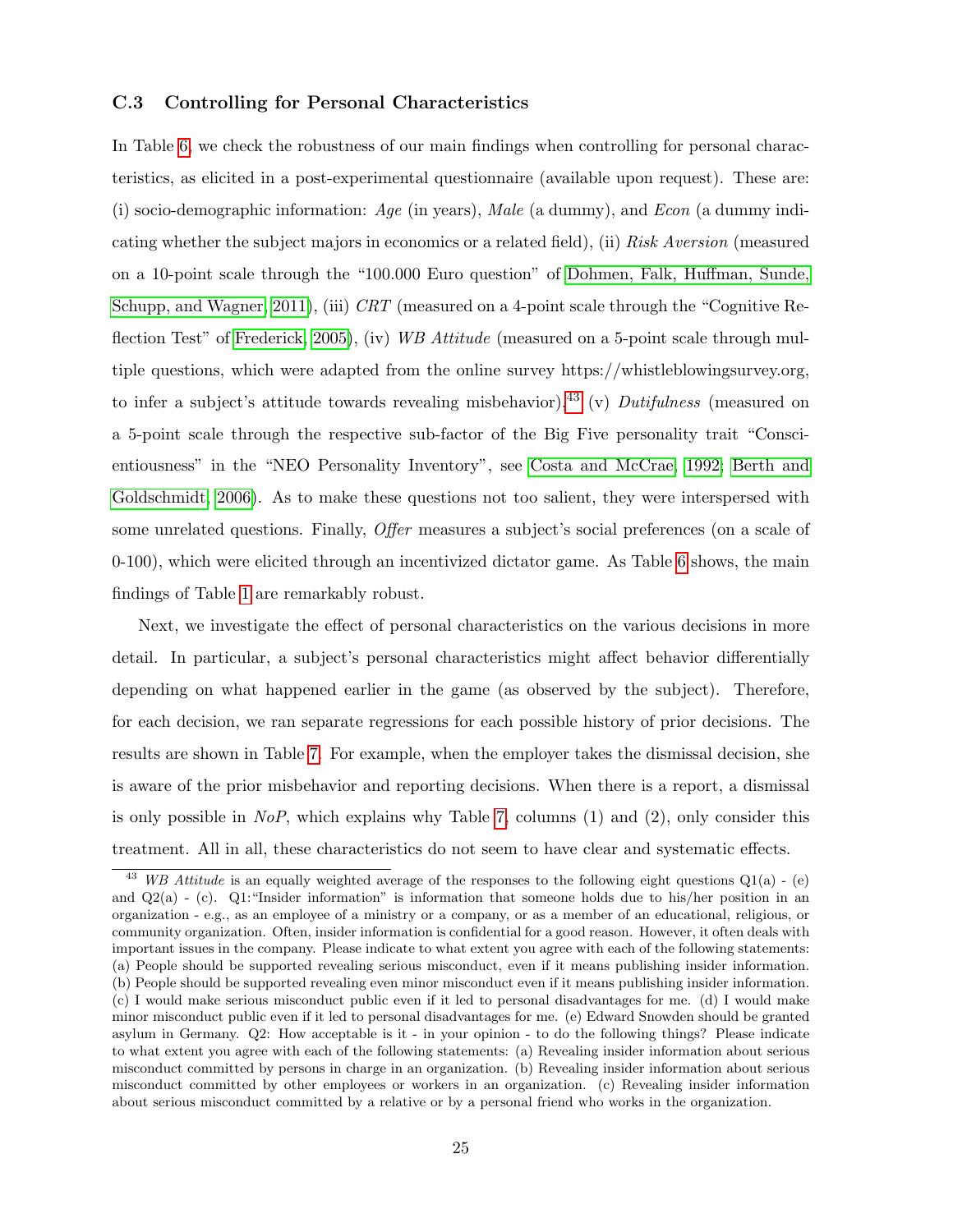|                      | (1)<br>Dismiss<br>(NoP) | $\overline{(2)}$<br>Dismiss<br>$(P-R, No Rep.)$ | (3)<br>Dismiss<br>(No Rep.) | (4)<br>Report<br>(NoP) | $\overline{(5)}$<br>Report<br>$(P-R)$ | (6)<br>Report<br>$(H-emp.)$ | (7)<br>Report<br>$(L-emp.)$ | (8)<br>Investigate    | (9)<br>Misbehave   |
|----------------------|-------------------------|-------------------------------------------------|-----------------------------|------------------------|---------------------------------------|-----------------------------|-----------------------------|-----------------------|--------------------|
| H-employee           | $-0.959***$<br>(0.000)  | $-0.871***$<br>(0.000)                          | $-0.965***$<br>(0.000)      | $-0.0923$<br>(0.116)   | $-0.428***$<br>(0.001)                |                             |                             |                       | 0.0405<br>(0.317)  |
| Report               | 0.0193<br>(0.256)       |                                                 |                             |                        |                                       |                             |                             | $0.758***$<br>(0.000) |                    |
| Report x H-emp.      | $0.275***$<br>(0.043)   |                                                 |                             |                        |                                       |                             |                             |                       |                    |
| $P-R$                |                         |                                                 | $-0.110$<br>(0.131)         |                        |                                       | $0.215***$<br>(0.008)       | $0.551***$<br>(0.000)       | 0.00118<br>(0.987)    | 0.00164<br>(0.979) |
| $P-R \times H$ -emp. |                         |                                                 | 0.0948<br>(0.169)           |                        |                                       |                             |                             |                       | 0.125<br>(0.152)   |
| Misbehavior          |                         |                                                 |                             | $0.526***$<br>(0.001)  | $0.154***$<br>(0.025)                 | $0.500***$<br>(0.000)       | $0.526***$<br>(0.000)       |                       |                    |
| Misb. x H-emp.       |                         |                                                 |                             | $-0.0259$<br>(0.451)   | $0.357***$<br>(0.016)                 |                             |                             |                       |                    |
| Misb. x P-R          |                         |                                                 |                             |                        |                                       | 0.0112<br>(0.918)           | $-0.372***$<br>(0.000)      |                       |                    |
| P-R x Report         |                         |                                                 |                             |                        |                                       |                             |                             | $-0.288**$<br>(0.014) |                    |
| Observations         | 900                     | 227                                             | 774                         | 1800                   | 1800                                  | 1854                        | 1746                        | 1800                  | 1800               |
| Adjusted $R^2$       | 0.809                   | 0.824                                           | 0.909                       | 0.327                  | 0.322                                 | 0.353                       | 0.392                       | 0.381                 | 0.099              |
| $F-Test1$            | 0.001                   |                                                 | 0.000                       | 0.071                  | 0.326                                 | 0.008                       | 0.005                       | 0.001                 | 0.046              |
| $F-Test2$            | 0.023                   |                                                 | 0.141                       | 0.000                  | 0.008                                 | 0.001                       | 0.005                       | 0.000                 | 0.179              |
| Add. Controls        | Yes                     | Yes                                             | Yes                         | Yes                    | Yes                                   | Yes                         | Yes                         | Yes                   | Yes                |

<span id="page-59-0"></span>Table 6: Robustness of Results for Treatments NoP and P-R: Personal Characteristics

Notes: The explanation below Table [1](#page-17-0) applies. The only difference is that personal characteristics as explained above are included as additional controls.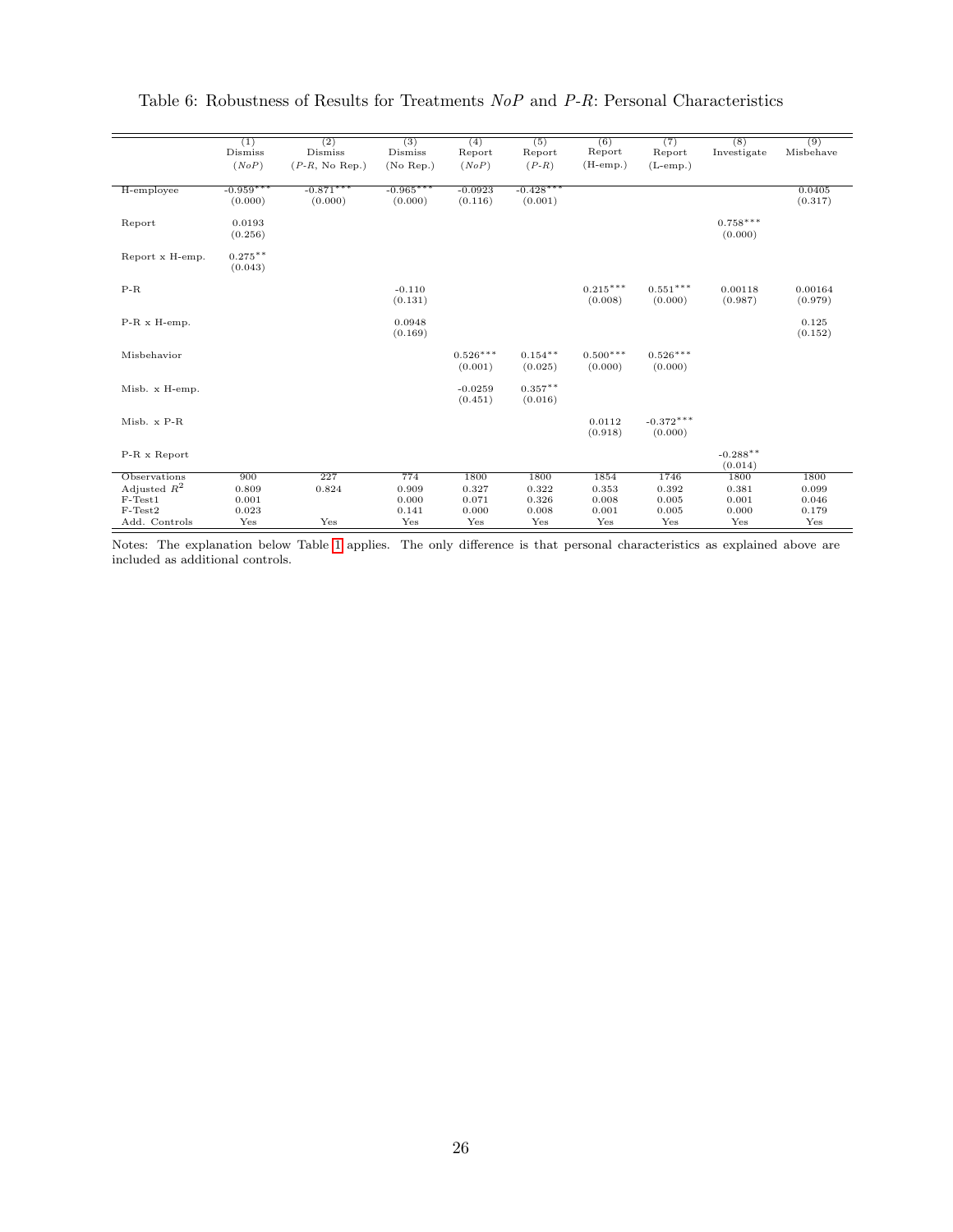<span id="page-60-0"></span>

|                | (1)<br>Dismissal      | $\overline{(2)}$<br>Dismissal | (3)<br>Dismissal       | (4)<br>Dismissal       | (5)<br>Report         | (6)<br>Report         | (7)<br>Investigate | (8)<br>Investigate | (9)<br>Misbehave  |
|----------------|-----------------------|-------------------------------|------------------------|------------------------|-----------------------|-----------------------|--------------------|--------------------|-------------------|
|                | (NoP, Rep.,           | (NoP, Rep.,                   | (No Rep.,              | (No Rep.,              | (Misb.)               | (No Misb.)            | (Rep.)             | (No Rep.)          |                   |
|                | Misb.)                | No Misb.)                     | Misb.)                 | No Misb.)              |                       |                       |                    |                    |                   |
| H-employee     | $-0.590**$<br>(0.013) | $-0.976***$<br>(0.000)        | $-0.893***$<br>(0.000) | $-0.977***$<br>(0.000) | $-0.119**$<br>(0.026) | $-0.0850*$<br>(0.055) |                    |                    | 0.0405<br>(0.317) |
|                |                       |                               |                        |                        |                       |                       |                    |                    |                   |
| $P-R$          |                       |                               | 0.0105                 | $-0.124$               | $0.198***$            | $0.529***$            | $-0.268***$        | $-0.0189$          | 0.00164           |
|                |                       |                               | (0.919)                | (0.121)                | (0.010)               | (0.000)               | (0.000)            | (0.745)            | (0.979)           |
| P-R x H-emp.   |                       |                               | 0.00626                | 0.102                  | 0.0464                | $-0.339***$           |                    |                    | 0.125             |
|                |                       |                               | (0.948)                | (0.195)                | (0.547)               | (0.000)               |                    |                    | (0.152)           |
| Age            | $-0.00234$            | $-0.00404$                    | 0.000156               | $-0.00643*$            | 0.00625               | 0.00383               | 0.00616            | 0.0107             | $-0.00612$        |
|                | (0.781)               | (0.386)                       | (0.985)                | (0.052)                | (0.140)               | (0.555)               | (0.421)            | (0.113)            | (0.681)           |
| Male           | $-0.00270$            | $-0.0193$                     | 0.0160                 | 0.0177                 | 0.00650               | $-0.192*$             | $-0.0501$          | $-0.0313$          | 0.104             |
|                | (0.977)               | (0.381)                       | (0.730)                | (0.155)                | (0.872)               | (0.059)               | (0.531)            | (0.689)            | (0.133)           |
| Econ           | $0.168**$             | $-0.0117$                     | $-0.0478*$             | $0.0300**$             | $-0.0662$             | $-0.0385$             | 0.000106           | 0.0110             | $-0.0270$         |
|                | (0.032)               | (0.394)                       | (0.061)                | (0.038)                | (0.203)               | (0.577)               | (0.999)            | (0.856)            | (0.713)           |
| Risk Aversion  | $-0.0135$             | $-0.00391$                    | $0.0164***$            | $-0.00591*$            | $-0.00331$            | $-0.0218$             | $0.0149**$         | $-0.0155$          | $-0.00772$        |
|                | (0.728)               | (0.431)                       | (0.001)                | (0.066)                | (0.712)               | (0.180)               | (0.017)            | (0.147)            | (0.515)           |
| CRT            | 0.0649                | 0.0144                        | 0.00104                | $-0.0122$              | $-0.00804$            | $-0.0189$             | 0.0310             | $-0.0483*$         | $-0.0406*$        |
|                | (0.119)               | (0.263)                       | (0.939)                | (0.188)                | (0.703)               | (0.538)               | (0.191)            | (0.080)            | (0.087)           |
| WB Attitude    | $-0.0418$             | $-0.00417$                    | 0.0149                 | 0.00427                | $-0.0573$             | $-0.110**$            | 0.0263             | 0.0412             | $-0.0592$         |
|                | (0.631)               | (0.527)                       | (0.642)                | (0.720)                | (0.115)               | (0.026)               | (0.557)            | (0.439)            | (0.428)           |
| Dutifulness    | $-0.0456$             | $-0.0435$                     | $-0.00430$             | $-0.0209$              | 0.00138               | $-0.0975$             | $-0.0103$          | 0.0417             | 0.124             |
|                | (0.657)               | (0.361)                       | (0.899)                | (0.251)                | (0.984)               | (0.129)               | (0.865)            | (0.727)            | (0.154)           |
| Offer          | 0.00174               | 0.000375                      | $-0.00146$             | $-0.000334$            | $-0.000201$           | $-0.000348$           | $0.00408**$        | $0.00216*$         | $-0.00405**$      |
|                | (0.435)               | (0.245)                       | (0.139)                | (0.282)                | (0.657)               | (0.751)               | (0.032)            | (0.079)            | (0.034)           |
| Observations   | 251                   | 102                           | 152                    | 622                    | 1800                  | 1800                  | 1026               | 774                | 1800              |
| Adjusted $R^2$ | 0.498                 | 0.955                         | 0.828                  | 0.928                  | 0.120                 | 0.328                 | 0.163              | 0.053              | 0.099             |

Table 7: The Role of Personal Characteristics

Notes: Each column refers to a linear probability model with the respective underlying decision (dismissal, reporting, investigation, misbehavior) as the dependent variable. All regressions use individual observations with standard errors clustered at the session level, p-values are reported in parentheses, and \*, \*\*, and \*\*\* indicate statistical significance at the 10%, 5%, and 1% level, respectively. When a qualifier is stated in parenthesis in the header of a regression, it refers to the subset of observations used; in particular, "Rep." ("No Rep.") indicates that only observations are used where a report (no report) is sent. Analogously, "Misb." ("No Misb.") indicates that only observations are used where there is misbehavior (no misbehavior) by employers. When no such qualifier is stated, the regression uses all observations for the respective decision from both treatments NoP and P-R. As for columns (1) and (2), note that an employee who sends a report can only be dismissed in  $NoP$ , which explains the restriction to this treatment.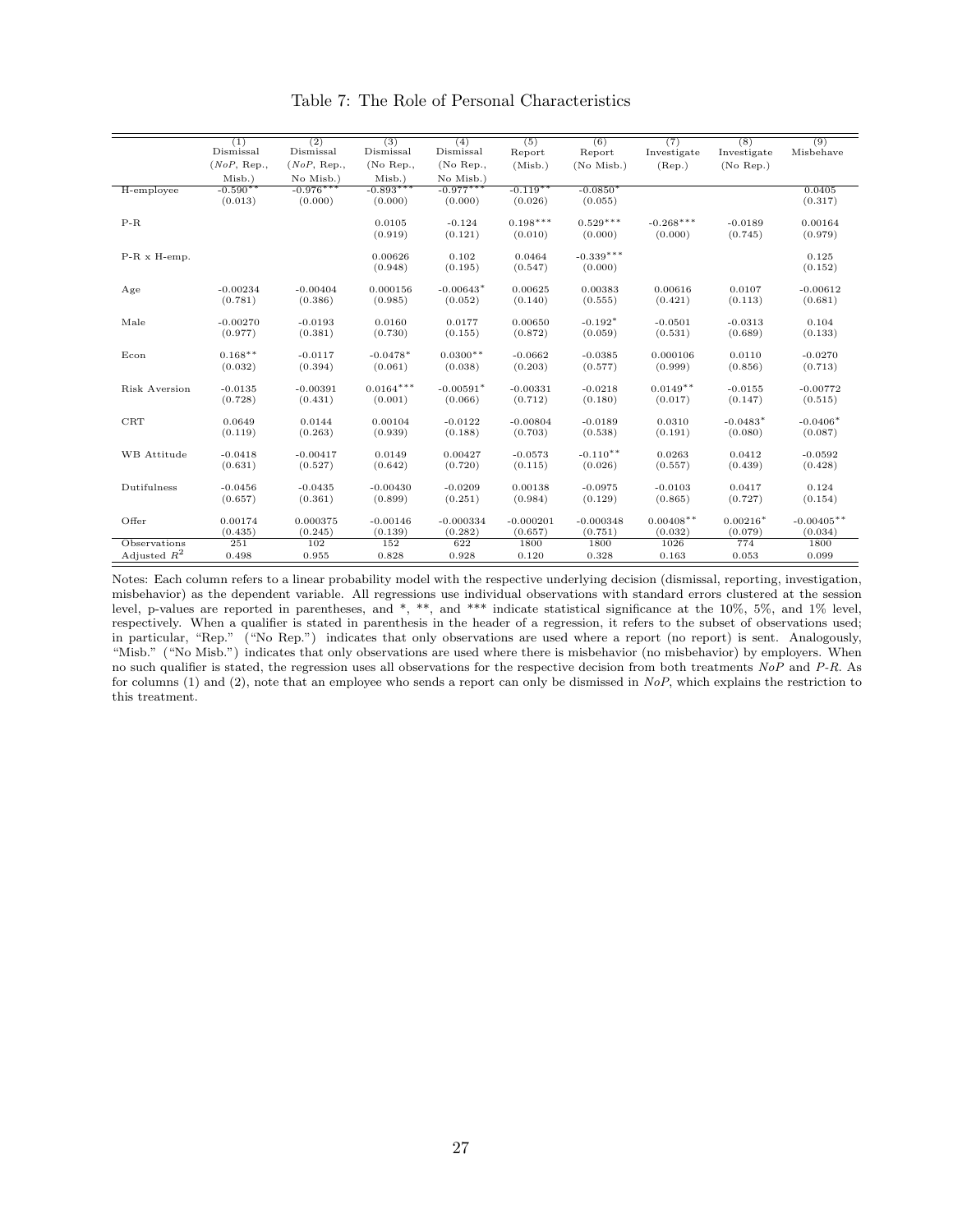## <span id="page-61-1"></span>D Regression Results for Section [5](#page-20-0)

This Appendix contains the regression tables for the treatment comparisons discussed in Section [5.](#page-20-0) For the sake of comparability, they all have the same basic structure as main Table [1.](#page-17-0)

<span id="page-61-0"></span>

|                 | (1)<br>Dismiss         | (2)<br>Dismiss         | (3)<br>Dismiss         | (4)<br>Report          | (5)<br>Report         | (6)<br>Report         | (7)<br>Report         | (8)<br>Investigate    | (9)<br>Misbehave     |
|-----------------|------------------------|------------------------|------------------------|------------------------|-----------------------|-----------------------|-----------------------|-----------------------|----------------------|
|                 | $(P-R)$                | $(P-RI)$               |                        | $(P-R)$                | $(P-RI)$              | $(H-emp.)$            | $(L-emp.)$            |                       |                      |
| H-employee      | $-0.871***$<br>(0.000) | $-0.882***$<br>(0.000) | $-0.871***$<br>(0.000) | $-0.431***$<br>(0.001) | $-0.452**$<br>(0.033) |                       |                       |                       | $0.167*$<br>(0.058)  |
| Report          |                        | $0.118**$<br>(0.011)   |                        |                        |                       |                       |                       | $0.469***$<br>(0.001) |                      |
| Report x H-emp. |                        | $-0.118**$<br>(0.011)  |                        |                        |                       |                       |                       |                       |                      |
| $P-RI$          |                        |                        | 0.0519<br>(0.491)      |                        |                       | $-0.118$<br>(0.182)   | $-0.0973$<br>(0.265)  | $-0.0417$<br>(0.485)  | $-0.0840$<br>(0.155) |
| P-RI x H-emp.   |                        |                        | $-0.0578$<br>(0.437)   |                        |                       |                       |                       |                       | 0.0899<br>(0.365)    |
| Misbehavior     |                        |                        |                        | $0.154**$<br>(0.024)   | $0.184**$<br>(0.037)  | $0.511***$<br>(0.001) | $0.154***$<br>(0.006) |                       |                      |
| Misb. x H-emp.  |                        |                        |                        | $0.357***$<br>(0.016)  | $0.365**$<br>(0.016)  |                       |                       |                       |                      |
| Misb. x P-RI    |                        |                        |                        |                        |                       | 0.0376<br>(0.727)     | 0.0297<br>(0.649)     |                       |                      |
| P-RI x Report   |                        |                        |                        |                        |                       |                       |                       | $0.181*$<br>(0.092)   |                      |
| Observations    | 227                    | 310                    | 537                    | 1800                   | 1320                  | 1638                  | 1482                  | 1560                  | 1560                 |
| Adjusted $R^2$  | 0.819                  | 0.890                  | 0.865                  | 0.290                  | 0.271                 | 0.297                 | 0.068                 | 0.256                 | 0.044                |
| $F-Test1$       |                        |                        | 0.000                  | 0.311                  | 0.249                 | 0.377                 | 0.154                 | 0.000                 | 0.002                |
| $F-Test2$       |                        |                        | 0.319                  | 0.008                  | 0.000                 | 0.000                 | 0.005                 | 0.041                 | 0.930                |

Table 8: Regression Results for Treatments P-RI and P-R

Notes: The explanation below Table [1](#page-17-0) applies. In columns (1)–(3), we consider observations where a dismissal is feasible. Note that no F-tests<br>are reported in column (2). The reason is that in treatment *P-RI*, whenever a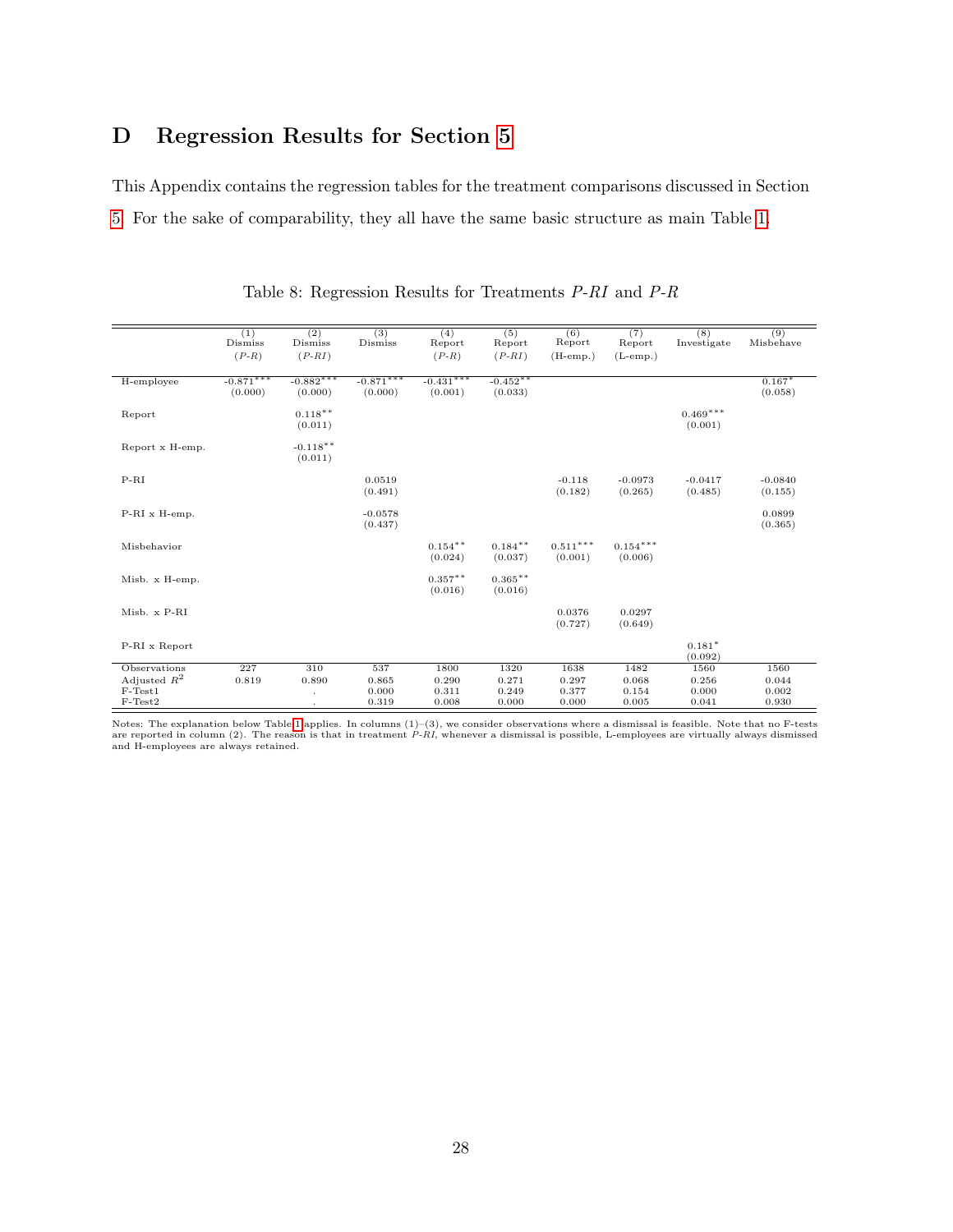<span id="page-62-0"></span>

|                 | (1)         | $\overline{(2)}$ | $\overline{(3)}$ | (4)        | $\overline{(5)}$ | (6)        | (7)         | (8)         | (9)        |
|-----------------|-------------|------------------|------------------|------------|------------------|------------|-------------|-------------|------------|
|                 | Dismiss     | Dismiss          | Dismiss          | Report     | Report           | Report     | Report      | Investigate | Misbehave  |
|                 | $(P-RI)$    | $(P-RIM)$        |                  | $(P-RI)$   | $(P-RIM)$        | $(H-emp.)$ | $(L-emp.)$  |             |            |
|                 |             |                  |                  |            |                  |            |             |             |            |
| H-employee      | $-0.882***$ | $-0.951***$      | $-0.929***$      | $-0.452**$ | $-0.136**$       |            |             |             | $0.257***$ |
|                 | (0.000)     | (0.000)          | (0.000)          | (0.033)    | (0.046)          |            |             |             | (0.003)    |
| Report          | $0.118**$   | 0.0114           |                  |            |                  |            |             | $0.649***$  |            |
|                 | (0.011)     | (0.716)          |                  |            |                  |            |             | (0.000)     |            |
|                 |             |                  |                  |            |                  |            |             |             |            |
| Report x H-emp. | $-0.118**$  | $-0.0339$        |                  |            |                  |            |             |             |            |
|                 | (0.011)     | (0.431)          |                  |            |                  |            |             |             |            |
| $P-RIM$         |             |                  | 0.0474           |            |                  | $-0.214**$ | $-0.530***$ | $-0.0106$   | $-0.112**$ |
|                 |             |                  | (0.154)          |            |                  | (0.012)    | (0.000)     | (0.779)     | (0.050)    |
|                 |             |                  |                  |            |                  |            |             |             |            |
| P-RIM x H-emp.  |             |                  | $-0.0278$        |            |                  |            |             |             | 0.0102     |
|                 |             |                  | (0.422)          |            |                  |            |             |             | (0.875)    |
| Misbehavior     |             |                  |                  | $0.184***$ | $0.733***$       | $0.549***$ | $0.184***$  |             |            |
|                 |             |                  |                  | (0.037)    | (0.001)          | (0.000)    | (0.006)     |             |            |
|                 |             |                  |                  |            |                  |            |             |             |            |
| Misb. x H-emp.  |             |                  |                  | $0.365***$ | 0.0199           |            |             |             |            |
|                 |             |                  |                  | (0.016)    | (0.835)          |            |             |             |            |
| $Misb. x P-RIM$ |             |                  |                  |            |                  | $0.204*$   | $0.549***$  |             |            |
|                 |             |                  |                  |            |                  | (0.069)    | (0.000)     |             |            |
|                 |             |                  |                  |            |                  |            |             |             |            |
| P-RIM x Report  |             |                  |                  |            |                  |            |             | 0.0171      |            |
|                 |             |                  |                  |            |                  |            |             | (0.742)     |            |
| Observations    | 310         | 554              | 864              | 1320       | 1440             | 1400       | 1360        | 1380        | 1380       |
| Adjusted $R^2$  | 0.890       | 0.915            | 0.906            | 0.271      | 0.567            | 0.454      | 0.407       | 0.434       | 0.082      |
| $F-Test1$       |             | 0.000            | 0.000            | 0.249      | 0.232            | 0.918      | 0.697       | 0.000       | 0.000      |
| $F-Test2$       | $\epsilon$  | 0.096            | 0.040            | 0.000      | 0.004            | 0.000      | 0.000       | 0.872       | 0.073      |

### Table 9: Regression Results for Treatments P-RI and P-RIM

Notes: The explanation below Table [1](#page-17-0) applies. In columns (1)–(3), we consider observations where a dismissal is feasible. Note that no F-tests<br>are reported in column (1). The reason is that in treatment *P-RI*, whenever a

<span id="page-62-1"></span>

|                 | (1)              | (2)                  | (3)         | (4)             | (5)                 | (6)                  | (7)                  | (8)                   | (9)         |
|-----------------|------------------|----------------------|-------------|-----------------|---------------------|----------------------|----------------------|-----------------------|-------------|
|                 | Dismiss<br>(NoP) | Dismiss<br>$(P-RIM)$ | Dismiss     | Report<br>(NoP) | Report<br>$(P-RIM)$ | Report<br>$(H-emp.)$ | Report<br>$(L-emp.)$ | Investigate           | Misbehave   |
|                 |                  |                      |             |                 |                     |                      |                      |                       |             |
| H-employee      | $-0.963***$      | $-0.951***$          | $-0.871***$ | $-0.0953*$      | $-0.136**$          |                      |                      |                       | 0.0406      |
|                 | (0.000)          | (0.000)              | (0.000)     | (0.097)         | (0.046)             |                      |                      |                       | (0.317)     |
| Report          | 0.0171           | 0.0114               |             |                 |                     |                      |                      | $0.745***$            |             |
|                 | (0.257)          | (0.716)              |             |                 |                     |                      |                      | (0.000)               |             |
| Report x H-emp. | $0.274***$       | $-0.0339$            |             |                 |                     |                      |                      |                       |             |
|                 | (0.040)          | (0.431)              |             |                 |                     |                      |                      |                       |             |
| $P-RIM$         |                  |                      | $-0.00409$  |                 |                     | $-0.0842**$          | $-0.0438$            | $-0.0563$             | $-0.186***$ |
|                 |                  |                      | (0.776)     |                 |                     | (0.040)              | (0.439)              | (0.244)               | (0.003)     |
| P-RIM x H-emp.  |                  |                      | $-0.0865**$ |                 |                     |                      |                      |                       | $0.226***$  |
|                 |                  |                      | (0.021)     |                 |                     |                      |                      |                       | (0.001)     |
| Misbehavior     |                  |                      |             | $0.526***$      | $0.733***$          | $0.500***$           | $0.526***$           |                       |             |
|                 |                  |                      |             | (0.001)         | (0.001)             | (0.000)              | (0.000)              |                       |             |
| Misb. x H-emp.  |                  |                      |             | $-0.0259$       | 0.0199              |                      |                      |                       |             |
|                 |                  |                      |             | (0.450)         | (0.835)             |                      |                      |                       |             |
| $Mish. x P-RIM$ |                  |                      |             |                 |                     | $0.253**$            | $0.207**$            |                       |             |
|                 |                  |                      |             |                 |                     | (0.032)              | (0.024)              |                       |             |
|                 |                  |                      |             |                 |                     |                      |                      |                       |             |
| P-RIM x Report  |                  |                      |             |                 |                     |                      |                      | $-0.0781*$<br>(0.081) |             |
| Observations    | 900              | 554                  | 1454        | 1800            | 1440                | 1616                 | 1624                 | 1620                  | 1620        |
| Adjusted $R^2$  | 0.805            | 0.915                | 0.824       | 0.278           | 0.567               | 0.411                | 0.391                | 0.496                 | 0.038       |
| $F-Test1$       | 0.001            | 0.000                | 0.000       | 0.049           | 0.232               | 0.067                | 0.033                | 0.000                 | 0.000       |
| $F-Test2$       | 0.022            | 0.096                | 0.008       | 0.000           | 0.004               | 0.000                | 0.000                | 0.008                 | 0.560       |

|  |  |  |  |  | Table 10: Regression Results for Treatments NoP and P-RIM |  |  |  |  |
|--|--|--|--|--|-----------------------------------------------------------|--|--|--|--|
|--|--|--|--|--|-----------------------------------------------------------|--|--|--|--|

Notes: The explanation below Table [1](#page-17-0) applies. In columns (1)–(3), we consider observations where a dismissal is feasible.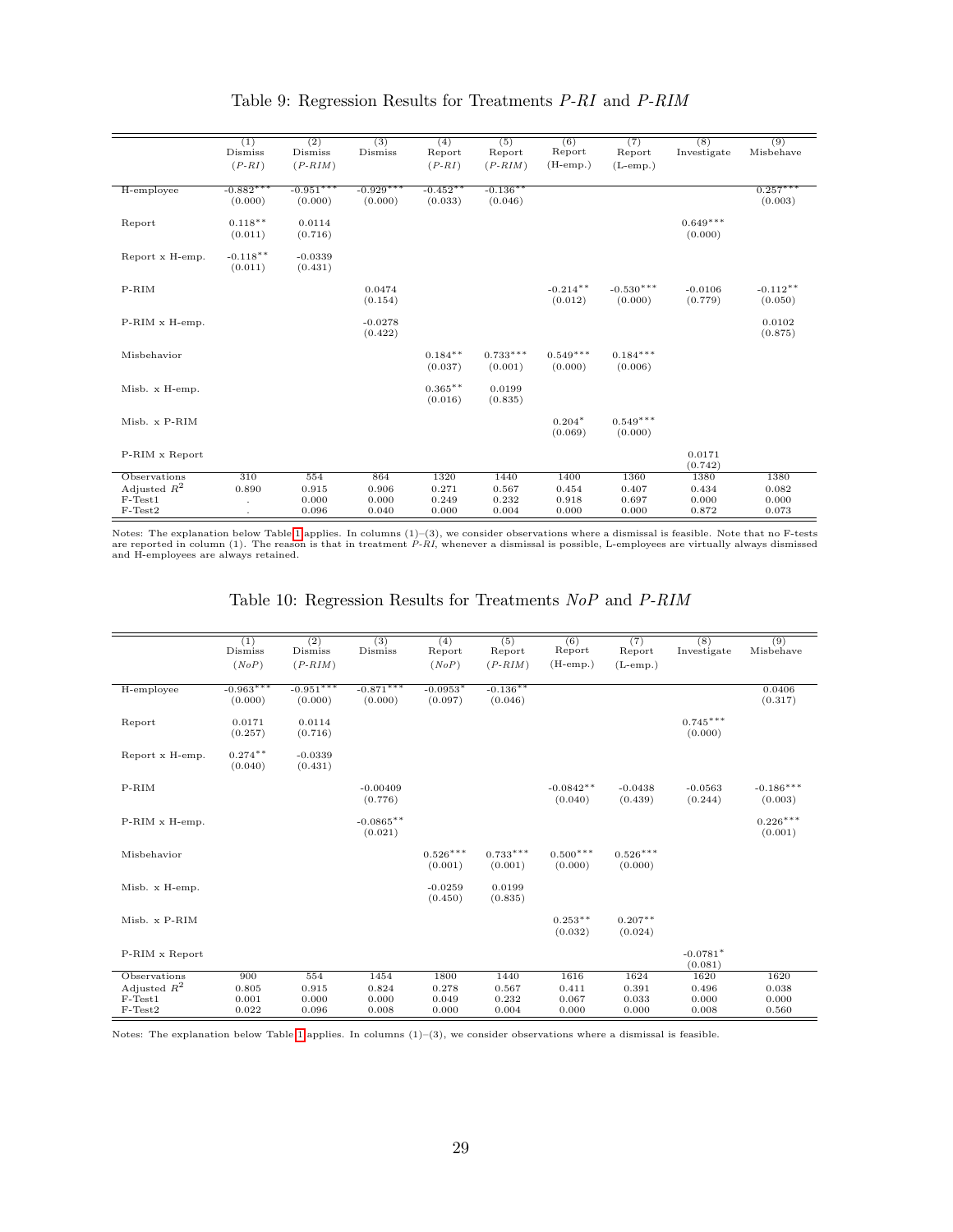# <span id="page-63-0"></span>E Regression Results for Section [6](#page-23-0)

This Appendix contains the regression tables for the treatment comparisons discussed in Section [6.](#page-23-0) For the sake of comparability, they all have the same basic structure as main Table [1.](#page-17-0)

<span id="page-63-1"></span>

|                  | (1)<br>Dismiss         | $\overline{(2)}$<br>Dismiss | $\overline{(3)}$<br>Dismiss | (4)<br>Report         | $\overline{(5)}$<br>Report | $\overline{(6)}$<br>Report | (7)<br>Report         | $\overline{(8)}$<br>Investigate | $\overline{(9)}$<br>Misbehave |
|------------------|------------------------|-----------------------------|-----------------------------|-----------------------|----------------------------|----------------------------|-----------------------|---------------------------------|-------------------------------|
|                  | $(NoP-Low)$            | $(P-R-Low, No Rep.)$        | (No Rep.)                   | $(NoP-Low)$           | $(P-R-Low)$                | $(H-emp.)$                 | $(L-emp.)$            |                                 |                               |
| H-employee       | $-0.168**$<br>(0.043)  | $-0.266***$<br>(0.001)      | $-0.168***$<br>(0.011)      | $-0.00216$<br>(0.830) | $-0.134***$<br>(0.038)     |                            |                       |                                 | $-0.0633$<br>(0.167)          |
| Report           | $0.586***$<br>(0.000)  |                             |                             |                       |                            |                            |                       | $0.613***$<br>(0.000)           |                               |
| Report x H-emp.  | $-0.305***$<br>(0.009) |                             |                             |                       |                            |                            |                       |                                 |                               |
| $P-R-Low$        |                        |                             | 0.0844<br>(0.210)           |                       |                            | $0.427***$<br>(0.000)      | $0.559***$<br>(0.000) | $-0.158*$<br>(0.087)            | $-0.184*$<br>(0.051)          |
| P-R-Low x H-emp. |                        |                             | $-0.0973$<br>(0.166)        |                       |                            |                            |                       |                                 | $0.110*$<br>(0.097)           |
| Misbehavior      |                        |                             |                             | $0.423***$<br>(0.002) | $0.333**$<br>(0.011)       | $0.466***$<br>(0.000)      | $0.423***$<br>(0.000) |                                 |                               |
| Misb. x H-emp.   |                        |                             |                             | 0.0426<br>(0.368)     | $0.104*$<br>(0.097)        |                            |                       |                                 |                               |
| Misb. x P-R-Low  |                        |                             |                             |                       |                            | $-0.0282$<br>(0.773)       | $-0.0899$<br>(0.384)  |                                 |                               |
| P-R-Low x Report |                        |                             |                             |                       |                            |                            |                       | $-0.126$<br>(0.332)             |                               |
| Observations     | 840                    | 292                         | 931                         | 1680                  | 1800                       | 1702                       | 1778                  | 1740                            | 1740                          |
| Adjusted $R^2$   | 0.320                  | 0.166                       | 0.107                       | 0.246                 | 0.203                      | 0.373                      | 0.408                 | 0.239                           | 0.019                         |
| $F-Test1$        | 0.010                  |                             | 0.000                       | 0.377                 | 0.058                      | 0.000                      | 0.000                 | 0.000                           | 0.296                         |
| $F-Test2$        | 0.023                  |                             | 0.043                       | 0.002                 | 0.003                      | 0.000                      | 0.002                 | 0.003                           | 0.410                         |

Table 11: Regression Results for Treatments NoP-Low and P-R-Low

Notes: The explanation below Table [1](#page-17-0) applies.